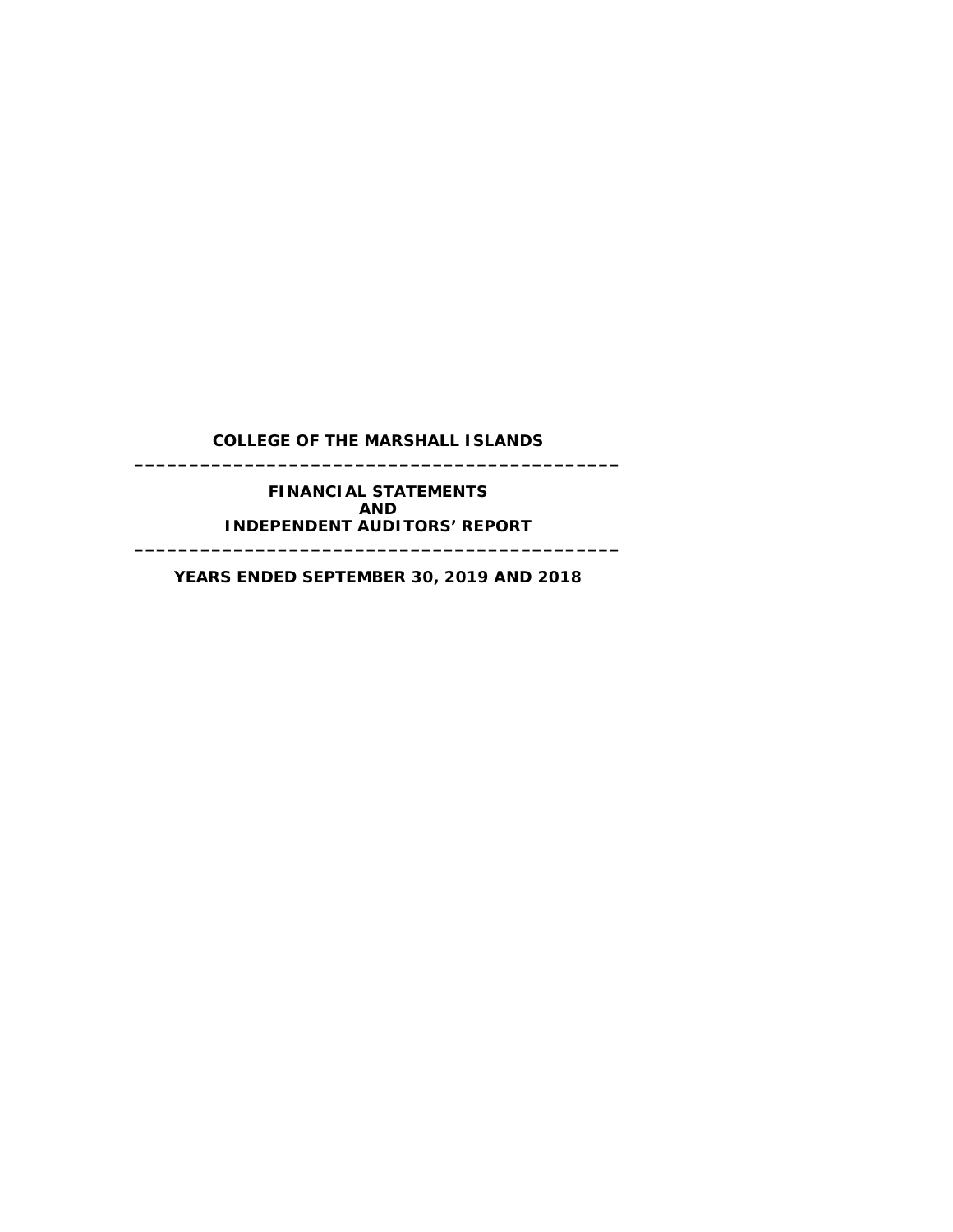# Table of Contents Years Ended September 30, 2019 and 2018

|          |                                                                                                                                                                                                                                          | Page |
|----------|------------------------------------------------------------------------------------------------------------------------------------------------------------------------------------------------------------------------------------------|------|
| I.       | <b>INDEPENDENT AUDITORS' REPORT</b>                                                                                                                                                                                                      | 1    |
| Н.       | MANAGEMENT'S DISCUSSION AND ANALYSIS                                                                                                                                                                                                     | 3    |
| Ш.       | <b>FINANCIAL STATEMENTS:</b>                                                                                                                                                                                                             |      |
|          | <b>Statements of Net Position</b>                                                                                                                                                                                                        | 11   |
|          | Statements of Revenues, Expenses and Changes in Net Position                                                                                                                                                                             | 12   |
|          | <b>Statements of Cash Flows</b>                                                                                                                                                                                                          | 13   |
|          | Notes to Financial Statements                                                                                                                                                                                                            | 14   |
| $IV_{-}$ | INDEPENDENT AUDITOR'S REPORTS ON COMPLIANCE WITH<br><b>LAWS AND REGULATIONS</b>                                                                                                                                                          |      |
|          | Independent Auditors' Report on Internal Control Over<br>Financial Reporting and on Compliance and Other Matters<br>Based on an Audit of Financial Statements Performed in<br>Accordance With Government Auditing Standards              | 25   |
|          | Independent Auditors' Report on Compliance For Each Major<br>Federal<br>Report on<br>Internal<br>Program;<br>Control<br>Over<br>Compliance; and Report on Schedule of Expenditures of<br>Federal Awards Required by the Uniform Guidance | 27   |
|          | Schedule of Expenditures of Federal Awards                                                                                                                                                                                               | 30   |
|          | Notes to Schedule of Expenditures of Federal Awards                                                                                                                                                                                      | 32   |
|          | Schedule of Findings and Questioned Costs                                                                                                                                                                                                | 33   |
|          | <b>Corrective Action Plan</b>                                                                                                                                                                                                            | 45   |
|          | Summary Schedule of Prior Audit Findings                                                                                                                                                                                                 | 48   |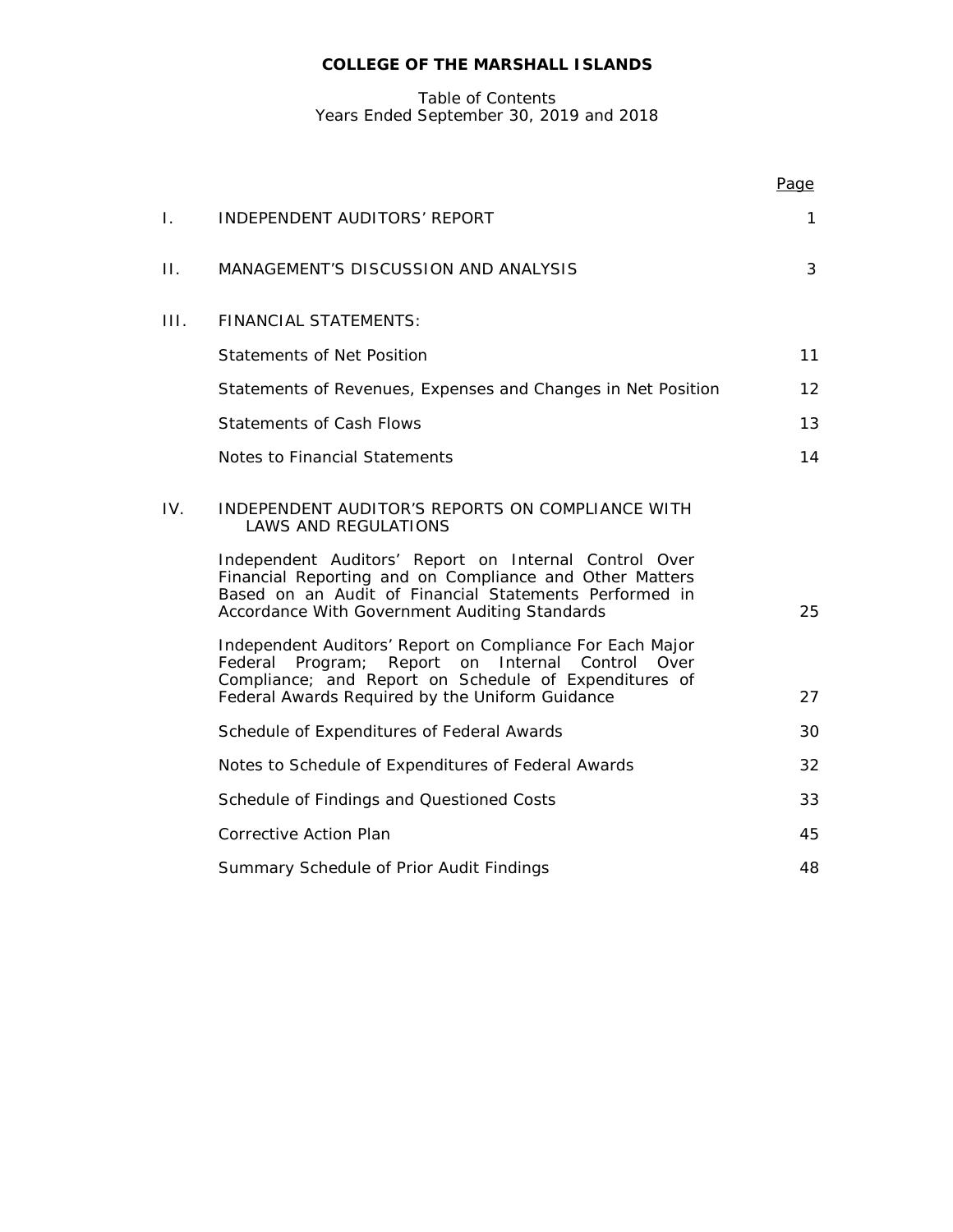# **Deloitte.**

Deloitte & Touche LLP 361 South Marine Corps Drive Tamuning, GU 96913-3973 USA

Tel: +1 (671) 646-3884 Fax: +1 (671) 649-4265

www.deloitte.com

# **INDEPENDENT AUDITORS' REPORT**

Board of Regents College of the Marshall Islands:

# **Report on the Financial Statements**

We have audited the accompanying financial statements of College of the Marshall Islands (the College), a component unit of the Republic of the Marshall Islands, which comprise the statements of net position as of September 30, 2019 and 2018, and the related statements of revenues, expenses and changes in net position and of cash flows for the years then ended, and the related notes to the financial statements.

# *Management's Responsibility for the Financial Statements*

Management is responsible for the preparation and fair presentation of these financial statements in accordance with accounting principles generally accepted in the United States of America; this includes the design, implementation, and maintenance of internal control relevant to the preparation and fair presentation of financial statements that are free from material misstatement, whether due to fraud or error.

# *Auditors' Responsibility*

Our responsibility is to express an opinion on these financial statements based on our audits. We conducted our audits in accordance with auditing standards generally accepted in the United States of America and the standards applicable to financial audits contained in *Government Auditing Standards,* issued by the Comptroller General of the United States. Those standards require that we plan and perform the audit to obtain reasonable assurance about whether the financial statements are free from material misstatement.

An audit involves performing procedures to obtain audit evidence about the amounts and disclosures in the financial statements. The procedures selected depend on the auditor's judgment, including the assessment of the risks of material misstatement of the financial statements, whether due to fraud or error. In making those risk assessments, the auditor considers internal control relevant to the entity's preparation and fair presentation of the financial statements in order to design audit procedures that are appropriate in the circumstances, but not for the purpose of expressing an opinion on the effectiveness of the entity's internal control. Accordingly, we express no such opinion. An audit also includes evaluating the appropriateness of accounting policies used and the reasonableness of significant accounting estimates made by management, as well as evaluating the overall presentation of the financial statements.

We believe that the audit evidence we have obtained is sufficient and appropriate to provide a basis for our audit opinion.

# *Opinion*

In our opinion, the financial statements referred to above present fairly, in all material respects, the financial position of the College as of September 30, 2019 and 2018, and the results of its operations and its cash flows for the years then ended in accordance with accounting principles generally accepted in the United States of America.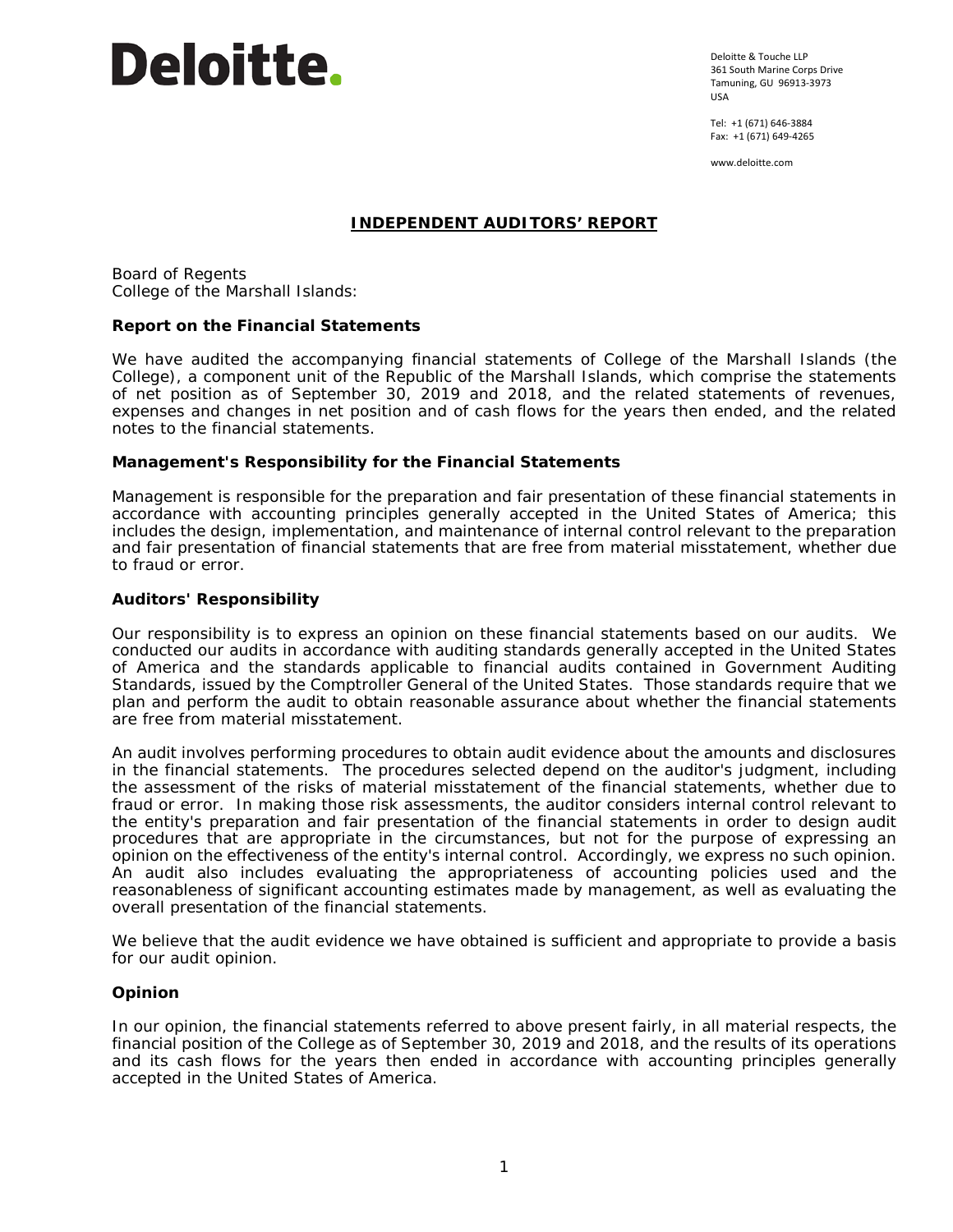# Deloitte.

# *Emphasis-of-Matters*

# *Going Concern*

The accompanying financial statements have been prepared assuming that the College will continue as a going concern. As discussed in Note 10 to the financial statements, the College's recurring losses from operations raise substantial doubt about its ability to continue as a going concern. Management's plans concerning this matter are also described in Note 10 to the financial statements. The financial statements do not include any adjustments that might result from the outcome of this uncertainty.

# *Due From/Due To Grantor Agencies*

As discussed in Note 10 to the financial statements, the College is currently negotiating with grantor agencies to determine the ultimate collectability of certain receivables from grantor agencies and the ultimate resolution of certain payables to grantor agencies.

# *COVID-19*

As discussed in Note 11 to the financial statements, the College has determined that the COVID-19 pandemic may negatively affect its business, results of operations and net position. The College is unable to reasonably estimate its ultimate financial impact.

Our opinion is not modified with respect to these matters.

# *Other Matters*

# *Required Supplementary Information*

Accounting principles generally accepted in the United States of America require that the Management's Discussion and Analysis on pages 3 through 10 be presented to supplement the financial statements. Such information, although not a part of the financial statements, is required by the Governmental Accounting Standards Board who considers it an essential part of financial reporting for placing the financial statements in an appropriate operational, economic, or historical context. We have applied certain limited procedures to the required supplementary information in accordance with auditing standards generally accepted in the United States of America, which consisted of inquiries of management about the methods of preparing the information and comparing the information for consistency with management's responses to our inquiries, the financial statements, and other knowledge we obtained during our audit of the financial statements. We do not express an opinion or provide any assurance on the information because the limited procedures do not provide us with sufficient evidence to express an opinion or provide any assurance.

# **Other Reporting Required by** *Government Auditing Standards*

In accordance with *Government Auditing Standards*, we have also issued our report dated December 29, 2020, on our consideration of the College's internal control over financial reporting and on our tests of its compliance with certain provisions of laws, regulations, contracts, and grant agreements and other matters. The purpose of that report is solely to describe the scope of our testing of internal control over financial reporting and compliance and the results of that testing, and not to provide an opinion on the effectiveness of the College's internal control over financial reporting or on compliance. That report is an integral part of an audit performed in accordance with *Government Auditing Standards* in considering the College's internal control over financial reporting and compliance.

lotte Harle

December 29, 2020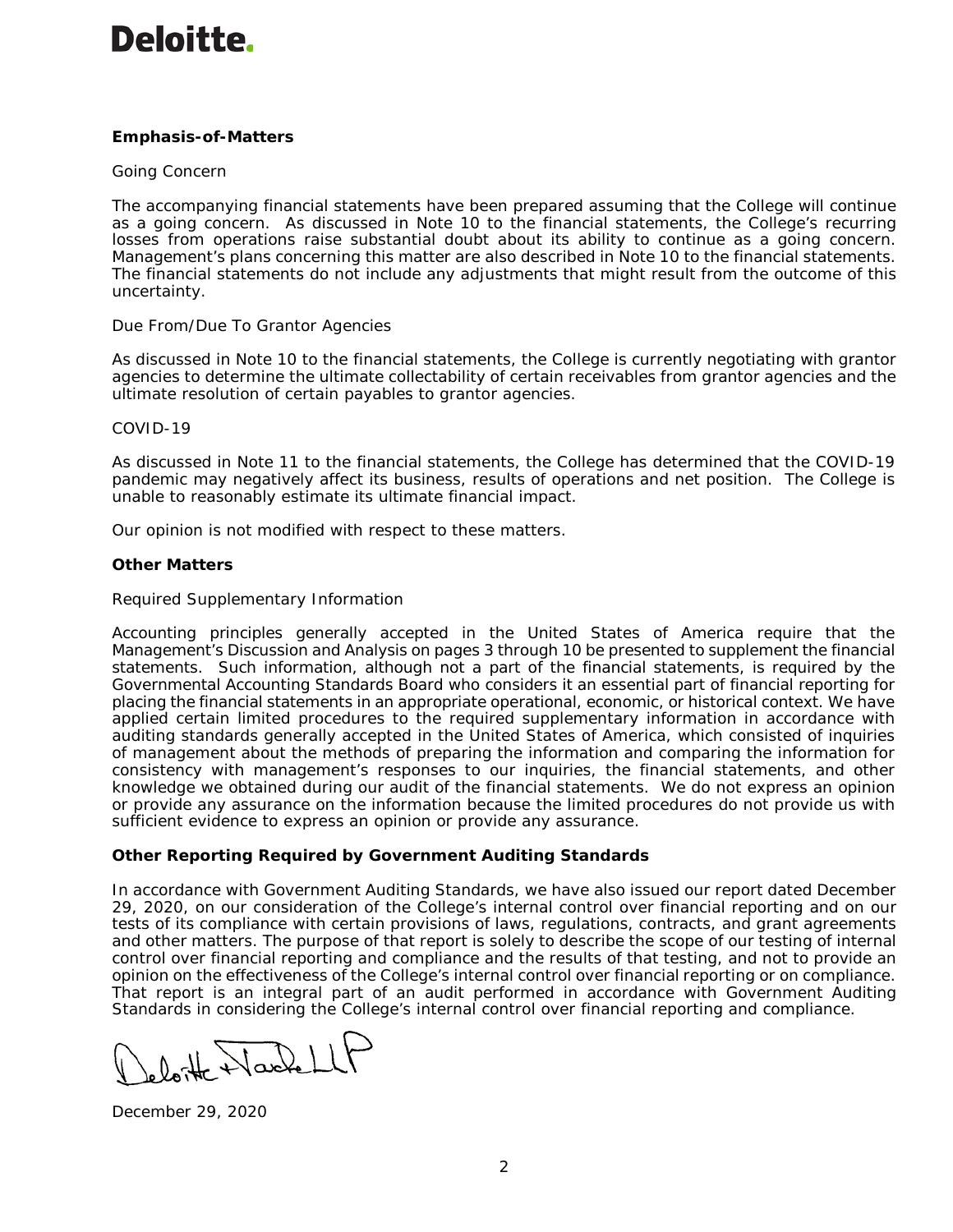Management's Discussion and Analysis Years Ended September 30, 2019 and 2018

# *Introduction*

This section of the College of the Marshall Islands (the College or CMI) Annual Financial Report presents an analysis of the financial activities of the College for fiscal year ended September 30, 2019. This discussion has been prepared by management along with the financial statements and related footnote disclosures and should be read in conjunction with them. Consequently, management assumes full responsibility for the completeness and reliability of the information presented in this report. This financial analysis and discussion is designed to focus on current activities, resulting changes and current known facts.

# *Accounting Standards*

In June 1999, the Governmental Accounting Standards Board (GASB) released Statement No. 34 "*Basic Financial Statements-and Management's Discussion and Analysis-for State and Local Governments*", which established a new reporting format for governmental financial statements. Statement No. 34 requires a comprehensive one-column look at the entity as a whole, along with recognition of depreciation on capital assets. In November 1999, GASB issued Statement No. 35 "*Basic Financial Statements-and Management's Discussion and Analysis-for Public Colleges and Universities*," which established new reporting standards for public colleges and universities. In 2003, the College implemented Governmental Accounting Standards Board Standard No. 35 (GASB 35). With the new standard, the College's funds are now presented in consolidated financial statements, just as in a business concern. This contrasts with the accounting by funds presentation from previous years.

For 2019, the College presents three years of financial statements in accordance with GASB 35 standards, allowing comparisons of year-to-year performance. The following is management's discussion and analysis of the College's financial performance during the fiscal year ended September 30, 2019, as compared to two fiscal years 2018 and 2017.

# *Overview of the Financial Statements*

This discussion and analysis is intended to serve as an introduction to College of the Marshall Islands' basic financial statements, which are comprised of entity-wide financial statements prepared in accordance with the accrual basis of accounting, and notes to the financial statements. This report also contains other supplementary information in addition to the basic financial statements themselves.

The entity-wide financial statements are designed to provide readers with a broad overview of the College's finances, in a manner similar to a private-sector business. These statements focus on the financial condition, the results of operations, and cash flows of the College as a whole. The entitywide statements are comprised of the following:

- The *Statement of Net Position* presents information on all of the College's assets and liabilities, with the difference between the two reported as net position. Over time, increases or decreases in net position are indicators of the improvement or erosion of the College's financial health when considered along with non-financial facts such as enrollment levels and the condition of the facilities.
- The *Statement of Revenues, Expenses and Changes in Net Position* presents the revenues earned and the expenses incurred during the year. All changes in net position are reported under the accrual basis of accounting, or as soon as underlying events giving rise to the changes occur, regardless of the timing when the cash is received or disbursed. Thus, revenues and expenses are reported in the statement for some items that will result in cash flows in future fiscal periods. The utilization of long-lived assets is reflected in the financial statements as depreciation, which amortizes the cost of the capital asset over the expected useful life. Revenues and expenses are reported as either operating or non-operating with operating revenues primarily coming from tuition and most U.S. federal grants.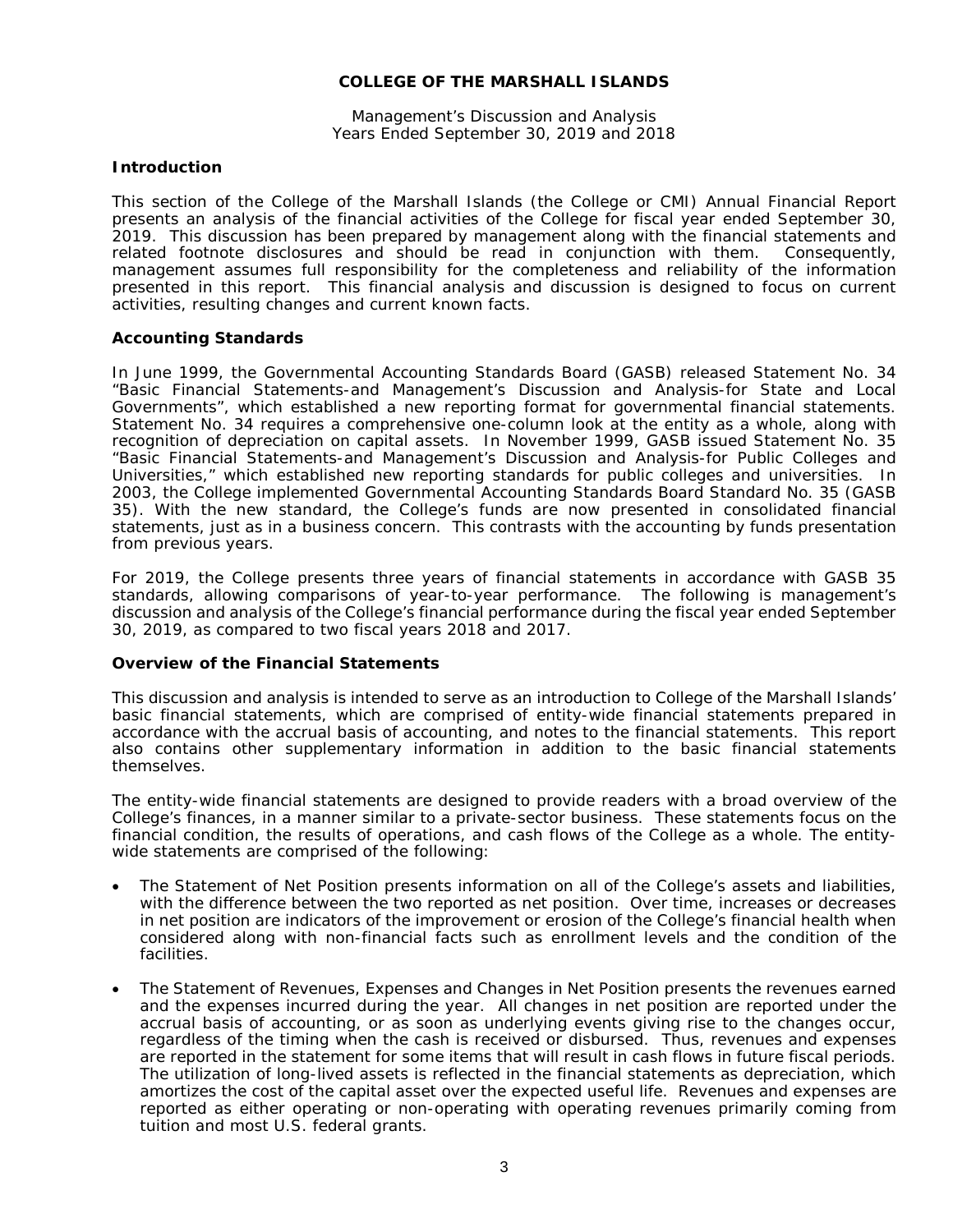Management's Discussion and Analysis, Continued Years Ended September 30, 2019 and 2018

- The *Statement of Cash Flows* presents information on cash flows from operating activities, noncapital financing activities, capital financing activities, and investing activities. It provides the net increase or decrease in cash between the beginning and the end of the fiscal year. This statement assists in evaluating financial viability and the College's ability to meet financial obligations as they become due.
- The Notes to the Basic Financial Statements provide additional information that is essential to a full understanding of the data provided in the entity-wide financial statements.

# *Financial Highlights*

There are many factors used to evaluate the financial health of the College. These include its organizational environment, strategic direction, financial status, student enrollment, human resources, facilities, and institutional capacity. In evaluating the financial status of the College of the Marshall Islands, one of the most important questions is whether the College is financially better off at the beginning of the year or at the end of the year. In FY2019, the College's overall financial position increased (net position) from \$14,632,966 as of September 30, 2018 to \$15,596,958 as of September 30, 2019.

# *Statement of Net Position*

The Statement of Net Position presents the overall financial condition of CMI at the end of September 30, 2019. Total net position stood at \$15,596,958, which represents an increase of \$963,992 or 6.59 percent from that of the previous year. A summary of CMI's Statements of Net Position at September 30, 2019 compared with 2018 and 2017 is presented below:

|                                               | 2019             |    | 2018       | \$<br>Change<br>2019-2018 | %<br>Change<br>2019-2018 | 2017             |
|-----------------------------------------------|------------------|----|------------|---------------------------|--------------------------|------------------|
| Assets:                                       |                  |    |            |                           |                          |                  |
| Current and other assets                      | \$<br>5,558,582  | \$ | 3,837,289  | \$<br>1,721,293           | 44.9%                    | \$<br>4,253,797  |
| Investments                                   | 1,700,200        |    | 1,569,512  | 130,688                   | 8.3%                     | 1,294,591        |
| Capital assets                                | 12,030,412       |    | 12,976,105 | (945,693)                 | (7.3)%                   | 14, 152, 576     |
| Total assets                                  | 19,289,194       |    | 18,382,906 | 906,288                   | 4.9%                     | 19,700,964       |
| Liabilities:<br>Current and other liabilities | 3,692,236        |    | 3,749,940  | (57, 704)                 | (1.5)%                   | 3,250,163        |
| Net position:<br>Net investment in capital    |                  |    |            |                           |                          |                  |
| assets                                        | 12,030,412       |    | 12,976,105 | (945, 693)                | (7.3)%                   | 14, 152, 576     |
| Restricted-nonexpendable                      | 1,700,200        |    | 1,569,512  | 130,688                   | 8.3%                     | 1,294,591        |
| Unrestricted                                  | 1,866,346        |    | 87,349     | 1,778,997                 | 2036.7%                  | 1,003,634        |
| Total net position                            | \$<br>15,596,958 | S  | 14,632,966 | \$<br>963,992             | 6.6%                     | \$<br>16,450,801 |

#### **Summary Statements of Net Position** As of September 30

Management's Discussion and Analysis for the year ended September 30, 2018 is set forth in the College's report on the audit of the financial statements, which is dated July 31, 2019. That Discussion and Analysis explains the major factors impacting the 2018 financial statements and can be obtained from the College's President at **info@cmi.edu**.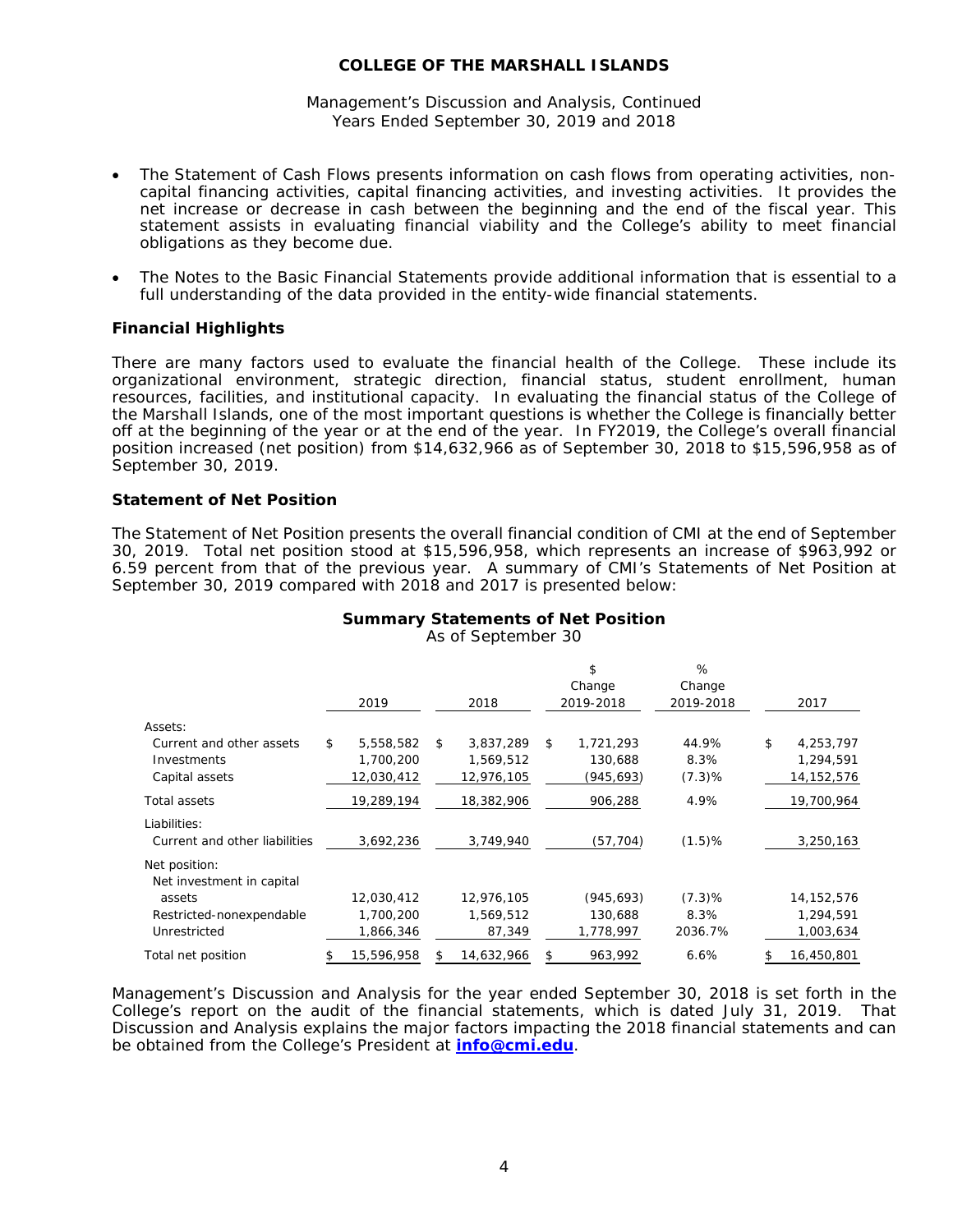Management's Discussion and Analysis, Continued Years Ended September 30, 2019 and 2018

Financial data for FY19 showed that total assets slightly increased by \$906,288 or 4.93 percent visà-vis FY18. This can be attributed to the following:

- 1. The contraction of the capital assets accounted for the bulk of the significant provision that reduced the Net Book Value amounting to \$945,693 or 7.29 percent. The College's investments and current and other assets helped offset the shrinkage of total assets by \$130,688 or 8.33 percent and \$1,721,293 or 44.86 percent, respectively. Listed below are the details of the changes in the components of total assets:
	- a) Increase in cash and cash equivalents by \$332,855 or 18.24 percent compared to prior year.
	- b) The accounts receivable and unbilled charges for FY19 amounted to \$2.5 million, an increase of \$1.6 million or 169.91 percent. The increase can be attributed to the timing of receiving reimbursements from affiliated agencies for services rendered.
	- c) Prepaid expenses amounted to \$146,512 in FY2019 compared to \$145,890 in 2018. Although the trend had a minimal increase compared to prior year, the College will need to improve the practice in liquidating existing open prepayments from various vendors.
	- d) Bookstore inventory registered a decrease of \$63,495 or 11.97 percent. With the centralization of all purchases at the Bookstore and the new strategic initiatives to expand the operation, the inventory is expected to close the gap compared to prior year. These strategies are needed to meet the growing enrollment figures and improve efficiency in addressing the need for materials and supplies for all CMI Departments, CMI Employees, and the general public.
	- e) CMI's investments in FY2019 reported \$1,700,200, compared to prior year investments of \$1,569,512, which is an increase of \$130,688 or 8.33 percent.
	- f) With the completion of CMI's Capital Improvement Projects seven (7) years ago, capital assets continue to show a downward trend and this will likely continue in the succeeding years due to minimal capital investment in new facilities. For FY19, there was a decrease in property, plant and equipment of \$945,693 or 7.29 percent due to the regular provision for depreciation expense on capital assets and disposing of assets, which reduced the Net Book Value of capital assets.
- 2. The scarcity and timing of the inflow of cash that has impacted CMI remains an ongoing constraint in meeting its plans and programs but with CMI's approach to its overall finances, CMI is able to continue serving students, vendors, employees and other government offices and agencies. The College must be financially prudent with its spending behavior to maintain and improve the College's long-term financial stability. For FY19, current obligations indicated a decrease of \$57,704 or 1.54 percent.
- 3. The College has not incurred any Long-Term Debt to date.
- 4. One of the financial indicators that CMI uses to measure the institution's financial capacities to meet its current obligations is the current or liquidity ratio. At the end of September 30, 2019, the College's current ratio or liquidity ratio increased by \$0.49 to improve at \$1.51:\$1.02 compared to prior year. This benchmark can be interpreted that CMI has \$1.51 in its coffers for every 1 dollar the College obligated. This is a significant improvement in CMI's purchasing power resulting from multiple financial factors. The College's cash and cash equivalents continue to improve compared to the prior year. The College's liabilities had an overall decrease of \$57,704 or 1.54 percent compared to prior year.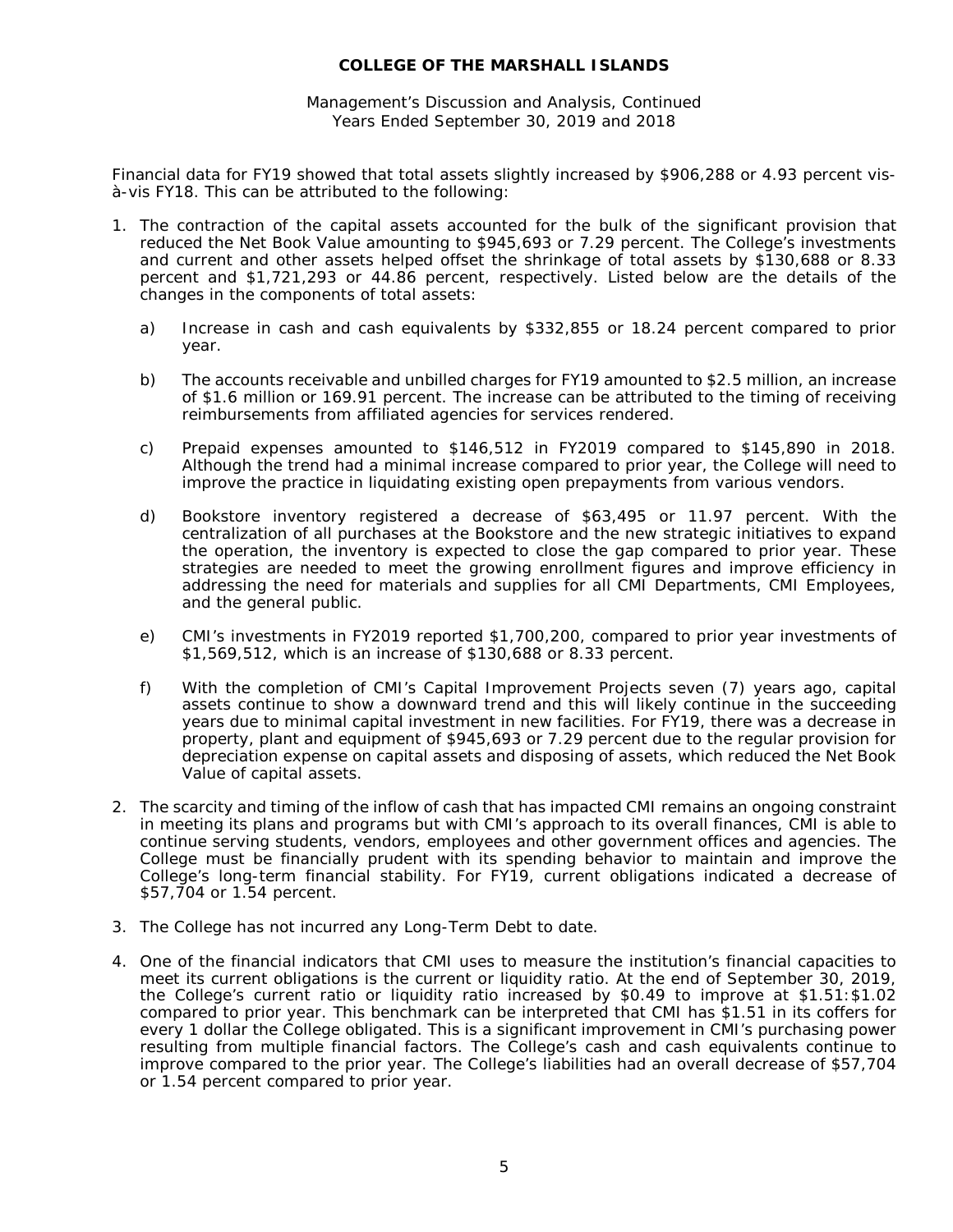Management's Discussion and Analysis, Continued Years Ended September 30, 2019 and 2018



5. The favorable outcome of Unrestricted Net Position which is the difference of current assets and current liabilities was a major accomplishment going forward since this has been CMI's financial concerns since FY2010 as a result of financial challenges created ten years ago. This is the third year since 2010 when CMI had accumulated surpluses in working capital. As of September 30, 2019, the College's overall net position amounted to \$15.6 million.

# *Statement of Revenues, Expenses and Changes in Net Position*

The purpose of this statement is to present the revenues earned and expenses incurred by the College, both operating and non-operating, as well as any other revenues, expenses, gains and losses received or spent by the institution over a period of time.

Operating revenues earned by the College for providing goods and/or services to the students, customers and various constituencies of the College. Operating expenses are incurred to acquire or produce the goods and services that are provided in return for operating revenues, thus carrying out the mandated mission of the College. Non-operating revenues are revenues for which no goods and/or services are provided. In the case of the College, there are two (2) mainstreams of nonoperating revenues and these are the REPMAR Contributions and Other Pass-through Federal Grants (e.g., Compact Funds). These funds are appropriated and considered non-operating because they are appropriated to the College without directly providing goods and/or services to the RMI government.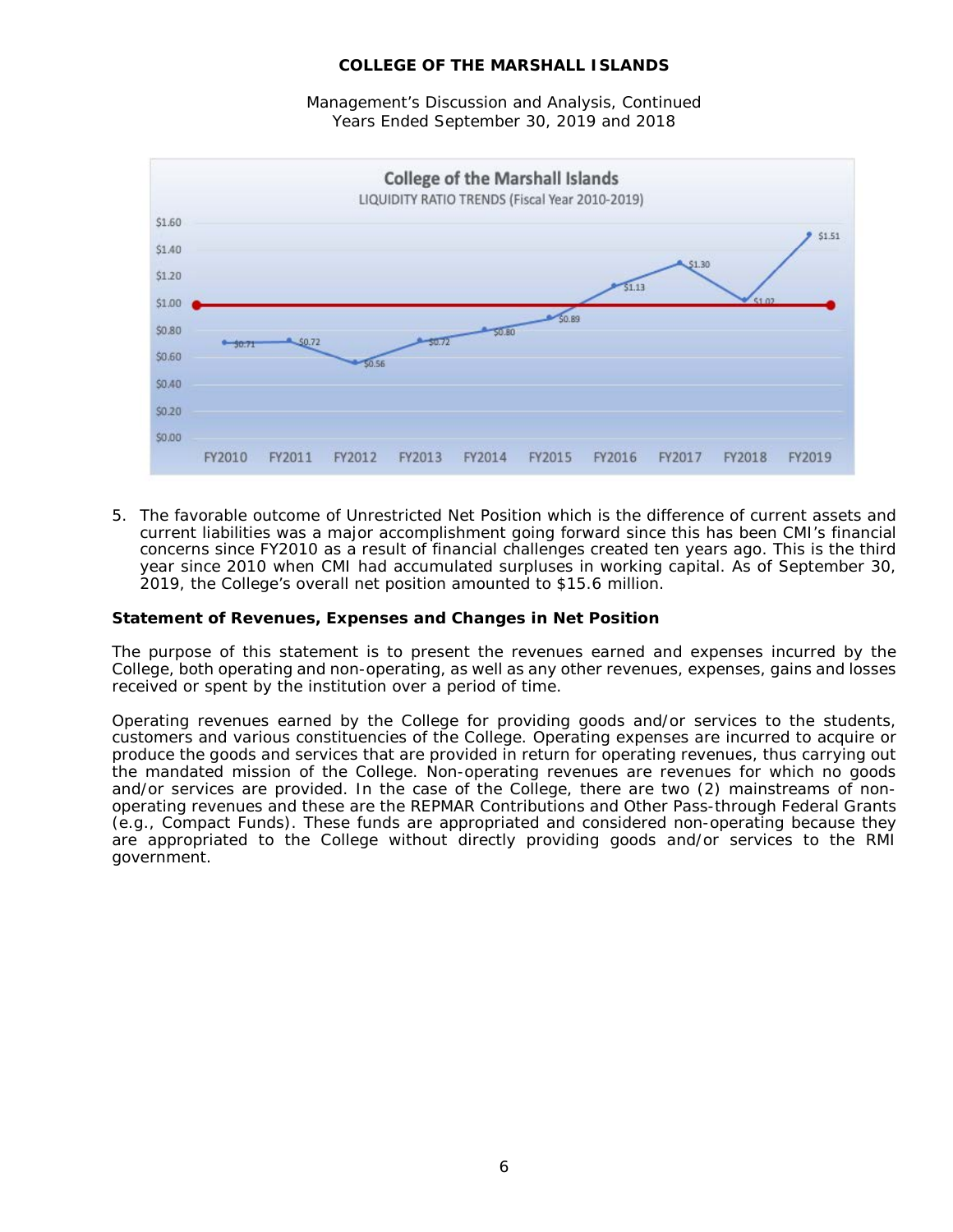# Management's Discussion and Analysis, Continued Years Ended September 30, 2019 and 2018

A summary of CMI's Statements of Revenues, Expenses and Changes in Net Position for the year ended September 30, 2019 compared with 2018 and 2017 is presented below:

|                                                                 | 2019                          | 2018                          | \$<br>Change<br>2019-2018      | %<br>Change<br>2019-2018 | 2017                          |
|-----------------------------------------------------------------|-------------------------------|-------------------------------|--------------------------------|--------------------------|-------------------------------|
| Operating:<br>Operating revenues<br>Operating expenses          | \$<br>7,983,980<br>11,585,350 | \$<br>6,423,182<br>12,593,462 | \$<br>1,560,798<br>(1,008,112) | 24.3%<br>$(8.0)$ %       | \$<br>6,939,211<br>12,049,341 |
| Operating loss                                                  | (3,601,370)                   | (6, 170, 280)                 | 2,568,910                      | $(41.6)$ %               | (5, 110, 130)                 |
| Nonoperating:<br>Nonoperating revenues<br>Nonoperating expenses | 4,921,103<br>355,741          | 4,357,237<br>4,792            | 563,866<br>350,949             | 12.9%<br>7323.6%         | 4,686,800<br>3,878            |
|                                                                 | 4,565,362                     | 4,352,445                     | 212,917                        | 4.9%                     | 4,682,922                     |
| Change in net position                                          | 963,992                       | (1, 817, 835)                 | \$<br>2,781,827                | $(153.0)\%$              | (427, 208)                    |

## **Summary Statements of Revenues, Expenses and Changes in Net Position** Years Ended September 30

For FY19, total operating revenues showed an increase of \$1.56 million or 24.30% as compared to FY18. This increase is attributed to the following:

- 1. There was an increase in student tuition and fees amounting to \$343,012 or 6.43 percent. This was the result of an increase in the number of enrollment figures compared with FY18.
- 2. Donations to the College by way of Private, Gifts, Grants and Donations also increased by \$207,908.
- 3. The U.S Federal Grants had an increase of \$793,126 or 15.00%.

Total operating expenses for FY19 decreased by \$1,008,112 or 8.01 percent in comparison with FY18. Major drivers of the decrease were attributed to Instruction [decrease of \$1.15 million or 22.98%], Operations and Maintenance [decrease of \$216,917 or 7.22%], Student Services [decrease of \$78,594 or 15.97%]. The only functional classification of expenses that registered increases were Auxiliary Enterprises [\$97,684 or 11.82%], Academic Support [\$130,258 or 24.29%] and Institutional Support [\$205,557 or 7.48%].

For FY19, total operating expenses exceeded total operating revenues resulting in an operating loss of \$3,601,370 or an improvement of \$2,568,910 or 41.63 percent from FY18.

CMI's non-operating revenues (expenses) showed an upward swing by \$212,917 or 4.89%. This was brought about by the increase in investment income of \$22,905 or 26.80% compared to prior year and RepMar contributions also increased by \$540,961 or 12.66% compared to prior year.

It is worthy to note that RepMar contributions and Compact Funds channeled through the RMI from the Compact of Free Association with the U.S. are classified as non-operating revenues. CMI is a chartered governmental institution whose mission is to provide higher education services to the Marshall Islands and within the Pacific Rim. The College's operations depend heavily on the RMI government through annual subsidies and RMI has committed to provide an annual \$3 million subsidy (less audit fees) to CMI through an MOU signed on October 2015. For FY19, CMI received a total of \$4,812,730 from the RMI Government to support the College's annual operations.

Overall, the change in net position for FY19 resulted in a positive amount of \$963,992 vis-à-vis FY18 at a negative \$1,817,835, which is a \$2,781,827 turnaround.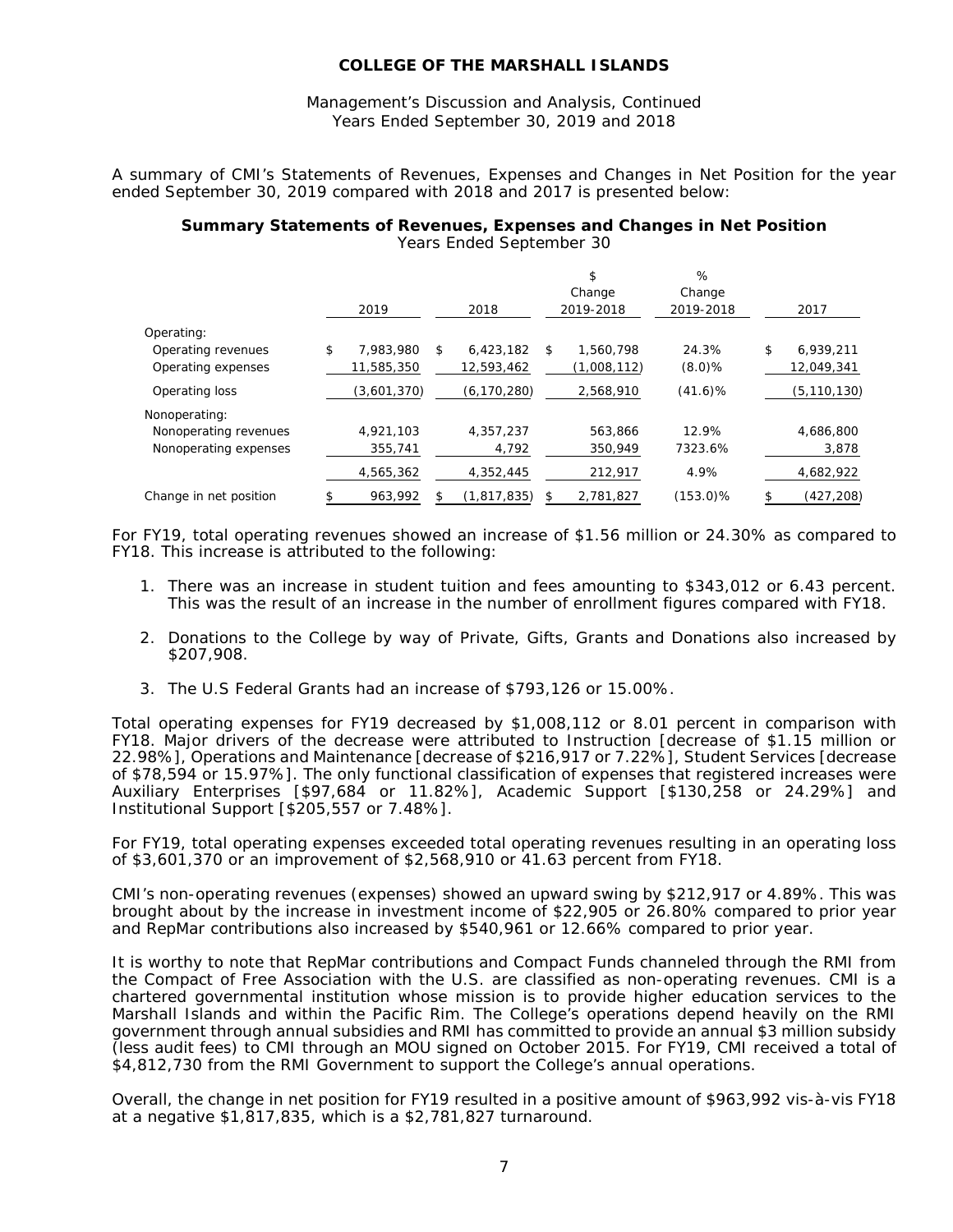Management's Discussion and Analysis, Continued Years Ended September 30, 2019 and 2018

In summary, net position for FY19 settled at \$15,596,958 from \$14,632,966 in the prior year, an increase of \$963,992 or 6.59%.

# *Statement of Cash Flows*

The Statement of Cash Flows presents detailed information about cash receipts and cash payments of the College. This statement helps users of this report to assess the College's ability to generate future cash flows, the ability to meet obligations, as they become due, and its need for external financing. It also shows how changes in net position and operating activities affect cash and cash equivalents, and breaks the analysis into operating, investing and financing activities.

A summary of CMI's Statements of Cash Flows for the year ended September 30, 2019 compared with 2018 and 2017 is presented below:

#### **Summary Statements of Cash Flows** Years Ended September 30

|                                 | 2019              |     | 2018             | \$<br>Change<br>2019-2018 | %<br>Change<br>2019-2018 | 2017                |
|---------------------------------|-------------------|-----|------------------|---------------------------|--------------------------|---------------------|
| Cash Provided By (Used In):     |                   |     |                  |                           |                          |                     |
| Operating activities            | \$<br>(4,089,220) | \$  | $(3,554,283)$ \$ | (534, 937)                | 15.1%                    | \$<br>(3, 377, 465) |
| Noncapital financing activities | 4,812,730         |     | 4.271.769        | 540.961                   | 12.7%                    | 4,579,366           |
| Capital and related financing   |                   |     |                  |                           |                          |                     |
| activities                      | (368, 340)        |     | (214, 606)       | (153, 734)                | 71.6%                    | (278, 346)          |
| Investing activities            | (346, 636)        |     | (874, 592)       | 527.956                   | $(60.4)$ %               | (582, 853)          |
| Net change in cash              | 8,534             |     | (371, 712)       | 380.246                   | $(102.3)\%$              | 340,702             |
| Cash beginning of year          | 5,056             |     | 376,768          | (371,712)                 | $(98.7)$ %               | 36,066              |
| Cash end of year                | 13,590            | \$. | 5.056            | 8,534                     | 168.8%                   | 376,768             |

Net change in cash registered at \$8,534 at September 30, 2019, showed an improvement of \$380,246 or 102.3 percent compared to prior year. This was brought by the following:

- 1. Net cash flows from operating activities were primarily from student tuition and fees, US Federal grants and other receipts which resulted in an unfavorable aggregate amount of negative \$4.089 million in FY19, an increase of \$534,937 or 15.05 percent. Cash inflows from noncapital financing activities amounts to \$4.8 million, which showed an increase of \$540,961 or 12.66 percent.
- 2. Cash in the amount of \$368,340 was used in the purchase of capital assets while total cash used by investing activities amounted to \$346,636. In comparison to FY18 figures, there was a decrease in cash used in investing activities of \$527,956 in FY2019.
- 3. Overall, CMI showed an improved financial position at the end of FY19 with a liquidity ratio of 1.51 and a total of \$1.87 million in unrestricted or spendable net position.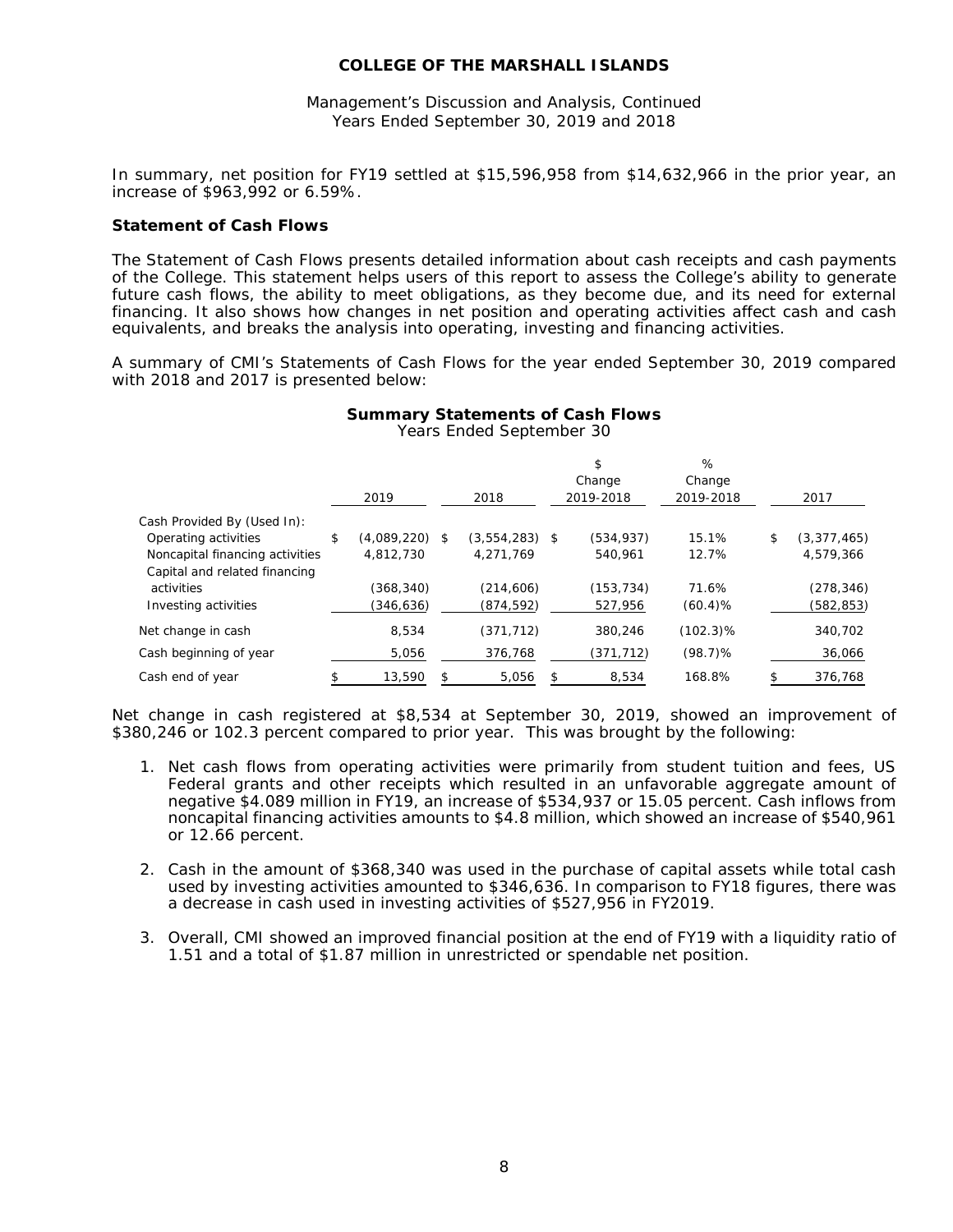Management's Discussion and Analysis, Continued Years Ended September 30, 2019 and 2018

# *Capital Assets and Debt*

Net capital assets decreased by \$945,693 or 7.3% from \$12,976,105 in 2018 to \$12,030,412 in 2019. The decrease is due primarily to depreciation recognized during the year.

A summary of CMI's capital assets at September 30, 2019 compared with 2018 and 2017 is presented below:

|                             | 2019             |   | 2018           |            | \$<br>Change<br>2019-2018 | %<br>Change<br>2019-2018 | 2017             |
|-----------------------------|------------------|---|----------------|------------|---------------------------|--------------------------|------------------|
| Depreciable capital assets: |                  |   |                |            |                           |                          |                  |
| Buildings and improvements  | \$<br>23,674,120 | S | 23,674,120     | $^{\circ}$ |                           | 0.0%                     | \$<br>23,686,120 |
| Furnitures and fixtures     | 3,919,102        |   | 3,850,334      |            | 68,768                    | 1.8%                     | 4,727,295        |
|                             | 27,593,222       |   | 27.524.454     |            | 68.768                    | 0.2%                     | 28,413,415       |
| Accumulated depreciation    | (15,935,116)     |   | (14, 920, 655) |            | (1,014,461)               | 6.8%                     | (14,633,145)     |
|                             | 11,658,106       |   | 12,603,799     |            | (945, 693)                | (7.5)%                   | 13,780,270       |
| Land and improvements       | 372,306          |   | 372,306        |            |                           | 0.0%                     | 372,306          |
|                             | 12,030,412       |   | 12,976,105     |            | (945,693)                 | (7.3)%                   | 14, 152, 576     |

Please refer to note 5 to the accompanying financial statements for additional information regarding CMI's capital assets.

CMI did not incur long-term debt activity during the period.

# *Economic Outlook*

The Pacific Island economies are a varied mix of subsistence agriculture; public sector employment (particularly in government services, education, and health care), and small though growing private sectors (e.g., banking, construction, restaurant, wholesale, retail). Economic development in the American Affiliated Pacific Islands is best described as variable and highly dependent upon world and regional demand for selected commodities (such as fish, copra, sugar, pineapple, etc.); overseas visitors from Asian countries such as Japan, ROC/Taiwan, and Korea; U.S. defense and selected military research projects; and governmental expenditures (U.S., local, and international) for infrastructure projects, operations, education, health, and welfare. While many current workers are imported contract employees (depending on the availability of particular skills in the specific entity), the long term sustainability of the respective local economies is dependent upon the ability of the local colleges to prepare local residents for the full range of employment opportunities.<sup>[1](#page-10-0)</sup>

The economic health of the RMI Government is important to the College because of its dependence on operational subsidies. The RMI Government's financial agreement with the U.S. Government under the Compact of Free Association and the U.S. commitment to long-term financial support for the RMI after an extended period of negotiation raised the confidence levels of all sectors of the RMI national economy. The amended Compact of Free Association financial assistance package as formally agreed with the US Government in December 2003 that represents a major change in financial relations between the two countries, affects the level of funding such as, the allocation of funds, and internal systems for managing public funds. The allocation package provides for a large shift of expenditures toward the main sectors of health and education as well as for capital improvement and maintenance.

<span id="page-10-0"></span> <sup>1</sup> Barbara Beno, Micheal Rota, Floyd Takeuchi, et al., *Enhancing and Sustaining Higher Education Quality in the Pacific: Challenges Facing Institutions Seeking to Acquire and Maintain WASC-Accreditation* (San Francisco: Accrediting Commission of Community and Junior Colleges, 2006).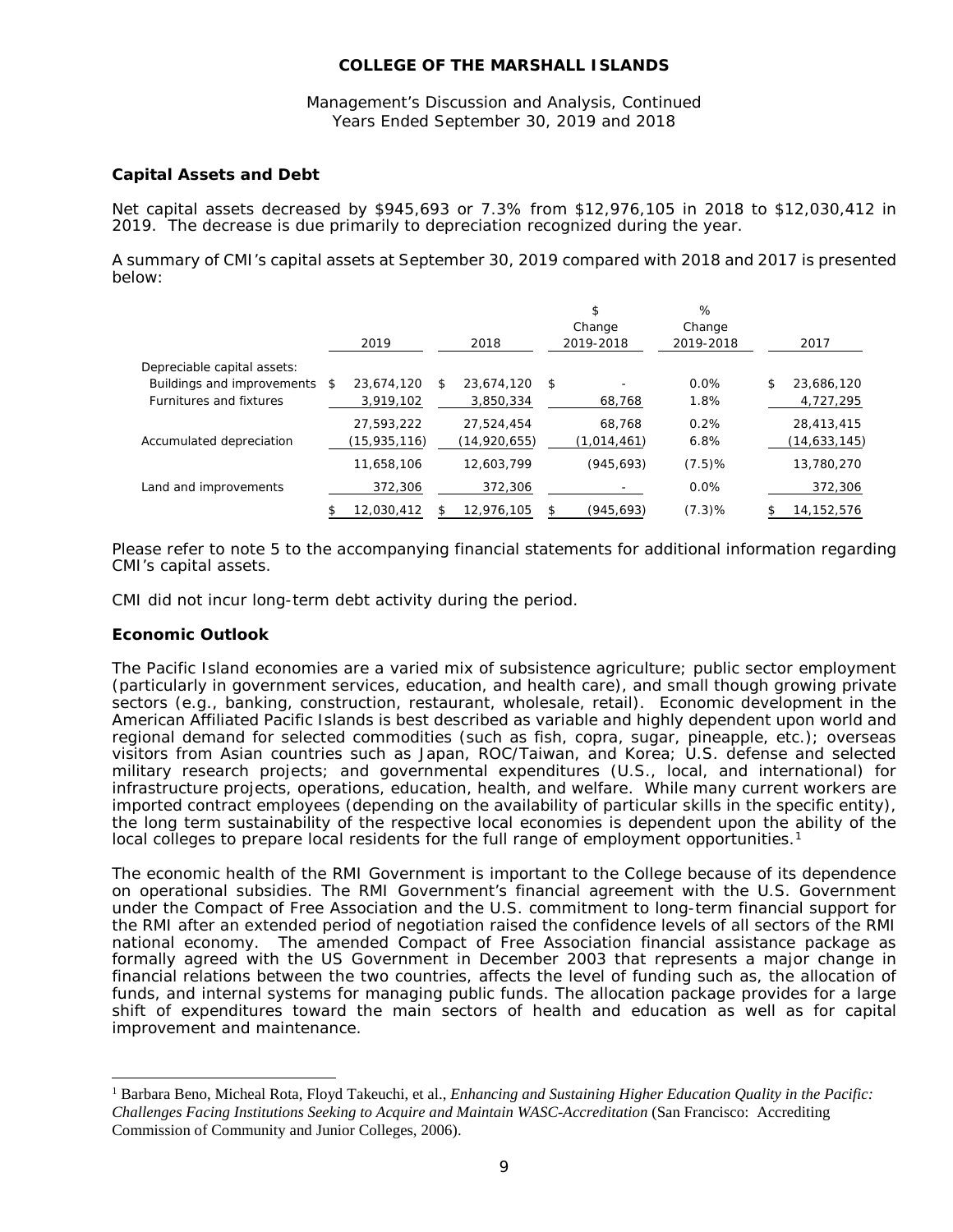# Management's Discussion and Analysis, Continued Years Ended September 30, 2019 and 2018

The amended assistance package provides for the adoption of financial accountability and management standards similar to those expected of U.S. state and local governments. The Government recognizes that meeting these standards will require a sustained effort both to tailor systems and procedures to the circumstances of the Marshall Islands and to upgrade the capacity of its staff. Implementation of a government decision to move to performance-based budgeting is in its fifth year, with an initial emphasis on the Ministries of Education, Health, and Environment. The College is part of this initiative.

This economic support of the RMI Government is highly important because of the College's dependence on operational subsidies. Although the MOU between the College and the RMI Government also committed to fund its \$2.9 million operational subsidy to CMI as represented by a Memorandum of Understanding through the end of FY2019 and renewable on a yearly basis.

# *Summary:*

- 1) CMI's total net position for FY19 settled at \$15,596,958 compared to prior year totaling \$14,632,966.
- 2) CMI's investments (Endowment Fund) for FY2019 stood at \$1,700,200 compared to prior year totaling \$1,569,512.
- 3) Current or liquidity ratio is 1.51 to 1 dollar, increased by 0.49 cents compared to prior year.
- 4) The Statement of Net Position is highlighted by the College's attempt to maintain a positive Unrestricted Net Position of \$1.87 million for three consecutive years now and first time it exceeded the \$1 million mark. Last year, the College had \$87,349 unrestricted in Net Position after years of accumulated deficits in unrestricted spending.
- 5) The RMI Government has continued its subsidy to CMI at \$2.98 million per annum (less audit fees) as represented by a Memorandum of Understanding through the end of FY2019 and renewable on a yearly basis. The RMI government pays this subsidy with funds available through the Compact of Free Association with the U.S. and from its General Fund.
- 6) CMI is enjoying the privilege of an advance method of payment for Title IV funds and other federal grants resulting to an easy access to these funds.
- 7) CMI showed a cash position at the end of FY19 at \$2,157,820 and a total of \$1.87 million in unrestricted or spendable net position.

For further news and up-to-date information concerning the College of the Marshall Islands, please visit the College website at **www.cmi.edu.**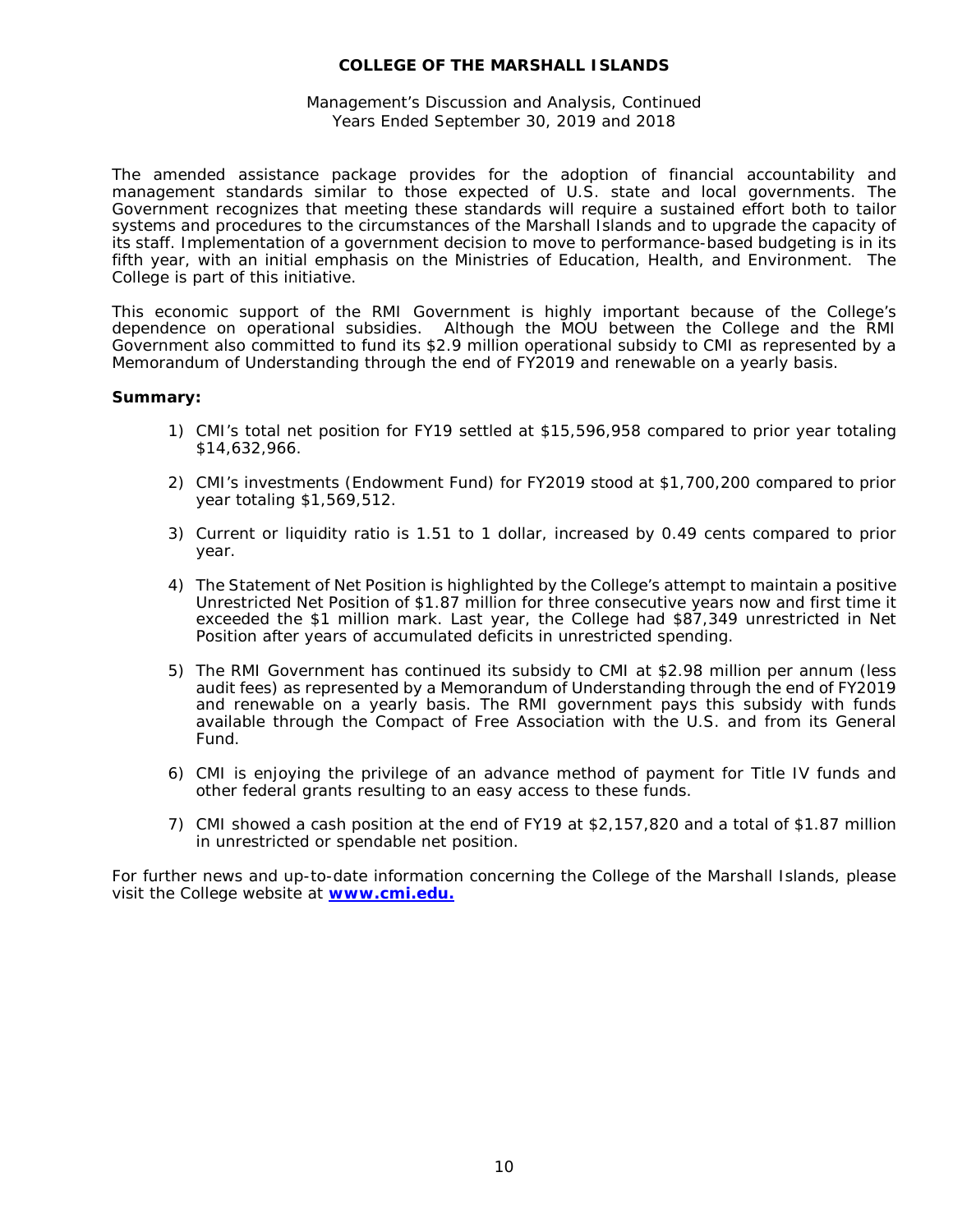# Statements of Net Position September 30, 2019 and 2018

|                                                                                                                                                                                             | 2019                                                                    | 2018                                                                 |
|---------------------------------------------------------------------------------------------------------------------------------------------------------------------------------------------|-------------------------------------------------------------------------|----------------------------------------------------------------------|
| <b>ASSETS</b>                                                                                                                                                                               |                                                                         |                                                                      |
| Current assets:<br>Cash and cash equivalents<br>Time certificates of deposit<br>Accounts receivable and unbilled charges, net<br>Due from grantor agencies<br>Prepaid expenses<br>Inventory | \$<br>13,590<br>2,144,230<br>2,484,991<br>302,108<br>146,512<br>467,151 | 5,056<br>\$<br>1,819,909<br>920,683<br>415,105<br>145,890<br>530,646 |
| Total current assets                                                                                                                                                                        | 5,558,582                                                               | 3,837,289                                                            |
| Noncurrent assets:<br>Investments<br>Capital assets:<br>Nondepreciable capital assets<br>Capital assets, net of accumulated depreciation                                                    | 1,700,200<br>372,306<br>11,658,106                                      | 1,569,512<br>372,306<br>12,603,799                                   |
| Total noncurrent assets                                                                                                                                                                     | 13,730,612                                                              | 14,545,617                                                           |
| <b>Total assets</b>                                                                                                                                                                         | 19,289,194<br>\$                                                        | 18,382,906<br>\$                                                     |
| <b>LIABILITIES AND NET POSITION</b><br>Current liabilities:<br>Accounts payable                                                                                                             | \$<br>715,380                                                           | \$<br>517,319                                                        |
| Withholding taxes payable<br>Social security taxes payable<br>Student refunds payable<br>Due to grantor agencies<br><b>Accrued liabilities</b><br>Unearned revenue                          | 74,564<br>296,033<br>66,359<br>695,840<br>397,008<br>1,447,052          | 77,029<br>276,176<br>17,953<br>887,668<br>408,964<br>1,564,831       |
| <b>Total current liabilities</b>                                                                                                                                                            | 3,692,236                                                               | 3,749,940                                                            |
| Commitments and contingencies<br>Net position:                                                                                                                                              |                                                                         |                                                                      |
| Net investment in capital assets<br>Restricted:<br>Endowment - nonexpendable<br>Unrestricted                                                                                                | 12,030,412<br>1,700,200<br>1,866,346                                    | 12,976,105<br>1,569,512<br>87,349                                    |
| Total net position                                                                                                                                                                          | 15,596,958                                                              | 14,632,966                                                           |
| Total liabilities and net position                                                                                                                                                          | <u>19,289,194</u>                                                       | \$18,382,906                                                         |
|                                                                                                                                                                                             |                                                                         |                                                                      |

See accompanying notes to financial statements.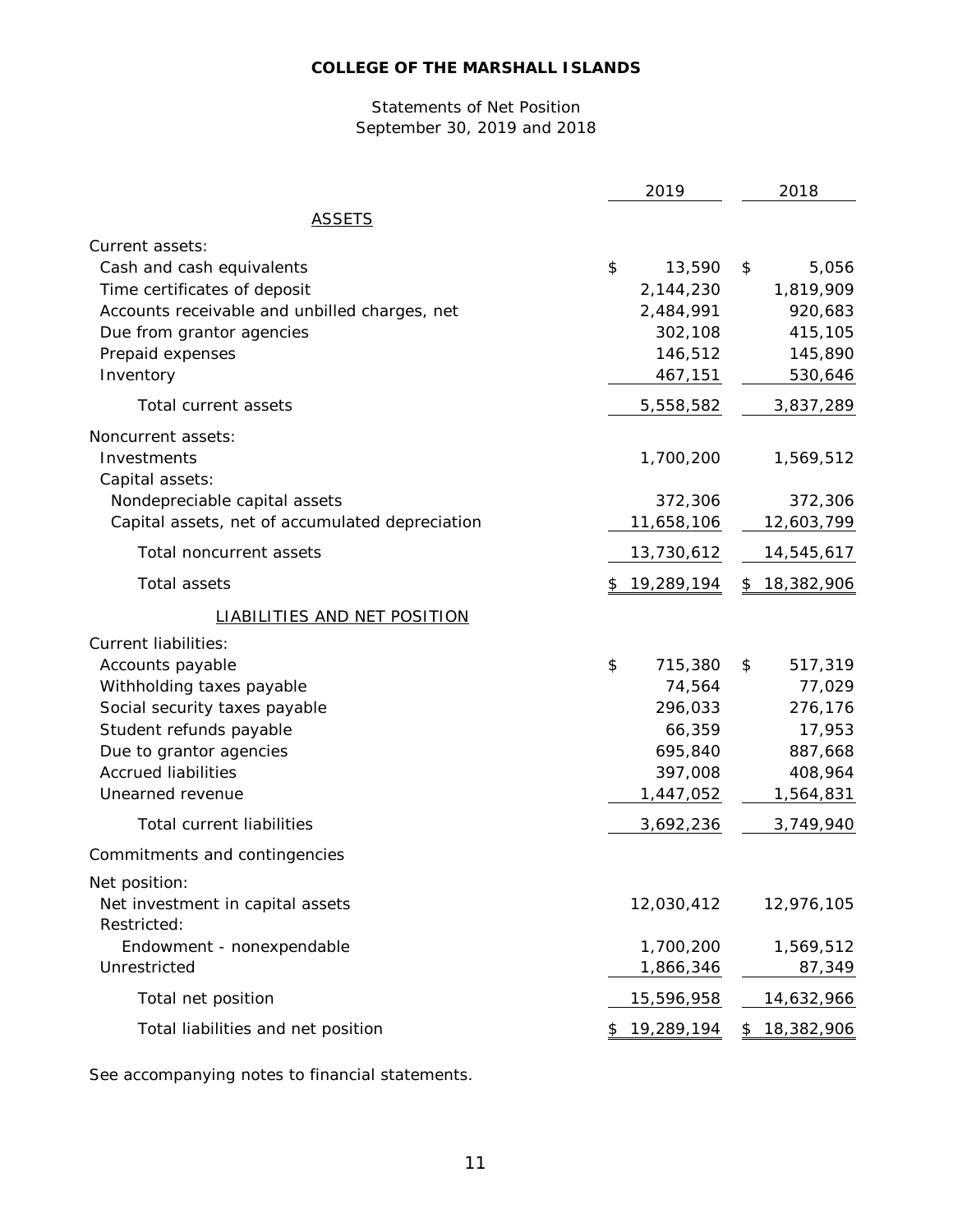# Statements of Revenues, Expenses and Changes in Net Position Years Ended September 30, 2019 and 2018

|                                                  | 2019             | 2018             |
|--------------------------------------------------|------------------|------------------|
| Operating revenues:                              |                  |                  |
| Student tuition and other fees                   | \$<br>5,674,498  | 5,331,486<br>\$  |
| Less: Scholarship discounts and allowances       | (4, 297, 000)    | (4, 393, 044)    |
|                                                  | 1,377,498        | 938,442          |
| U.S. federal grants                              | 6,080,577        | 5,287,451        |
| Private gifts, grants and donations - restricted | 267,469          | 59,561           |
| Other                                            | 258,436          | 137,728          |
| Net operating revenues                           | 7,983,980        | 6,423,182        |
| Operating expenses:                              |                  |                  |
| Instruction                                      | 3,841,410        | 4,987,510        |
| Institutional support                            | 2,954,012        | 2,748,455        |
| Operations and maintenance                       | 2,785,661        | 3,002,578        |
| Auxiliary enterprises                            | 924,195          | 826,511          |
| Academic support                                 | 666,618          | 536,360          |
| Student services                                 | 413,454          | 492,048          |
| Total operating expenses                         | 11,585,350       | 12,593,462       |
| Operating loss                                   | (3,601,370)      | (6, 170, 280)    |
| Nonoperating revenues (expenses):                |                  |                  |
| RepMar contributions                             | 4,812,730        | 4,271,769        |
| Write-off of receivables                         | (331, 879)       |                  |
| Loss on disposal/transfer of capital assets      | (23, 862)        | (4, 792)         |
| Investment income                                | 108,373          | 85,468           |
| Total nonoperating revenues (expenses), net      | 4,565,362        | 4,352,445        |
| Change in net position                           | 963,992          | (1, 817, 835)    |
| Net position at beginning of the year            | 14,632,966       | 16,450,801       |
| Net position at end of the year                  | 15,596,958<br>\$ | 14,632,966<br>\$ |

See accompanying notes to financial statements.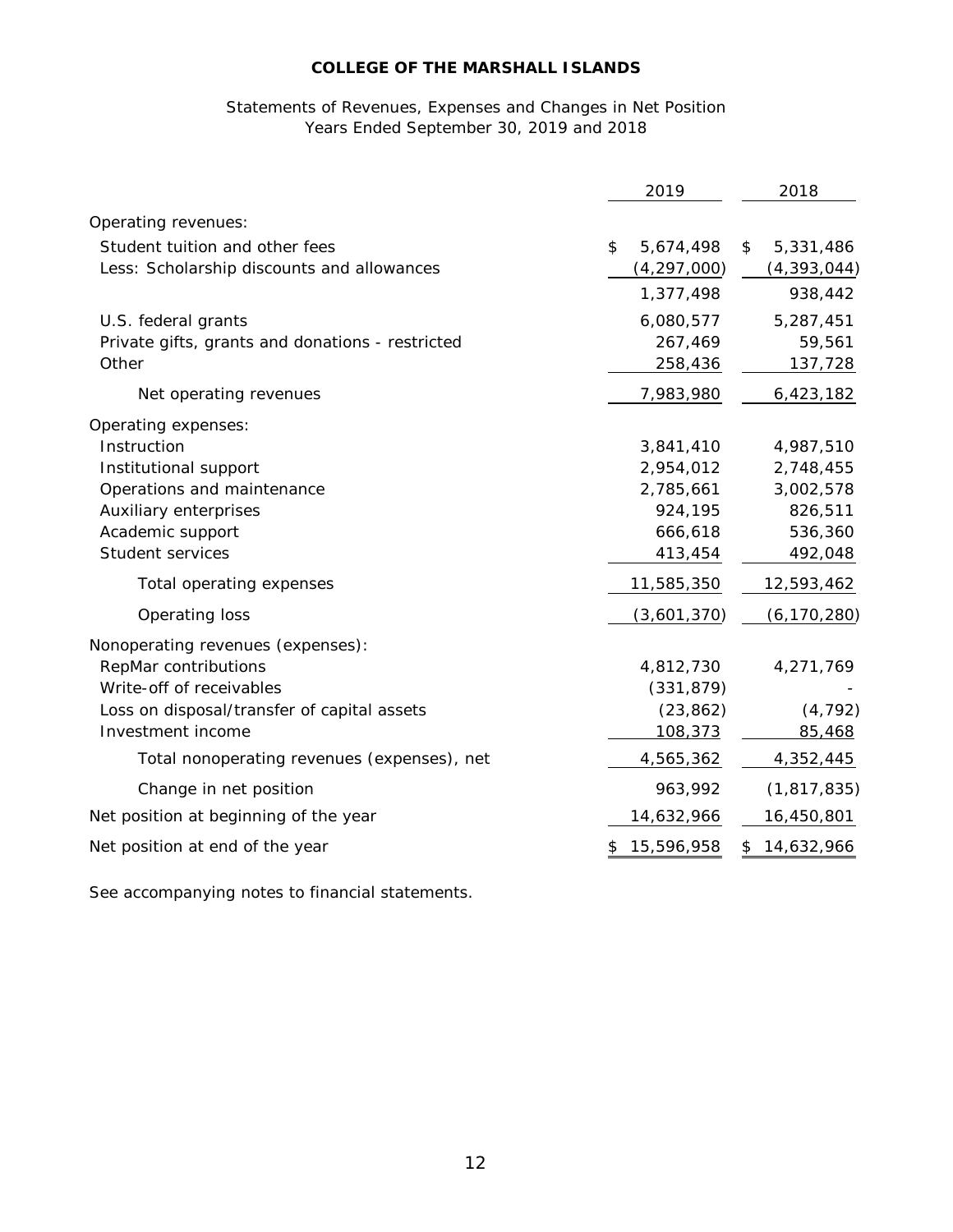# Statements of Cash Flows Years Ended September 30, 2019 and 2018

|                                                                                            | 2019              | 2018                |
|--------------------------------------------------------------------------------------------|-------------------|---------------------|
| Cash flows from operating activities:<br>Cash received from U.S. federal grants            | \$<br>5,883,040   | \$<br>5,784,130     |
| Cash received from student tuition and fees                                                | 4,617,433         | 4,583,797           |
| Other receipts                                                                             | 175,102           | 188,278             |
| Cash payments to suppliers for goods and services                                          | (5, 236, 868)     | (4,986,366)         |
| Student scholarships paid                                                                  | (5, 130, 093)     | (4, 715, 318)       |
| Cash payments to employees for services                                                    | (4, 397, 834)     | (4,408,804)         |
| Net cash used in operating activities                                                      | (4,089,220)       | (3, 554, 283)       |
| Cash flows from noncapital financing activities:<br>RepMar contributions received          | 4,812,730         | 4,271,769           |
| Cash flows from capital and related financing activities:<br>Acquisition of capital assets | (368, 340)        | (214, 606)          |
| Cash flows from investing activities:                                                      |                   |                     |
| Net increase in time certificates of deposit                                               | (222, 636)        | (657, 380)          |
| Purchase of investments                                                                    | (124,000)         | (217, 212)          |
| Net cash used for investing activities                                                     | (346,636)         | (874, 592)          |
| Net change in cash and cash equivalents                                                    | 8,534             | (371, 712)          |
| Cash and cash equivalents at beginning of year                                             | 5,056             | 376,768             |
| Cash and cash equivalents at end of year                                                   | \$<br>13,590      | \$<br>5,056         |
| Reconciliation of operating loss to net cash used in operating activities:                 |                   |                     |
| Operating loss                                                                             | \$<br>(3,601,370) | \$<br>(6, 170, 280) |
| Adjustments to reconcile operating loss to net cash used in<br>operating activities:       |                   |                     |
| Depreciation                                                                               | 1,290,171         | 1,386,285           |
| Bad debts (recovery)                                                                       | (482, 481)        | 1,268,291           |
| Changes in assets and liabilities:                                                         |                   |                     |
| Accounts receivable and unbilled charges                                                   | (1,081,827)       | (941, 192)          |
| Prepaid expenses                                                                           | (622)             | 39,352              |
| Due from grantor agencies                                                                  | (218, 882)        | 334,589             |
| Inventory                                                                                  | 63,495            | 28,895              |
| Accounts payable                                                                           | 198,061           | 33,714              |
| Withholding taxes payable                                                                  | (2, 465)          | 57,419              |
| Social security taxes payable                                                              | 19,857            | 17,628              |
| Student refunds payable                                                                    | 48,406            | (6, 553)            |
| Due to grantor agencies                                                                    | (191, 828)        | 162,090             |
| <b>Accrued liabilities</b>                                                                 | (11, 956)         | 89,018              |
| Unearned revenue                                                                           | (117, 779)        | 146,461             |
| Net cash used in operating activities                                                      | (4,089,220)       | \$<br>(3, 554, 283) |

See accompanying notes to financial statements.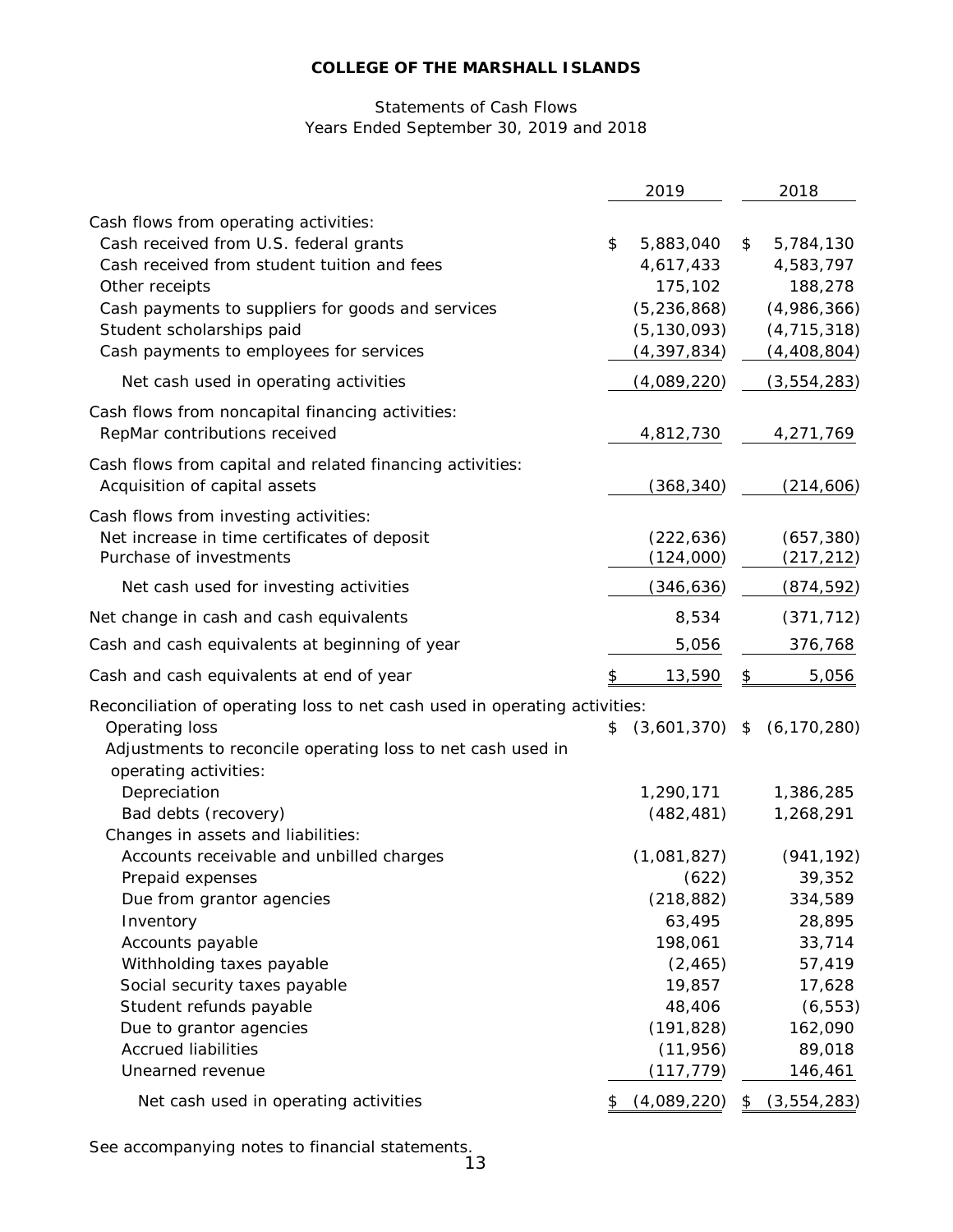Notes to Financial Statements September 30, 2019 and 2018

# (1) Organization

On April 1, 1993, College of the Marshall Islands (the College), a component unit of the Republic of the Marshall Islands, was established as an independent institution governed by a Board of Regents appointed by the Republic of the Marshall Islands (RepMar) Cabinet pursuant to the College of the Marshall Islands Act of 1992 (Public Law 1992-13). Previous to the Act, the College was a component of the College of Micronesia (COM). The College operates another program, the Land Grant program, but results of its operations are substantially reported within the financial statements of COM. Therefore, the accompanying financial statements relate solely to those accounting records maintained within the College and do not incorporate any accounts related to its operations that may be accounted for as a separate component of COM.

# (2) Summary of Significant Accounting Policies

The Governmental Accounting Standards Board (GASB) issued Statement No. 34, *Basic Financial Statements - and Management's Discussion and Analysis - for State and Local Governments*, and Statement No. 35, *Basic Financial Statements - and Management's Discussion and Analysis - for Public Colleges and Universities*. The financial statement presentation required by GASB Statement Nos. 34 and 35 provides a comprehensive, entitywide perspective of the College's assets, liabilities, net position, revenues, expenses, changes in net position, and cash flows, and replaces the fund-group perspective previously required. Other GASB Statements are required to be implemented in conjunction with GASB Statements 34 and 35. Therefore, the College has also implemented, where applicable, Statement No. 36, *Recipient Reporting for Certain Shared Nonexchange Revenues*, Statement No. 37, *Basic Financial Statements - and Management's Discussion and Analysis - for State and Local Governments: Omnibus,* Statement No. 38, *Certain Financial Statement Note Disclosures,* and Statement No. 61, *The Financial Reporting Entity: Omnibus – an amendment of GASB Statement Nos. 14 and 34.*

To conform to these requirements, equity is presented in the following net position categories:

- Net investment in capital assets: capital assets, net of accumulated depreciation and related debt, plus construction or improvement of those assets.
- Restricted: Nonexpendable net position subject to externally imposed stipulations that require the College to maintain such permanently. Nonexpendable restricted net position consists of endowment and similar type funds in which donors or other outside sources have stipulated, as a condition of the gift instrument, that the principal is to be maintained inviolate and in perpetuity, and invested for the purpose of producing present and future income, which may either be expended or added to the principal. As of September 30, 2019 and 2018, the College has nonexpendable restricted net position of \$1,700,200 and \$1,569,512, respectively.
- Restricted: Expendable net position whose use by the College is subject to externally imposed stipulations that can be fulfilled by actions of the College pursuant to those stipulations or that expire with the passage of time. As of September 30, 2019 and 2018, the College has no expendable restricted net position.
- Unrestricted: net position that is not subject to externally imposed stipulations. Unrestricted net position may be designated for specific purposes by action of management or the Board of Regents or may otherwise be limited by contractual agreements with outside parties.

When both restricted and unrestricted resources are available for use for the same purpose, it is the College's policy to use unrestricted resources first, then restricted resources as they are needed.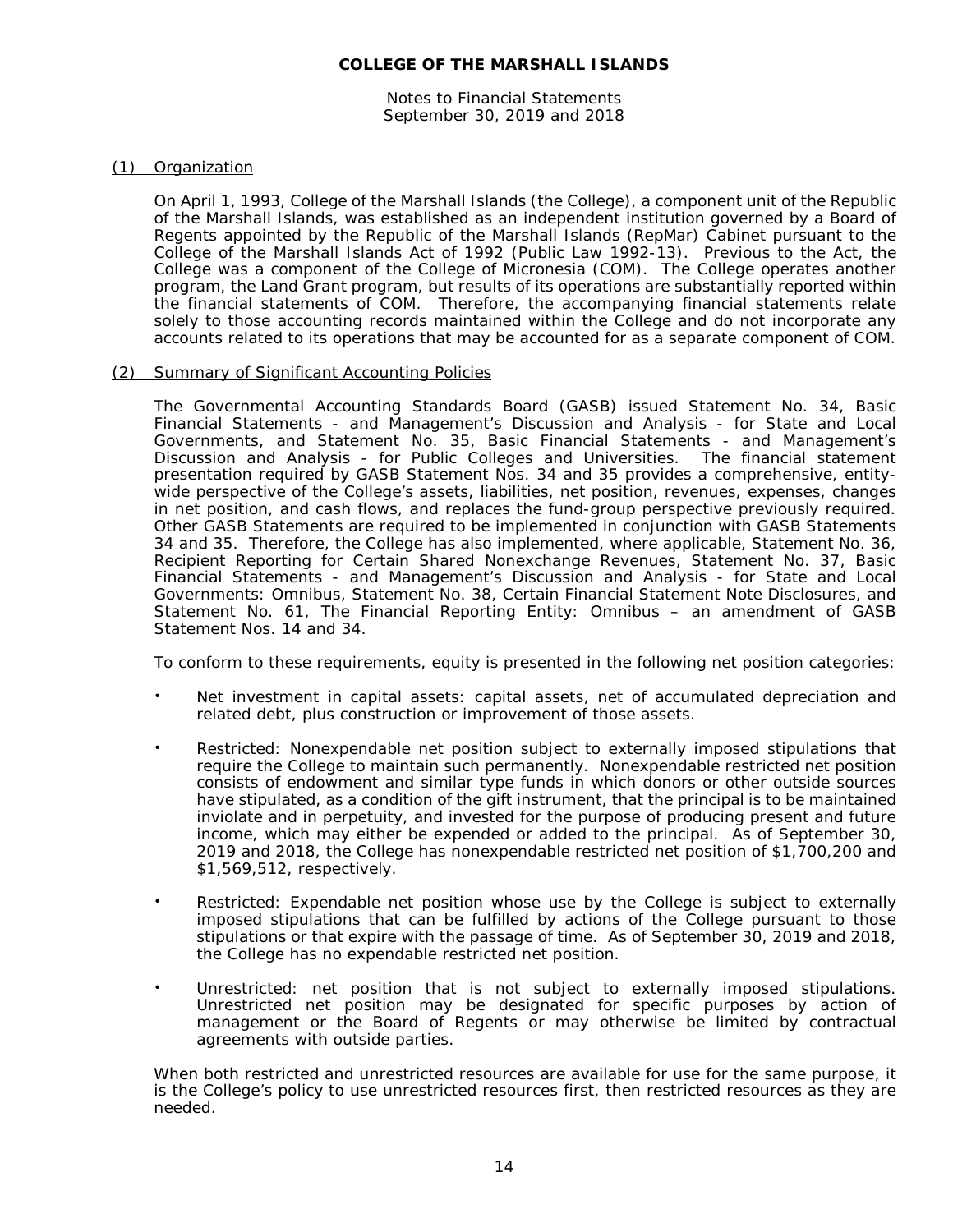Notes to Financial Statements September 30, 2019 and 2018

# (2) Summary of Significant Accounting Policies, Continued

#### Basis of Accounting

For financial statement purposes, the College is considered a special-purpose government entity engaged only in business-type activities. Accordingly, the College's financial statements have been presented using the economic resources measurement focus and the accrual basis of accounting. Under the accrual basis, revenues are recognized when earned, and expenses are recorded when an obligation has been incurred. All significant intra-agency transactions have been eliminated.

## Classification of Revenues and Expenses

The College has classified its revenues and expenses as either operating or nonoperating according to the following criteria:

*Operating* - Operating revenues and expenses include activities that have the characteristics of exchange transactions, such as (1) student tuition and fees, (2) sales and services of auxiliary enterprises, and (3) most federal, state and local grants.

*Nonoperating* - Nonoperating revenues and expenses include activities that have the characteristics of nonexchange transactions, such as gifts and contributions, and other revenue sources that are defined as nonoperating revenues by GASB Statement No. 9, *Reporting Cash Flows of Proprietary and Nonexpendable Trust Funds and Governmental Entities That Use Proprietary Fund Accounting*, and GASB Statement No. 34, such as RepMar appropriations and investment income.

*Scholarship Discounts and Allowances* - Student tuition and fee revenues, and certain other revenues from students, are reported net of scholarship discounts and allowances in the Statement of Revenues, Expenses, and Changes in Net Position. Scholarship discounts and allowances are the difference between the stated charge for goods and services provided by the College, and the amount that is paid by students and/or third parties making payments on the students' behalf. Certain governmental grants, such as Pell grants, and other federal, state or nongovernmental programs, are recorded as either operating or nonoperating revenues in the College's financial statements. To the extent that revenues from such programs are used to satisfy tuition, fees, and other student charges, the College has recorded a scholarship discount and allowance.

# Cash and Cash Equivalents and Time Certificates of Deposit

Cash and cash equivalents include cash on hand, cash held in demand and savings accounts, and short-term investments in U.S. Treasury obligations with maturity dates within three months of acquisition by the College. Time certificates of deposit with original maturity dates greater than ninety days are separately classified on the statement of net position.

#### Investments

Investments and related investment earnings are reported at fair value using quoted market prices. Fair value is the price that would be received to sell an asset or paid to transfer a liability (ie, the exit price) in an orderly transaction between market participants at the date as of which the fair value of an asset or liability is determined.

# Accounts Receivable

Accounts receivable consists of tuition and fee charges to students and auxiliary enterprise services provided to students, faculty and staff. Accounts receivable also include amounts due from the College of Micronesia, employees and officers, and other sources. Accounts receivable are recorded net of estimated allowances for uncollectible amounts.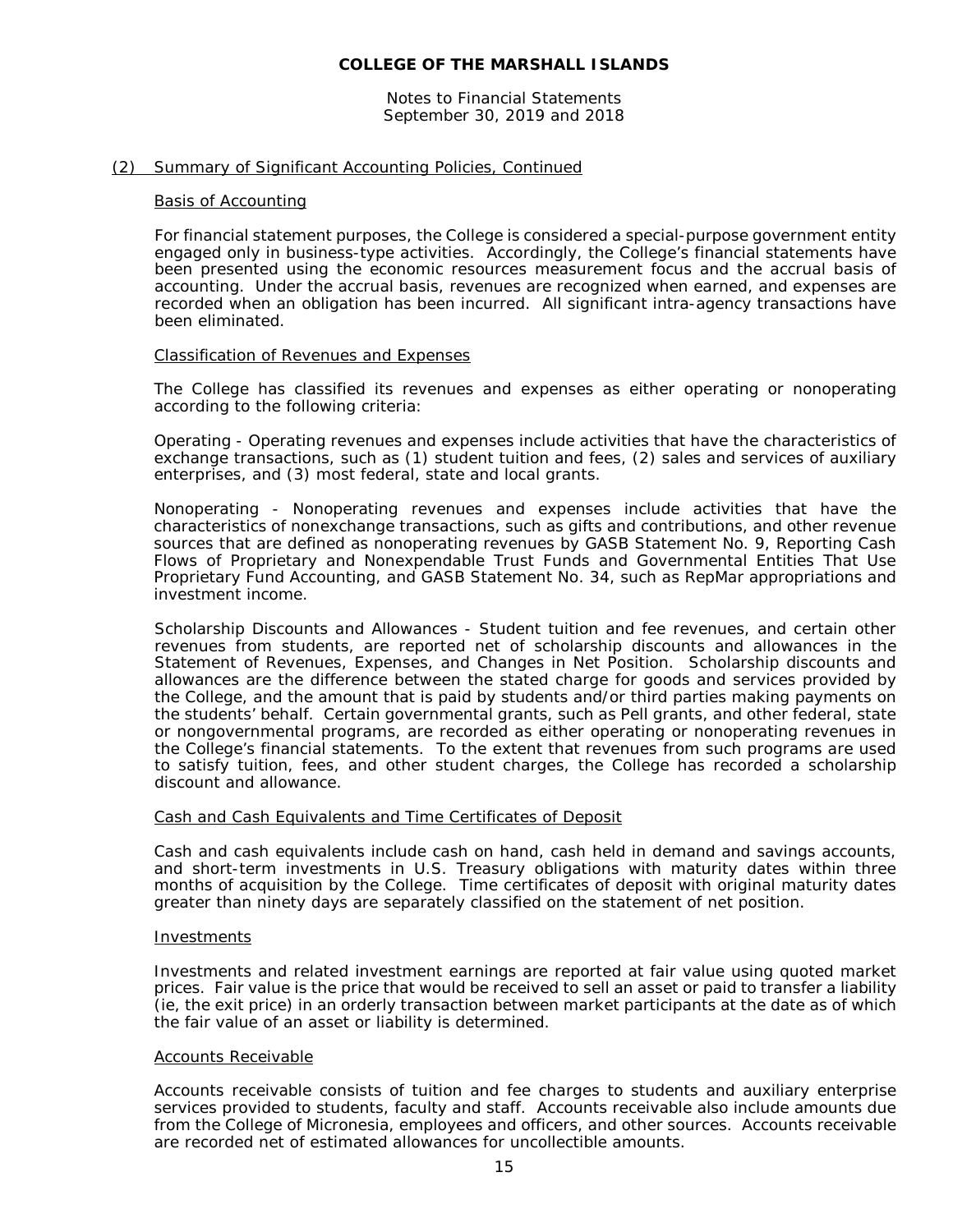Notes to Financial Statements September 30, 2019 and 2018

# (2) Summary of Significant Accounting Policies, Continued

#### Allowance for Doubtful Accounts

Management determines the adequacy of the allowance for doubtful accounts based upon review of the aged accounts receivable. Amounts determined uncollectible are charged to bad debts and are added to the allowance. Bad debts are written-off against the allowance on the specific identification method.

## Due from Grantor Agencies

Reimbursements due to the College for expenditures on federally funded reimbursement and grant programs are reported as due from grantor agencies.

## Prepaid Expenses

Certain payments made to vendors or persons for goods and services reflect costs applicable to future accounting periods and are recorded as prepaid expenses.

## Inventory

Inventory consists of items purchased for resale at the College's bookstore. Inventory is valued at the lower of cost (first-in, first-out) or market value.

#### Capital Assets

Capital assets with a cost that equals or exceeds \$500 are capitalized. Such assets are recorded at cost in instances where cost is determinable or estimated cost where cost is not determinable. Depreciation is provided using the straight-line basis over the estimated useful lives of the respective assets.

# Deferred Outflows of Resources

In addition to assets, the statements of net position will sometimes report a separate section for deferred outflows of resources. This separate financial statement element represents a consumption of net position that applies to a future period and so will not be recognized as an outflow of resources (deduction of net position) until then. The College has no items that qualify for reporting in this category.

## Unearned Revenue

Unearned revenues include amounts received for tuition, fees, and certain auxiliary activities prior to the end of the fiscal year but related to the subsequent accounting period.

#### Compensated Absences

The College recognizes the cost of accrued annual leave at the time such leave is earned. As of September 30, 2019 and 2018, the College recorded \$154,988 and \$141,512, respectively, of accrued annual leave, which is included within the statements of net position as accrued liabilities. The College does not participate in an employee pension plan.

#### Deferred Inflows of Resources

In addition to liabilities, the statements of net position will sometimes report a separate section for deferred inflows of resources. This separate financial statement element represents an acquisition of net position that applies to a future period and so will not be recognized as an inflow of resources (additions to net position) until then. The College has no items that qualify for reporting in this category.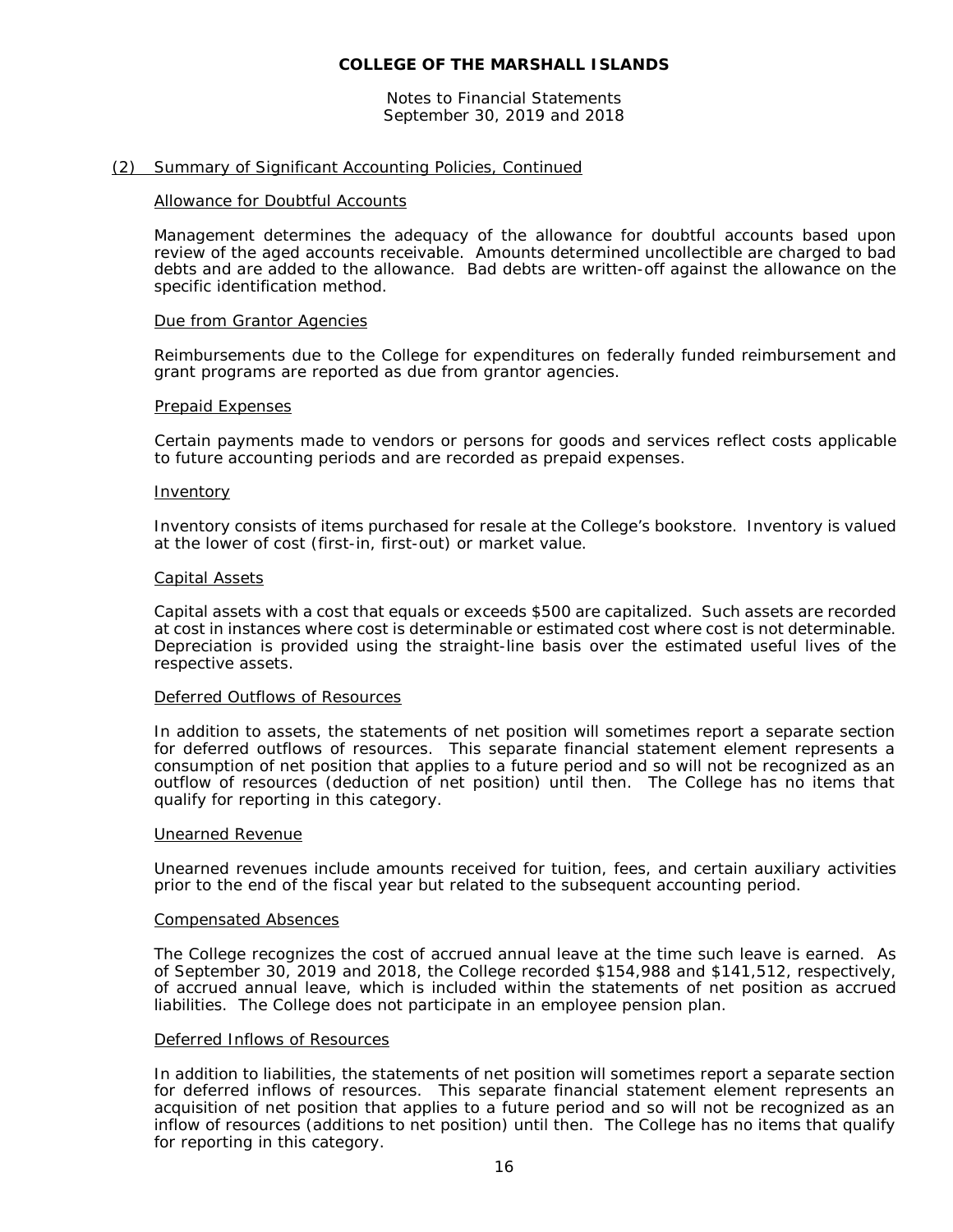Notes to Financial Statements September 30, 2019 and 2018

# (2) Summary of Significant Accounting Policies, Continued

#### Taxes

Corporate profits are not subject to income tax in the Republic of the Marshall Islands. The Government of the Republic of the Marshall Islands imposes a gross receipts tax of 3% on revenues. The College is specifically exempt from this tax.

#### New Accounting Standards

During the year ended September 30, 2019, the College implemented the following pronouncements, which did not have a material effect on the College's financial statements:

- GASB Statement No. 83, *Certain Asset Retirement Obligations*, which addresses accounting and financial reporting for certain asset retirement obligations (AROs) associated with the retirement of a tangible capital asset.
- GASB Statement No. 88, *Certain Disclosures Related to Debt, including Direct Borrowings and Direct Placements*, which improves the information that is disclosed in notes to government financial statements related to debt, including direct borrowings and direct placements.

In January 2017, GASB issued Statement No. 84, *Fiduciary Activities*, which establishes criteria for identifying fiduciary activities of all state and local governments. The provisions in Statement No. 84 are effective for fiscal years beginning after December 15, 2018. Management does not believe that the implementation of this statement will have a material effect on the financial statements.

In June 2017, GASB issued Statement No. 87, *Leases*, which establishes a single model for lease accounting based on the foundational principle that leases are financings of the right to use an underlying asset. The provisions in Statement No. 87 are effective for fiscal years beginning after December 15, 2019. Management has yet to determine whether the implementation of this statement will have a material effect on the financial statements.

In June 2018, GASB issued Statement No. 89, *Accounting for Interest Cost Incurred before the End of a Construction Period*, which requires that interest cost incurred before the end of a construction period be recognized as an expense in the period in which the cost is incurred for financial statements prepared using the economic resources measurement focus. The provisions in Statement No. 89 are effective for fiscal years beginning after December 15, 2019. Management does not believe that the implementation of this statement will have a material effect on the financial statements.

In August 2018, GASB issued Statement No. 90, *Majority Equity Interests - an Amendment of GASB Statements No. 14 and No. 61,* which improves the consistency and comparability of reporting a government's majority equity interest in a legally separate organization and the relevance of financial statement information for certain component units. The provisions in Statement No. 90 are effective for fiscal years beginning after December 15, 2018. Management does not believe that the implementation of this statement will have a material effect on the financial statements.

In May 2019, GASB issued Statement No. 91, *Conduit Debt Obligations*, which clarifies the existing definition of a conduit debt obligation; establishing that a conduit debt obligation is not a liability of the issuer; establishing standards for accounting and financial reporting of additional commitments and voluntary commitments extended by issuers and arrangements associated with conduit debt obligations; and improving required note disclosures. The provisions in Statement No. 91 are effective for fiscal years beginning after December 15, 2020. Management does not believe that the implementation of this statement will have a material effect on the financial statements.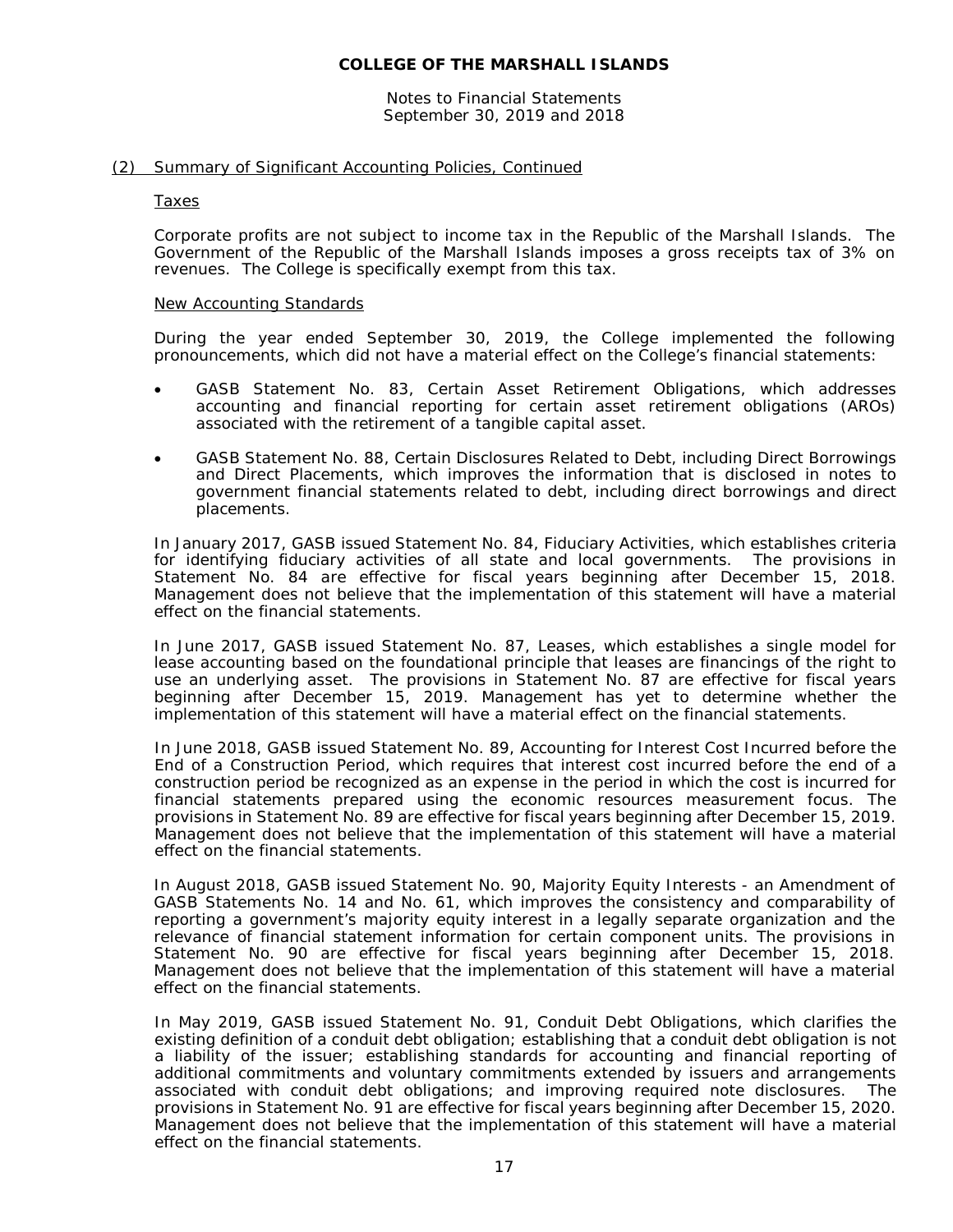Notes to Financial Statements September 30, 2019 and 2018

## (2) Summary of Significant Accounting Policies, Continued

## New Accounting Standards, Continued

In May 2020, GASB issued Statement No. 95, *Postponement of the Effective Dates of Certain Authoritative Guidance*, which postpones the effective dates of GASB Statement No. 84, 89, 90 and 91 by one year and GASB Statement No. 87 by 18 months; however, earlier application of the provisions addressed in GASB Statement No. 95 is encouraged and is permitted to the extent specified in each pronouncement as originally issued. Management has yet to ascertain whether implementation of these statements will be postponed as provided in GASB Statement No. 95.

#### Reclassifications

Certain balances in the 2018 presentation has been reclassified to conform to the 2019 presentation. These reclassifications had no impact on operating loss, net position or cash flows as previously reported.

#### Estimates

The preparation of financial statements in accordance with accounting principles generally accepted in the United States of America (GAAP) requires management to make estimates and assumptions that affect the reported amounts of assets and deferred outflows of resources, liabilities and deferred inflows of resources, and disclosure of contingent assets and liabilities at the date of the financial statements and the reported amounts of revenues and expenses during the reporting period. Actual results could differ from those estimates.

#### (3) Deposits and Investments

The deposit and investment policies of the College are governed by the Board of Regents. As such, the Board of Regents is authorized to delegate certain responsibilities to third parties. Investment managers have discretion to purchase, sell, or hold the specific securities to meet the objectives set forth in the investment policy.

Generally, the College can invest in cash and cash equivalents, bonds, U.S. and non-U.S. equities, and fixed income securities, as follows:

| Global equities | $60\%$ |
|-----------------|--------|
| Fixed income    | 40%    |
|                 |        |

Total portfolio 100%

#### A. Deposits

Custodial credit risk is the risk that in the event of a bank failure, the College's deposits may not be returned to it. Such deposits are not covered by depository insurance and are either uncollateralized or collateralized with securities held by the pledging financial institution but not in the College's name. The College does not have a deposit policy for custodial credit risk.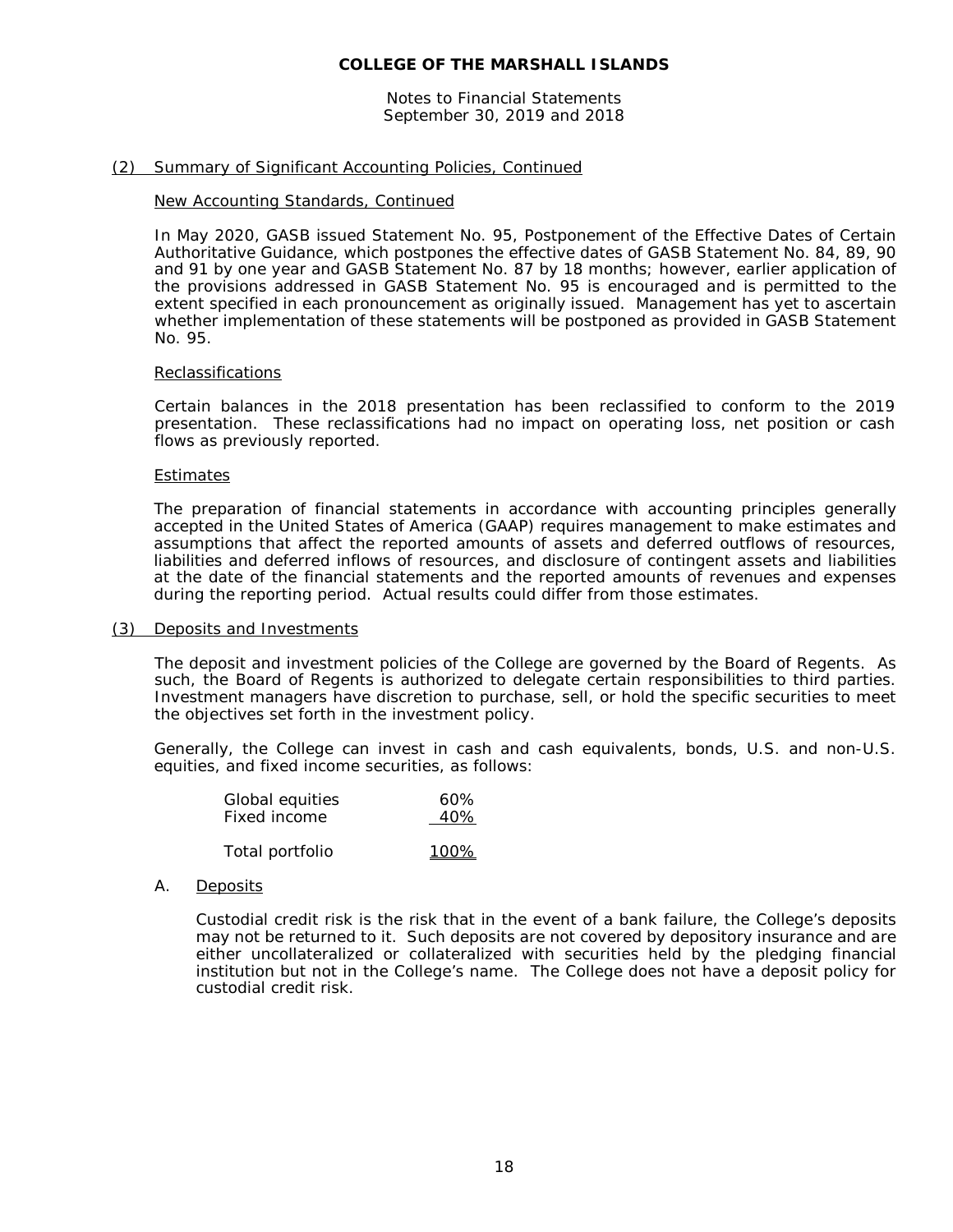Notes to Financial Statements September 30, 2019 and 2018

# (3) Deposits and Investments, Continued

#### A. Deposits, Continued

As of September 30, 2019 and 2018, the carrying amounts of the College's total cash and cash equivalents and time certificates of deposit were \$2,157,820 and \$1,824,965, respectively, and the corresponding bank balances were \$2,268,081 and \$1,979,760, respectively. Of the bank balance amounts, \$111,350 and \$150,665, respectively, are maintained in financial institutions subject to Federal Deposit Insurance Corporation (FDIC) insurance. As of September 30, 2019 and 2018, bank deposits in the amount of \$111,350 and \$150,665, respectively, were FDIC insured. Bank deposits of \$2,156,731 and \$1,829,095, respectively, are maintained in financial institutions not subject to depository insurance. The College does not require collateralization of its deposits; therefore, deposit levels in excess of FDIC insurance coverage are uncollateralized. Accordingly, these deposits are exposed to custodial credit risk.

## B. Investments

Investments held by the College consist of money market funds, mutual funds, and equity securities. As of September 30, 2019 and 2018, investments are as follows:

|                                                                | 2019                         | 2018                        |
|----------------------------------------------------------------|------------------------------|-----------------------------|
| Money market funds<br>Exchange traded products<br>Mutual funds | 13,546<br>839,805<br>846,849 | 3.656<br>581,506<br>984,350 |
|                                                                | \$1,700,200                  | \$1,569,512                 |

Credit risk for investments is the risk that an issuer or other counterparty to an investment will not fulfill its obligations. With the exception of investments in U.S. government securities, which are explicitly or implicitly guaranteed by the United States government, all other investments must be rated in accordance with the College's investment policy.

Custodial credit risk for investments is the risk that, in the event of the failure of the counterparty to a transaction, the College will not be able to recover the value of investment or collateral securities that are in the possession of an outside party. As of September 30, 2019 and 2018, the College's investments were held in the College's name and were administered by investment managers in accordance with the College's investment policy.

Concentration of credit risk for investments is the risk of loss attributed to the magnitude of an entity's investment in a single issuer. GASB Statement No. 40 requires disclosure by issuer and amount of investments in any one issuer that represents five percent (5%) or more of total investments for the College. Investments issued or explicitly guaranteed by the U.S. government and investments in mutual funds, external investment pools, and other pooled investments are excluded from this requirement. As of September 30, 2019 and 2018, no investments in any one issuer exceeded 5% of total investments.

Interest rate risk is the risk that changes in interest rates will adversely affect the fair value of debt instruments. The College does not have a formal investment policy that limits investment maturities as a means of managing its exposure to fair value losses arising from increasing interest rates.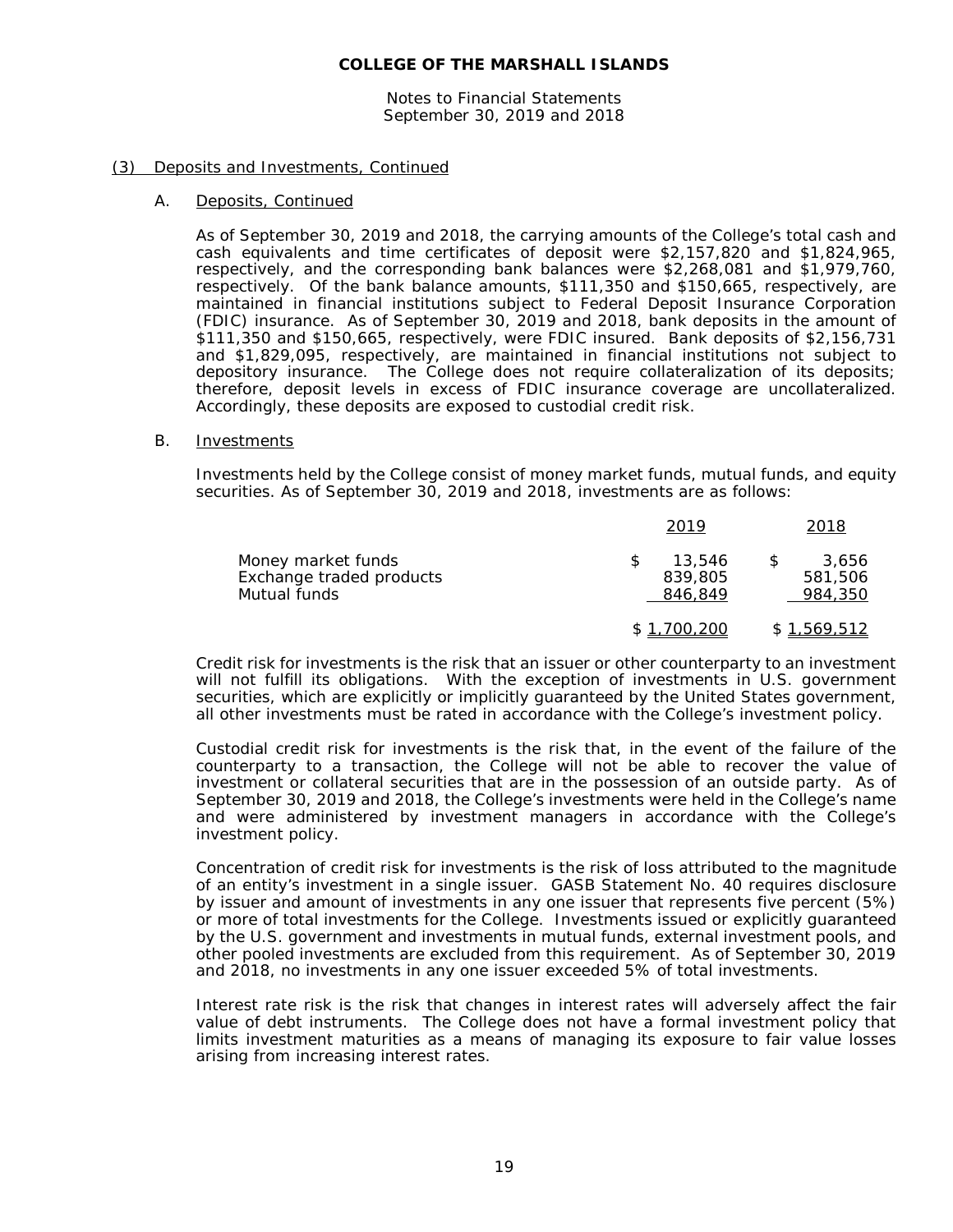#### Notes to Financial Statements September 30, 2019 and 2018

# (3) Deposits and Investments, Continued

#### B. Investments, Continued

The College categorizes its fair value measurements within the fair value hierarchy established by GAAP. The hierarchy is based on the valuation inputs used to measure the fair value of the asset. Level 1 inputs are quoted prices in active markets for identical assets; Level 2 inputs are significant other observable inputs; and Level 3 inputs are significant unobservable inputs. The College has the following recurring fair value measurements as of September 30, 2019 and 2018:

|                                                                                   |                                       | Fair Value Measurements Using                                                        |                                                           |                                                     |  |  |
|-----------------------------------------------------------------------------------|---------------------------------------|--------------------------------------------------------------------------------------|-----------------------------------------------------------|-----------------------------------------------------|--|--|
|                                                                                   | September<br>30, 2019                 | <b>Quoted Prices</b><br>In Active<br>Markets for<br>Identical<br>Assets<br>(Level 1) | Significant<br>Other<br>Observable<br>Inputs<br>(Level 2) | Significant<br>Unobservable<br>Inputs<br>(Level 3)  |  |  |
| Investments by fair value level:                                                  |                                       |                                                                                      |                                                           |                                                     |  |  |
| Exchange traded products<br>Mutual funds<br>Total investments by fair value level | \$<br>839,805<br>846,849<br>1,686,654 | 839,805<br>\$<br>846,849<br>\$1,686,654                                              | \$<br>\$                                                  | \$                                                  |  |  |
| Investments measured at amortized cost:<br>Money market funds                     | 13,546                                |                                                                                      |                                                           |                                                     |  |  |
|                                                                                   | \$1,700,200                           |                                                                                      |                                                           |                                                     |  |  |
|                                                                                   |                                       |                                                                                      | Fair Value Measurements Using                             |                                                     |  |  |
|                                                                                   | September<br>30, 2018                 | <b>Ouoted Prices</b><br>In Active<br>Markets for<br>Identical<br>Assets<br>(Level 1) | Significant<br>Other<br>Observable<br>Inputs<br>(Level 2) | Significant<br>Unobservab<br>le Inputs<br>(Level 3) |  |  |
| Investments by fair value level:<br>Exchange traded products<br>Mutual funds      | \$<br>581,506<br>984,350              | \$<br>581,506<br>984,350                                                             | \$                                                        | \$                                                  |  |  |
| Total investments by fair value level                                             | 1,565,856                             | \$1,565,856                                                                          | \$                                                        |                                                     |  |  |

Investments measured at amortized cost: Money market funds 3,656

\$ 1,569,512

Exchange traded products and mutual funds classified in Level 1 of the fair value hierarchy are valued using prices quoted in active markets for those securities.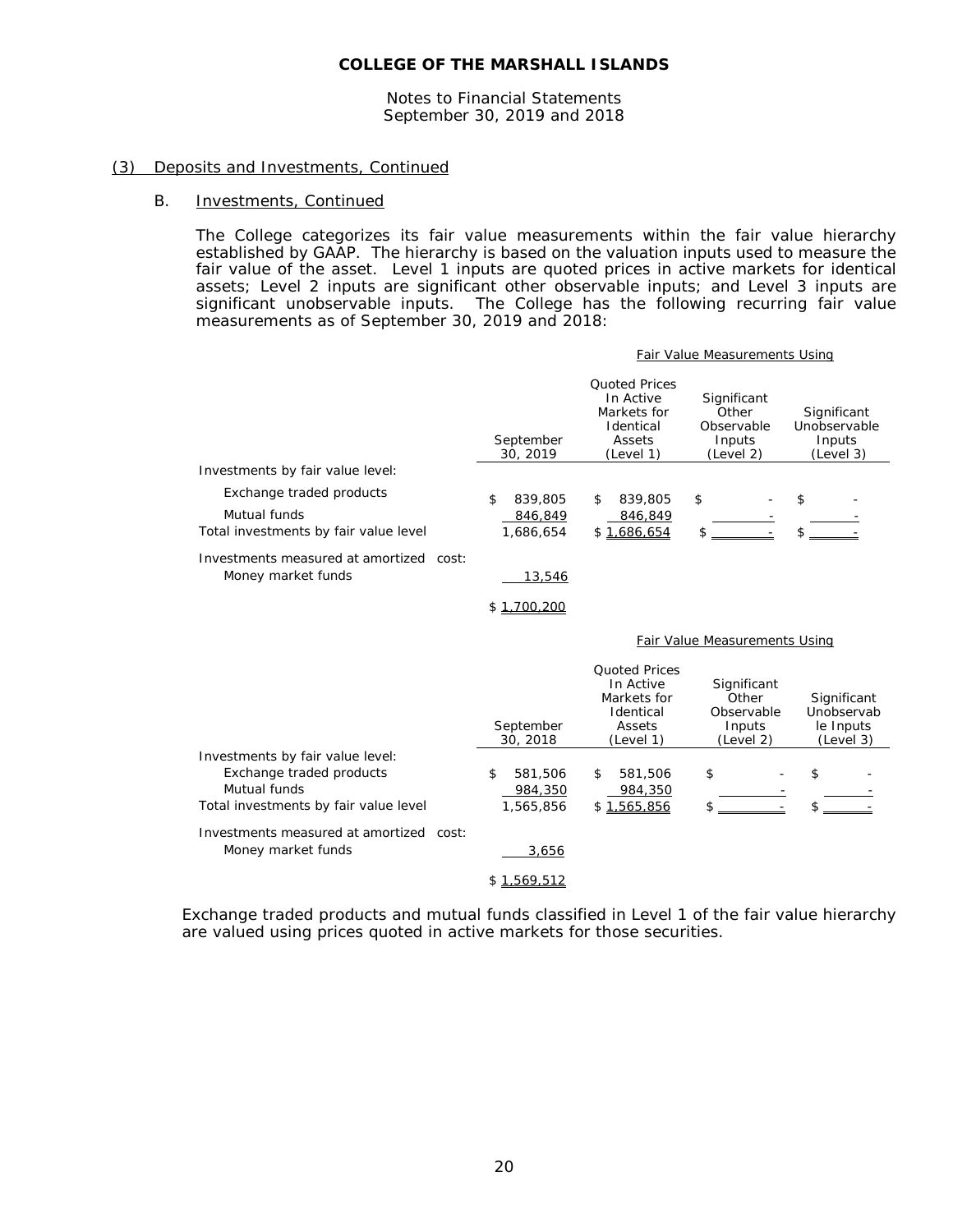Notes to Financial Statements September 30, 2019 and 2018

# (4) Accounts Receivable and Unbilled Charges

Summarized below is the College's accounts receivable and unbilled charges as of September 30, 2019 and 2018:

|                                                             | 2019                                  | 2018                             |
|-------------------------------------------------------------|---------------------------------------|----------------------------------|
| Student tuition and fees<br>Employees and officers<br>Other | 5,084,661<br>S.<br>115,643<br>208,439 | \$4,145,375<br>110,732<br>70,809 |
| Less allowance for doubtful accounts                        | 5,408,743<br>(2, 923, 752)            | 4,326,916<br>(3,406,233)         |
| Net accounts receivable and unbilled charges                | \$2,484,991                           | 920.683                          |

# (5) Capital Assets

Summarized below is the College's investment in capital assets and changes for the years ended September 30, 2019 and 2018:

|                                                                                        |                              |                                  | 2019                     |                            |                                            |  |
|----------------------------------------------------------------------------------------|------------------------------|----------------------------------|--------------------------|----------------------------|--------------------------------------------|--|
|                                                                                        | Estimated<br>Useful<br>Lives | Balance at<br>October<br>1, 2018 | Additions                | Deletions                  | Balance at<br>September<br>30, 2019        |  |
| Nondepreciable capital assets:<br>Land and improvements<br>Depreciable capital assets: |                              | \$<br>372,306                    | \$                       | \$                         | \$<br>372,306                              |  |
| Furniture, vehicles and equipment<br>Buildings and improvements                        | $3 - 5$ years<br>20 years    | 3,850,334<br>23,674,120          | 368,340                  | (299, 572)                 | 3,919,102<br>23,674,120                    |  |
| Less accumulated depreciation                                                          |                              | 27,524,454<br>(14, 920, 655)     | 368,340<br>(1, 290, 171) | (299, 572)<br>275,710      | 27,593,222<br>(15, 935, 116)               |  |
|                                                                                        |                              | 12,603,799                       | (921,831)                | (23, 862)                  | 11,658,106                                 |  |
| Net investment in capital assets                                                       |                              | \$12,976,105                     | $$-(921,831)$            | (23, 862)<br>\$            | \$12,030,412                               |  |
|                                                                                        |                              | 2018                             |                          |                            |                                            |  |
|                                                                                        | Estimated<br>Useful<br>Lives | Balance at<br>October<br>1, 2017 | Additions                | Deletions                  | Balance at<br>September<br><u>30, 2018</u> |  |
| Nondepreciable capital assets:<br>Land and improvements<br>Depreciable capital assets: |                              | \$<br>372,306                    | \$                       | \$                         | 372,306                                    |  |
| Furniture, vehicles and equipment<br>Buildings and improvements                        | $3 - 5$ years<br>20 years    | 4,727,295<br>23,686,120          | 214,606                  | (1,091,567)<br>(12,000)    | 3,850,334<br>23,674,120                    |  |
| Less accumulated depreciation                                                          |                              | 28,413,415<br>(14, 633, 145)     | 214,606<br>(1,386,285)   | (1, 103, 567)<br>1,098,775 | 27,524,454<br>(14, 920, 655)               |  |
|                                                                                        |                              | 13,780,270                       | (1, 171, 679)            | (4, 792)                   | 12,603,799                                 |  |
| Net investment in capital assets                                                       |                              | \$14,152,576                     | \$ (1.171.679)           | (4.792)<br>\$              | \$12,976,105                               |  |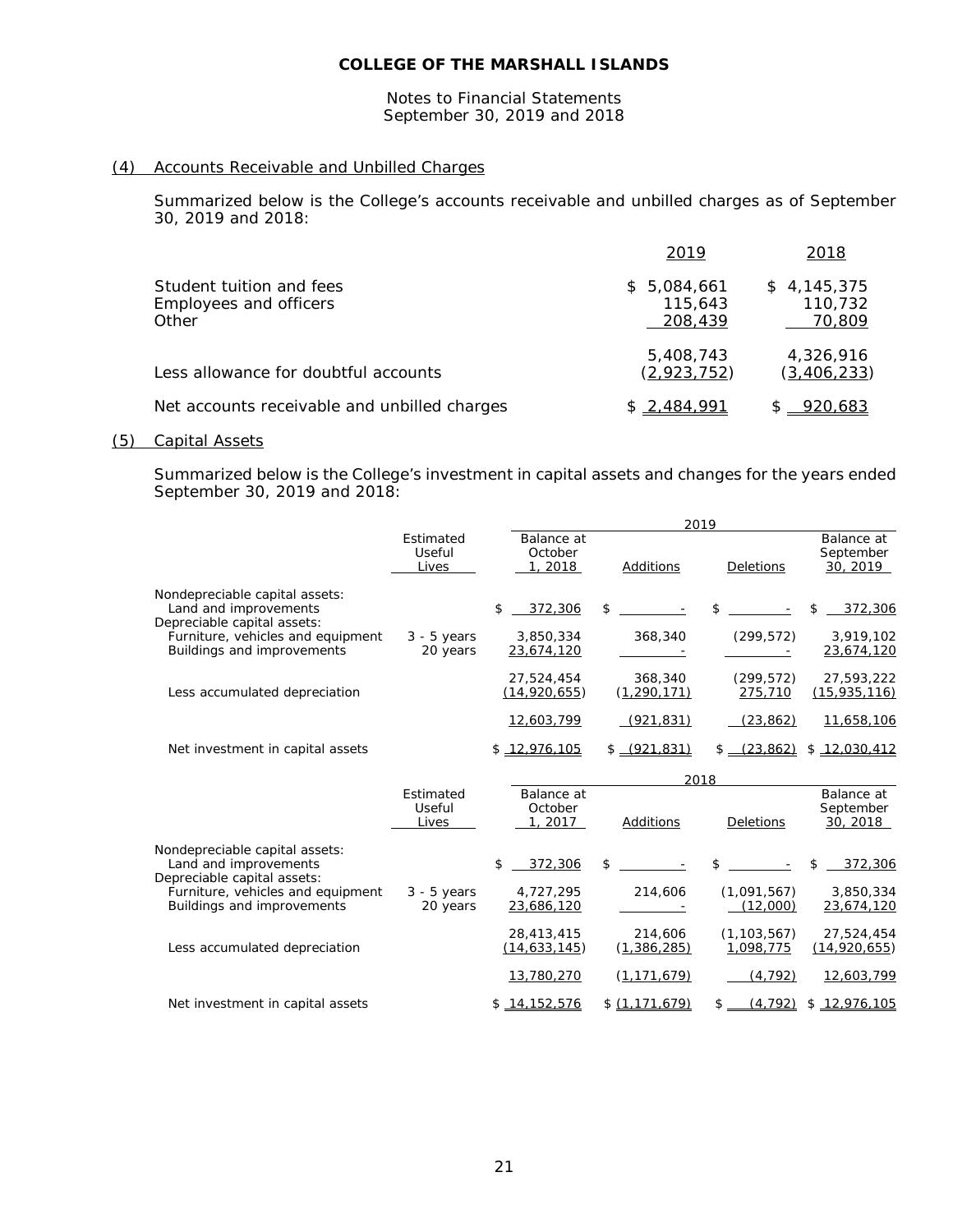Notes to Financial Statements September 30, 2019 and 2018

#### (6) RepMar Contributions

Operations and

Auxiliary

The College is dependent upon RepMar to provide annual appropriations in an amount sufficient to provide stable financial backing to meet educational and vocational needs of the community. During the years ended September 30, 2019 and 2018, the College received \$4,812,730 and \$4,271,769, respectively, from RepMar to administer various postsecondary functions and to improve facilities as follows:

|                                                | 2019        | 2018        |
|------------------------------------------------|-------------|-------------|
| General Fund                                   | \$2,912,402 | \$2,515,603 |
| Compact Funds:                                 |             |             |
| <b>Education Sector Grant</b>                  | 987.003     | 987,003     |
| Public Infrastructure Development Sector Grant | 500,000     | 500,000     |
| Ebeye Special Needs Sector Grant               | 125,000     | 125,000     |
| Supplemental Education Grant                   | 288,325     | 144,163     |
|                                                | \$4,812,730 | \$4,271,769 |

For the year ended September 30, 2020, the Nitijela of RepMar appropriated \$4,236,218 to fund operations of the College, \$500,000 to fund preventive maintenance of capital assets, and \$100,000 for the College's endowment fund.

## (7) Functional Classifications with Natural Classifications

Operating expenses are displayed in their functional classifications. The following table shows functional classifications with natural classifications:

|                                                                                                                                                  |                                                                                                            |                                                                | 2019                       |                                                                           |                                                            |                                                                                |                                                                                  |                                                                                           |
|--------------------------------------------------------------------------------------------------------------------------------------------------|------------------------------------------------------------------------------------------------------------|----------------------------------------------------------------|----------------------------|---------------------------------------------------------------------------|------------------------------------------------------------|--------------------------------------------------------------------------------|----------------------------------------------------------------------------------|-------------------------------------------------------------------------------------------|
|                                                                                                                                                  | Salaries                                                                                                   | <b>Benefits</b>                                                | Services                   | Supplies                                                                  | Insurance,<br><b>Utilities</b><br>and Rent                 | Depreciation                                                                   | Miscellaneous                                                                    | Total                                                                                     |
| Instruction<br>Academic support<br>Student services<br><b>Institutional Support</b><br>Operations and<br>Maintenance<br>Auxiliary<br>Enterprises | $$2,172,159$ \$<br>325.976<br>246,988<br>915.840<br>693.634<br>26,370<br>\$4.380.967 \$1.697.827 \$268.857 | 713,720 \$<br>102,329<br>58,275<br>710.839<br>108.897<br>3,767 | 83,702<br>182,342<br>2.813 | \$135,703<br>34,784<br>12.793<br>139.328<br>283,011<br>4,927<br>\$610.546 | \$110,054<br>714<br>660<br>158.156<br>526.436<br>\$796.020 | \$<br>67.945<br>44.394<br>3.678<br>47.533<br>1,122,737<br>3,884<br>\$1.290.171 | 641,829<br>\$<br>74.719<br>91.060<br>799.974<br>48.133<br>885,247<br>\$2.540.962 | 3,841,410<br>S<br>666,618<br>413,454<br>2,954,012<br>2,785,661<br>924,195<br>\$11,585,350 |
|                                                                                                                                                  |                                                                                                            |                                                                | 2018                       |                                                                           |                                                            |                                                                                |                                                                                  |                                                                                           |
|                                                                                                                                                  | Salaries                                                                                                   | <b>Benefits</b>                                                | Services                   | Supplies                                                                  | Insurance,<br><b>Utilities</b><br>and Rent                 | Depreciation                                                                   | Miscellaneous                                                                    | Total                                                                                     |
| Instruction<br>Academic support<br>Student services<br><b>Institutional Support</b>                                                              | $$2,317,041$ \$<br>260.758<br>299.088<br>903.309                                                           | 716,064 \$<br>89,232<br>60,714<br>851.303                      | 97.011<br>8.875<br>193.875 | \$130,552<br>25.356<br>17,566<br>105.972                                  | \$60,122<br>2.092<br>189.540                               | \$100.825<br>87.605<br>2.929<br>40.948                                         | \$1,565,895<br>64.534<br>109.659<br>463,508                                      | 4,987,510<br>\$<br>536,360<br>492,048<br>2.748.455                                        |

Maintenance 652,763 109,163 2,618 333,279 565,255 1,135,326 204,174 3,002,578

Enterprises 26,832 5,435 - 2,076 250 18,652 773,266 826,511

\$ 4,459,791 \$ 1,831,911 \$ 302,379 \$ 614,801 \$ 817,259 \$ 1,386,285 \$ 3,181,036 \$ 12,593,462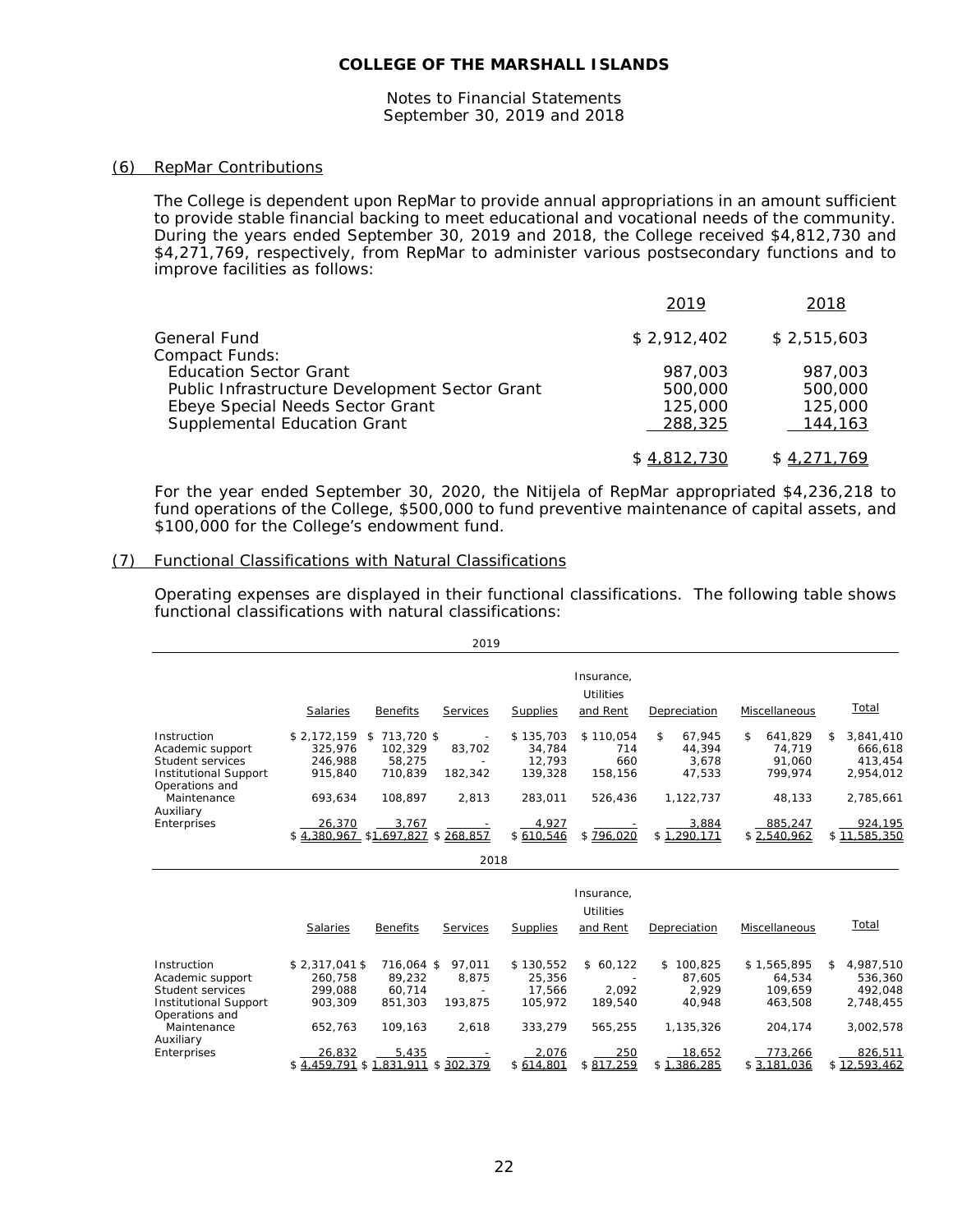#### Notes to Financial Statements September 30, 2019 and 2018

#### (8) Risk Management

The College is exposed to various risks of loss related to torts; theft of, damage to, and destruction of assets; errors and omissions; injuries to employees; and natural disasters. The College has elected to purchase commercial insurance from independent third parties for the risks of loss to which it is exposed. Settled claims from these risks have not exceeded commercial insurance coverage in any of the past three years.

#### (9) Commitments

On July 31, 2000, the College executed two lease agreements for parcels of land and attached buildings and improvements located on Arrak Island. The leases commenced on July 1, 2000 for periods of thirty years each, ending on June 30, 2030, with options to renew for additional terms of thirty years. The terms of the leases call for rent to be paid in equal quarterly installments, with increases totaling \$800 in the quarterly installments, every five years. On April 20, 2007, the College executed a sublease agreement for a parcel of land adjacent to the main campus in Uliga. The lease commenced on March 1, 2007 for a term of thirty years, ending on March 31, 2037. On March 24, 2014, the College executed a lease agreement for a parcel of land at Lotodrik and Barkan Wetos in Uliga. The lease commenced April 1, 2014 for a term of thirty years, ending on March 31, 2044.

Future minimum lease payments under these leases are as follows:

| Year ending<br>September 30, |              |  |
|------------------------------|--------------|--|
| 2020                         | \$<br>94,484 |  |
| 2021                         | 97.684       |  |
| 2022                         | 97,684       |  |
| 2023                         | 97.684       |  |
| 2024                         | 97.684       |  |
| 2025 - 2029                  | 501,218      |  |
| 2030 - 2034                  | 184,418      |  |
| 2035 - 2039                  | 99.418       |  |
| 2040 - 2044                  | 79,418       |  |
|                              | \$1,344,692  |  |
|                              |              |  |

#### (10) Contingencies

#### Going Concern

The accompanying financial statements have been prepared in conformity with GAAP, which contemplates the continuation of the College as a going concern. However, the College has sustained operating losses in recent years. During the years ended September 30, 2019 and 2018, the College incurred losses from operations of \$3,601,370 and \$6,170,280, respectively.

Management believes actions presently being undertaken to revise the College's operating requirements in the implementation of a Financial Recovery Plan, which includes employee salary and benefits reduction, electric energy conservation efforts, reduction of adjunct and overload rates and limited employee travel, and reduction in supplies expenditures and contractual services, will provide the opportunity for the College to continue as a going concern.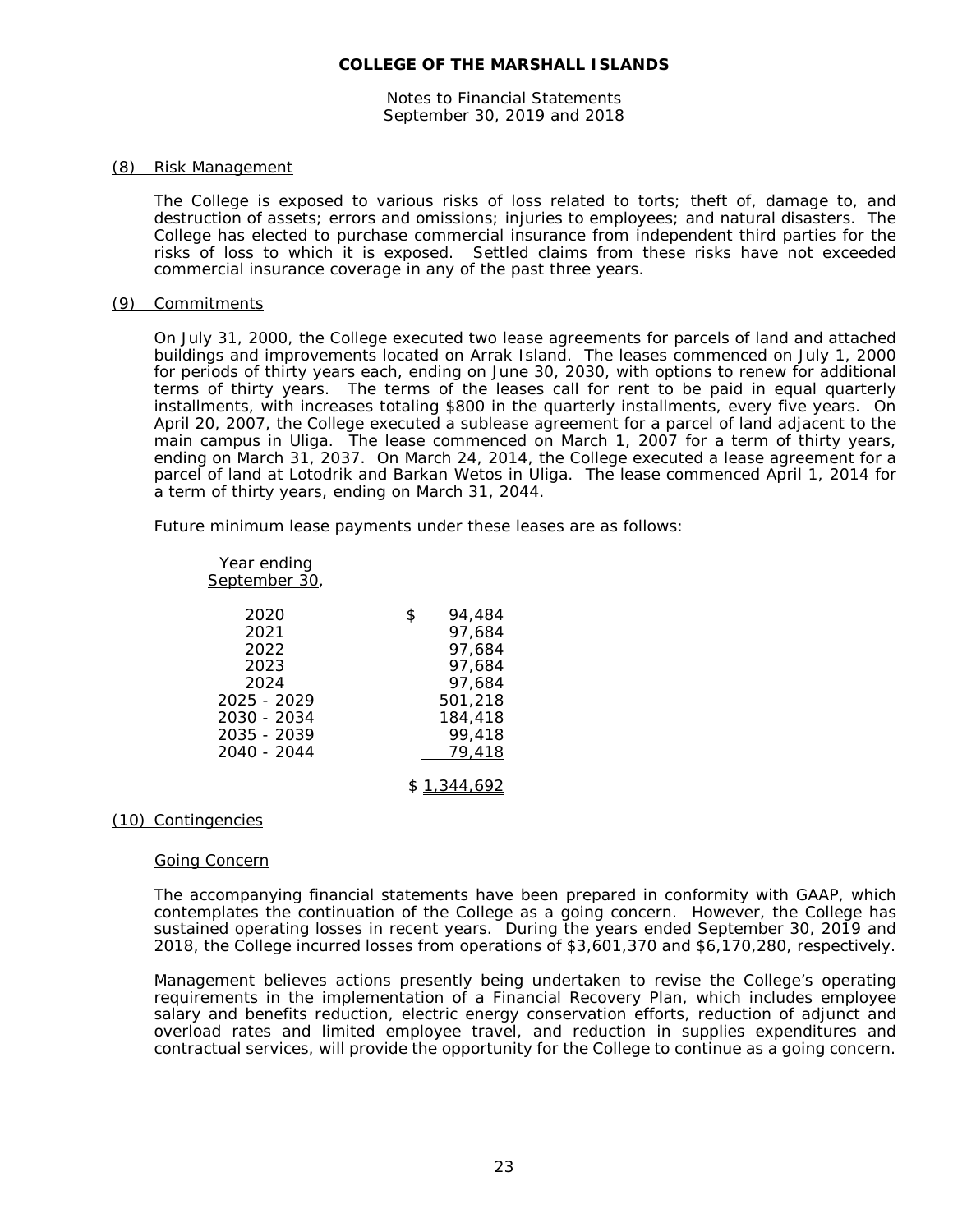Notes to Financial Statements September 30, 2019 and 2018

# (10) Contingencies, Continued

# Due From/Due To Grantor Agencies

The College has participated in a number of grant programs. During the year ended September 30, 2019, management determined that certain receivables from grantor agencies in the amount of \$331,879 were no longer considered collectible and were written off. As of September 30, 2019 and 2018, the College has recorded certain receivables due from grantor agencies of \$302,108 and \$415,105, respectively, which remain uncollected, and certain payables due to grantor agencies of \$695,840 and \$887,668, respectively, which remain unpaid. The College is currently negotiating with these grantors for a final determination with respect to collection of outstanding receivables and payment of outstanding obligations. With respect to uncollected receivables from grantor agencies, the College's management believes that collection efforts will be favorable and thus no allowance for uncollectible accounts is considered necessary. With respect to the unpaid obligations payable to grantor agencies, the College's management believes the ultimate disposition of these liabilities can be determined only by final action of the respective grantor agencies. Therefore, no provision for any liability that may result upon resolution of this matter has been made in the accompanying financial statements.

#### Sick Leave

It is the policy of the College to record expenditures for sick leave when leave is actually taken. Sick leave is compensated time for absence during working hours arising from employee illness or injury. There is no liability for unpaid accumulated sick leave since the College does not have a policy to pay any amounts when employees separate from service with the College. The estimated accumulated sick leave at September 30, 2019 and 2018 was \$129,708 and \$120,622, respectively.

#### Accreditation

Based on the comprehensive evaluation during June 2015, the Accrediting Commission for Community and Junior Colleges (ACCJC) took action to remove the Warning, reaffirmed accreditation, and required that the College submit a Follow-Up Report in March 2016. In May 2016, WASC issued a Warning status to the College as a result of its evaluation of the College's Follow-up Report with the requirement that the College submit a revised Follow-Up Report on October 1, 2016. On February 3, 2017, ACCJC took action to remove the Warning. The College's next comprehensive review will be held in 2021.

#### (11) Subsequent Event

On March 11, 2020, the World Health Organization declared the novel strain of coronavirus (COVID-19) a global pandemic and recommended containment and mitigation measures worldwide. On October 28, 2020, one confirmed case was identified in the Marshall Islands. On November 17, 2020, an additional three cases were identified and which were isolated and contained. As of December 29, 2020, no community transmission has been identified. The College has determined that should community transmission occur within the Marshall Islands, it may negatively impact the College's business, results of operations, and financial position and the College may become dependent upon the financial support of RepMar. However, the effect of the pandemic on RepMar is also uncertain and future available funding to RepMar component units may be limited. Therefore, while the College expects this matter to potentially have a negative impact on its business, results of operations, and financial position, the related financial impact cannot be reasonably estimated at this time.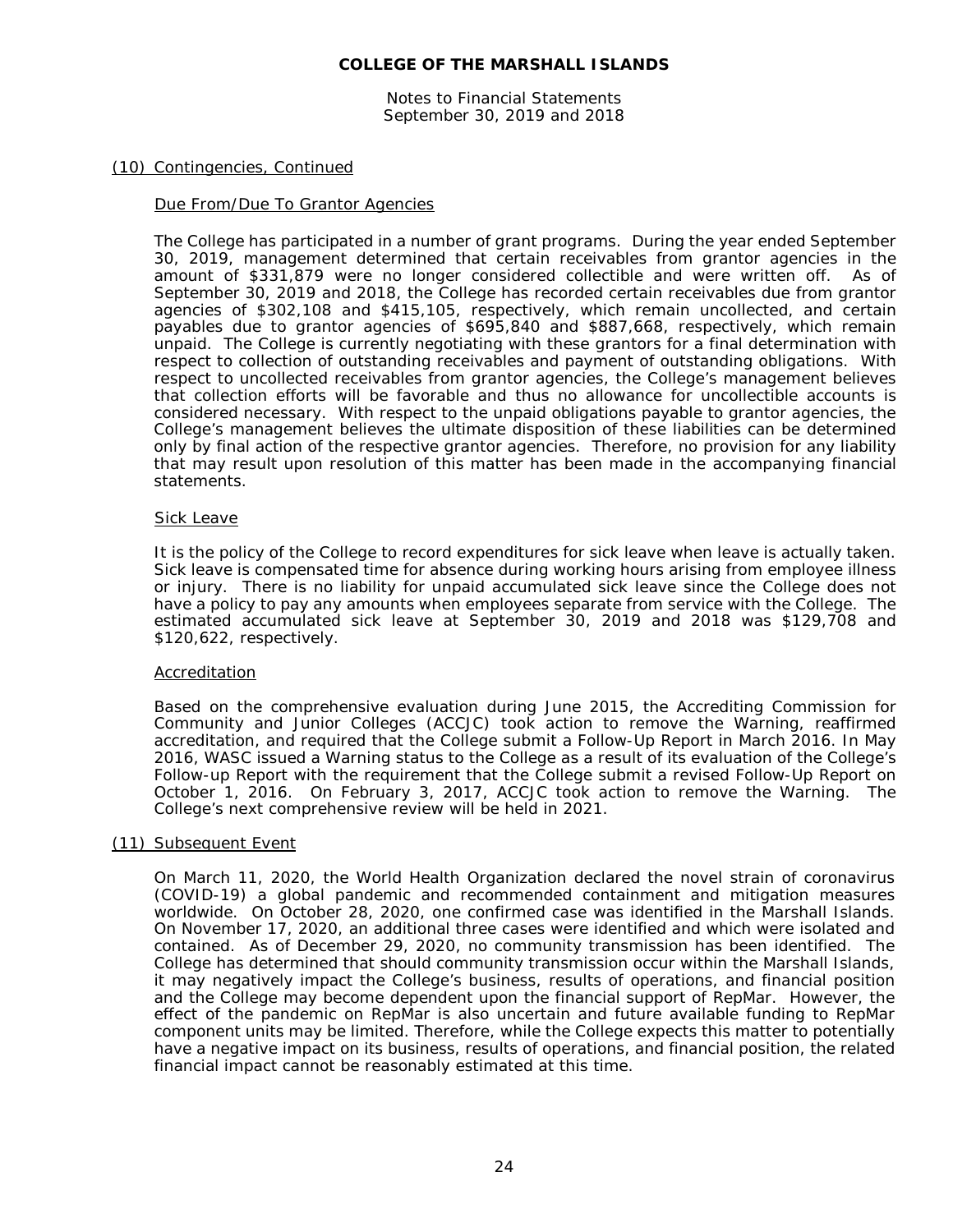# **Deloitte**.

Deloitte & Touche LLP 361 South Marine Corps Drive Tamuning, GU 96913-3973 USA

Tel: +1 (671) 646-3884 Fax: +1 (671) 649-4265

www.deloitte.com

# **INDEPENDENT AUDITORS' REPORT ON INTERNAL CONTROL OVER FINANCIAL REPORTING AND ON COMPLIANCE AND OTHER MATTERS BASED ON AN AUDIT OF FINANCIAL STATEMENTS PERFORMED IN ACCORDANCE WITH**  *GOVERNMENT AUDITING STANDARDS*

Board of Regents College of the Marshall Islands:

We have audited, in accordance with auditing standards generally accepted in the United States of America and the standards applicable to financial audits contained in *Government Auditing Standards* issued by the Comptroller General of the United States, the financial statements of College of the Marshall Islands (the College), which comprise the statement of net position as of September 30, 2019, and the related statements of revenues, expenses and changes in net position, and of cash flows for the year then ended, and the related notes to the financial statements, and have issued our report thereon dated December 29, 2020. Our report includes emphasis-of-matter paragraphs regarding a going concern uncertainty, grantor agency receivables and payables, and COVID-19.

# **Internal Control Over Financial Reporting**

In planning and performing our audit of the financial statements, we considered the College's internal control over financial reporting (internal control) to determine the audit procedures that are appropriate in the circumstances for the purpose of expressing our opinion on the financial statements, but not for the purpose of expressing an opinion on the effectiveness of the College's internal control. Accordingly, we do not express an opinion on the effectiveness of the College's internal control.

A *deficiency in internal control* exists when the design or operation of a control does not allow management or employees, in the normal course of performing their assigned functions, to prevent, or detect and correct, misstatements on a timely basis. A *material weakness* is a deficiency, or a combination of deficiencies, in internal control, such that there is a reasonable possibility that a material misstatement of the entity's financial statements will not be prevented, or detected and corrected, on a timely basis. A *significant deficiency* is a deficiency, or a combination of deficiencies, in internal control that is less severe than a material weakness yet important enough to merit attention by those charged with governance.

Our consideration of internal control was for the limited purpose described in the first paragraph of this section and was not designed to identify all deficiencies in internal control that might be material weaknesses or significant deficiencies and therefore, material weaknesses or significant deficiencies may exist that have not been identified. We did identify certain deficiencies in internal control, described in the accompanying Schedule of Findings and Questioned Costs as items 2019- 001 and 2019-002 that we consider to be material weaknesses.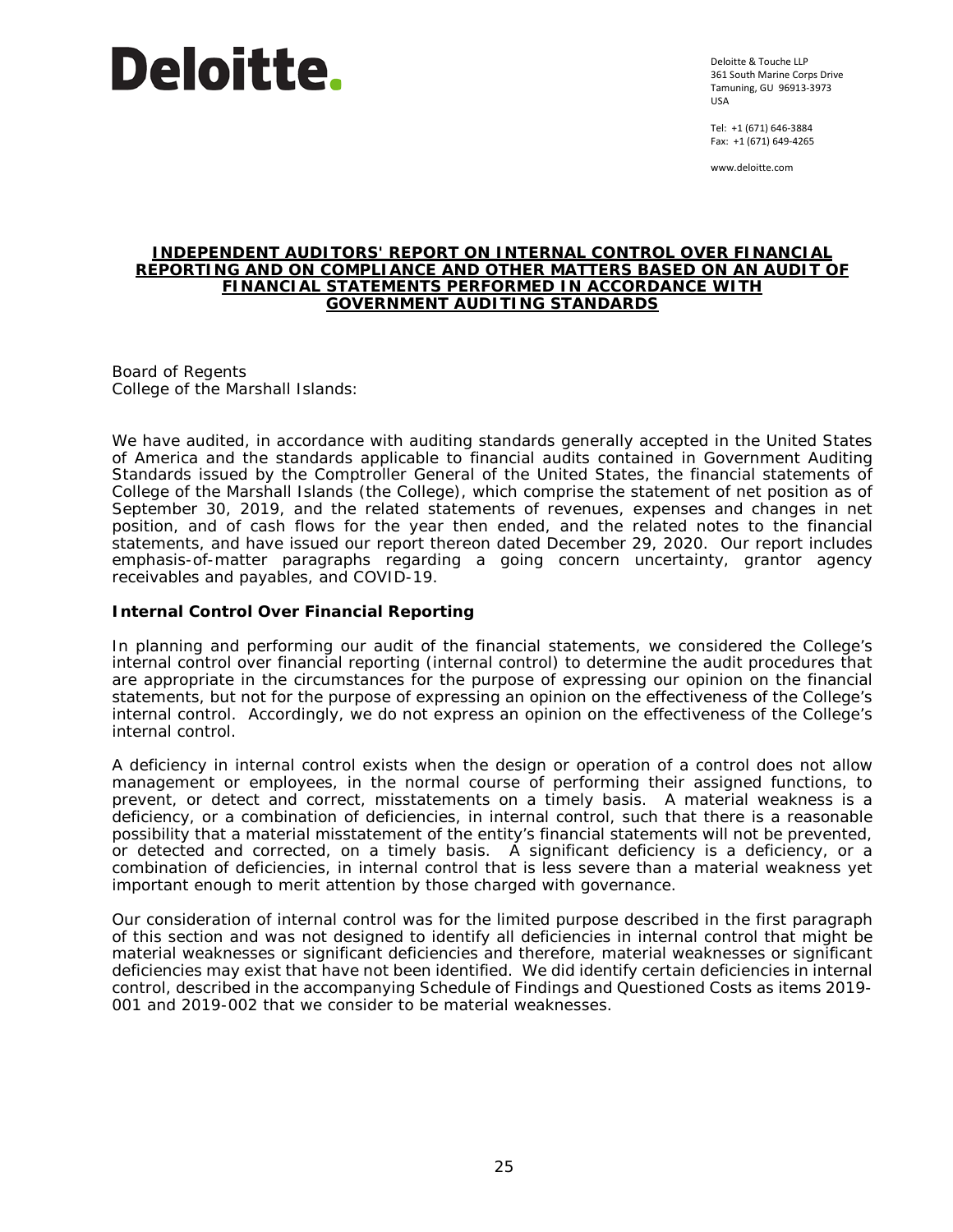# Deloitte.

# **Compliance and Other Matters**

As part of obtaining reasonable assurance about whether the College's financial statements are free from material misstatement, we performed tests of its compliance with certain provisions of laws, regulations, contracts, and grant agreements, noncompliance with which could have a direct and material effect on the determination of financial statement amounts. However, providing an opinion on compliance with those provisions was not an objective of our audit, and accordingly, we do not express such an opinion. The results of our tests disclosed no instances of noncompliance or other matters that are required to be reported under *Government Auditing Standards*.

# **The College's Response to Findings**

The College's response to the findings identified in our audit is described in the accompanying Schedule of Findings and Questioned Costs. The College's response was not subjected to the auditing procedures applied in the audit of the financial statements and, accordingly, we express no opinion on it.

# **Purpose of this Report**

The purpose of this report is solely to describe the scope of our testing of internal control and compliance and the results of that testing, and not to provide an opinion on the effectiveness of the entity's internal control or on compliance. This report is an integral part of an audit performed in accordance with *Government Auditing Standards* in considering the entity's internal control and compliance. Accordingly, this communication is not suitable for any other purpose.

 $0 + L$  Wackel

December 29, 2020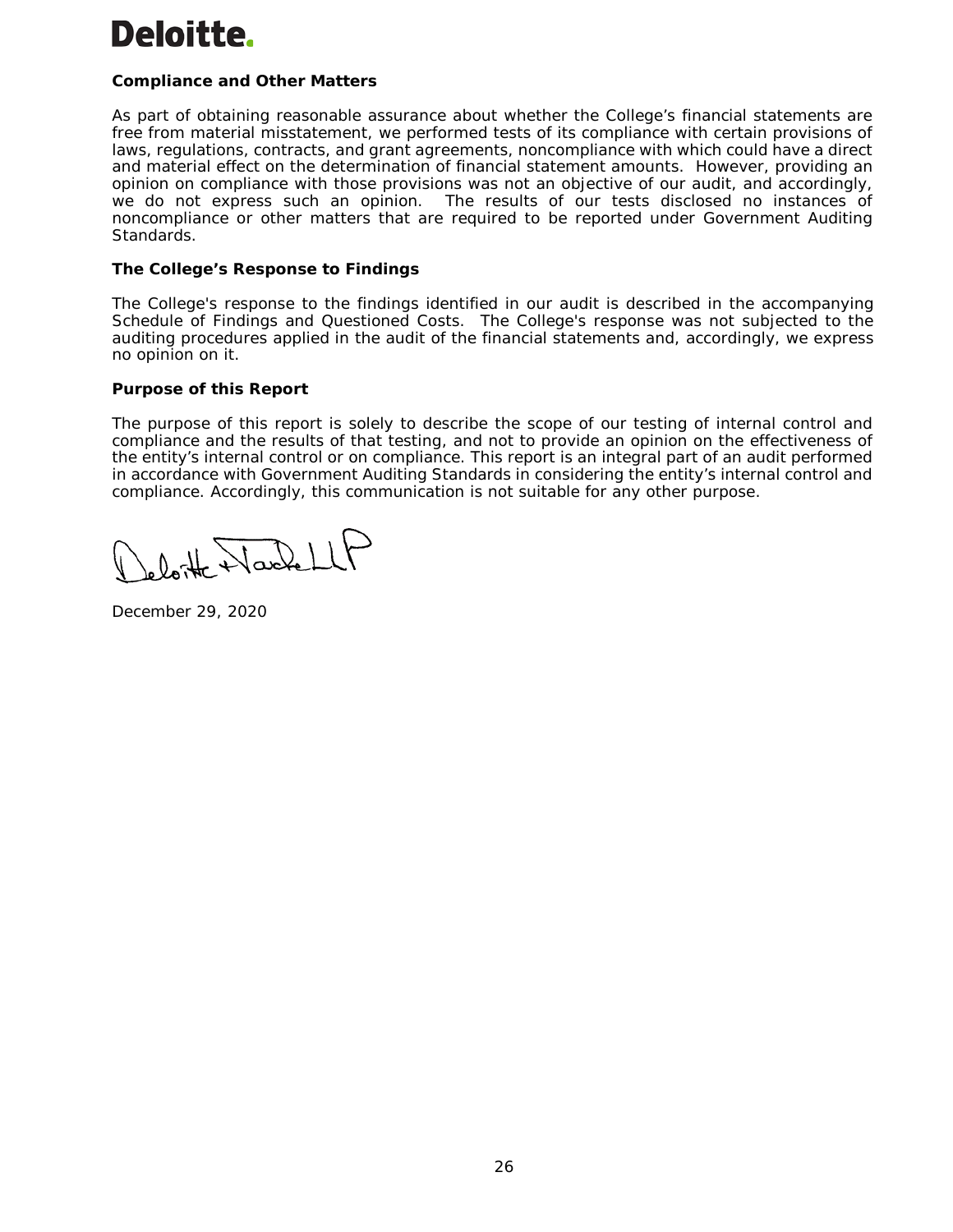

Deloitte & Touche LLP 361 South Marine Corps Drive Tamuning, GU 96913-3973 USA

Tel: +1 (671) 646-3884 Fax: +1 (671) 649-4265

www.deloitte.com

# **INDEPENDENT AUDITORS' REPORT ON COMPLIANCE FOR THE SOLE MAJOR FEDERAL PROGRAM; REPORT ON INTERNAL CONTROL OVER COMPLIANCE; AND REPORT ON SCHEDULE OF EXPENDITURES OF FEDERAL AWARDS REQUIRED BY THE UNIFORM GUIDANCE**

Board of Regents College of the Marshall Islands:

# **Report on Compliance for the Sole Major Federal Program**

We have audited College of the Marshall Islands' (the College's) compliance with the types of compliance requirements described in the *OMB Compliance Supplement* that could have a direct and material effect on the College's sole major federal program for the year ended September 30, 2019. The College's sole major federal program is identified in the summary of auditors' results section of the accompanying Schedule of Findings and Questioned Costs.

# *Management's Responsibility*

Management is responsible for compliance with federal statutes, regulations, and the terms and conditions of its federal awards applicable to its federal programs.

# *Auditors' Responsibility*

Our responsibility is to express an opinion on compliance for the College's sole major federal program based on our audit of the types of compliance requirements referred to above. We conducted our audit of compliance in accordance with auditing standards generally accepted in the United States of America; the standards applicable to financial audits contained in *Government Auditing Standards*, issued by the Comptroller General of the United States; and the audit requirements of Title 2 U.S. *Code of Federal Regulations* Part 200, *Uniform Administrative Requirements, Cost Principles, and Audit Requirements for Federal Awards* (Uniform Guidance). Those standards and the Uniform Guidance require that we plan and perform the audit to obtain reasonable assurance about whether noncompliance with the types of compliance requirements referred to above that could have a direct and material effect on a major federal program occurred. An audit includes examining, on a test basis, evidence about the College's compliance with those requirements and performing such other procedures as we considered necessary in the circumstances.

We believe that our audit provides a reasonable basis for our opinion on compliance for the sole major federal program. However, our audit does not provide a legal determination of the College's compliance.

# *Opinion on the Sole Major Federal Program*

In our opinion, the College complied, in all material respects, with the types of compliance requirements referred to above that could have a direct and material effect on its sole major federal program for the year ended September 30, 2019.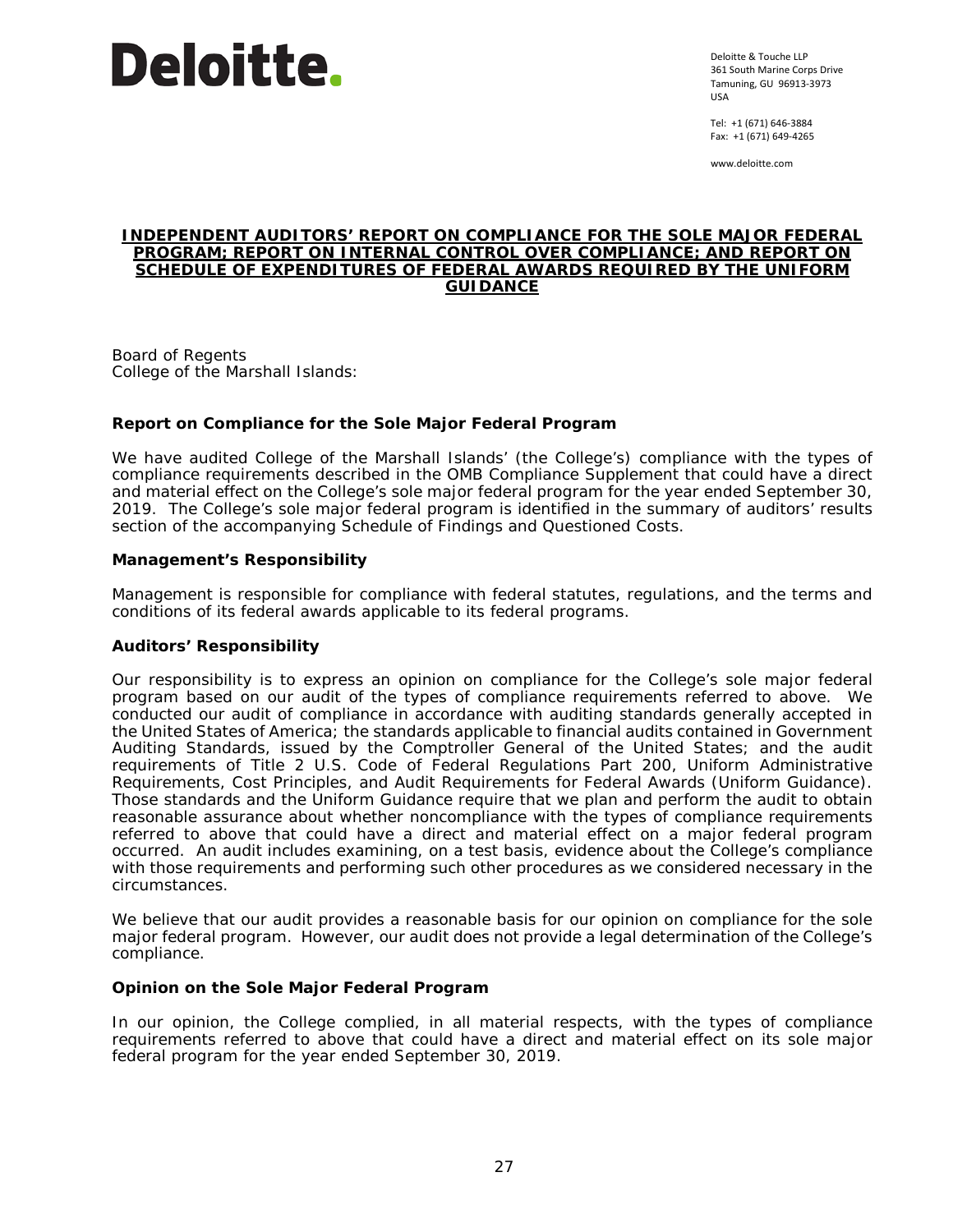# **Deloitte.**

# *Other Matters*

The results of our auditing procedures disclosed instances of noncompliance which are required to be reported in accordance with the Uniform Guidance and which are described in the accompanying Schedule of Findings and Questioned Costs as items 2019-003 through 2019-009. Our opinion on the sole major federal program is not modified with respect to these matters.

The College's response to the noncompliance findings identified in our audit is described in the accompanying Schedule of Findings and Questioned Costs. The College's response was not subjected to the auditing procedures applied in the audit of compliance and, accordingly, we express no opinion on the response.

The College is responsible for preparing a corrective action plan to address each audit finding included in our auditors' report. The College's corrective action plan was not subjected to the auditing procedures applied in the audit of compliance and, accordingly, we express no opinion on it.

# **Report on Internal Control Over Compliance**

Management of the College is responsible for establishing and maintaining effective internal control over compliance with the types of compliance requirements referred to above. In planning and performing our audit of compliance, we considered the College's internal control over compliance with the types of requirements that could have a direct and material effect on the sole major federal program to determine the auditing procedures that are appropriate in the circumstances for the purpose of expressing an opinion on compliance for the sole major federal program and to test and report on internal control over compliance in accordance with the Uniform Guidance, but not for the purpose of expressing an opinion on the effectiveness of internal control over compliance. Accordingly, we do not express an opinion on the effectiveness of the College's internal control over compliance.

A *deficiency in internal control over compliance* exists when the design or operation of a control over compliance does not allow management or employees, in the normal course of performing their assigned functions, to prevent, or detect and correct, noncompliance with a type of compliance requirement of a federal program on a timely basis. A *material weakness in internal control over compliance* is a deficiency, or a combination of deficiencies, in internal control over compliance, such that there is a reasonable possibility that material noncompliance with a type of compliance requirement of a federal program will not be prevented, or detected and corrected, on a timely basis. A *significant deficiency in internal control over compliance* is a deficiency, or a combination of deficiencies, in internal control over compliance with a type of compliance requirement of a federal program that is less severe than a material weakness in internal control over compliance, yet important enough to merit attention by those charged with governance.

Our consideration of internal control over compliance was for the limited purpose described in the first paragraph of this section and was not designed to identify all deficiencies in internal control over compliance that might be material weaknesses or significant deficiencies and therefore, material weaknesses or significant deficiencies may exist that have not been identified. We did not identify any deficiencies in internal control over compliance that we consider to be material weaknesses. However, we did identify certain deficiencies in internal control over compliance, described in the accompanying Schedule of Findings and Questioned Costs as items 2019-003 through 2019-009, that we consider to be significant deficiencies.

The College's response to the internal control over compliance findings identified in our audit is described in the accompanying Schedule of Findings and Questioned Costs. The College's response was not subjected to the auditing procedures applied in the audit of compliance and, accordingly, we express no opinion on the response.

The College is responsible for preparing a corrective action plan to address each audit finding included in our auditors' report. The College's corrective action plan was not subjected to the auditing procedures applied in the audit of compliance and, accordingly, we express no opinion on it.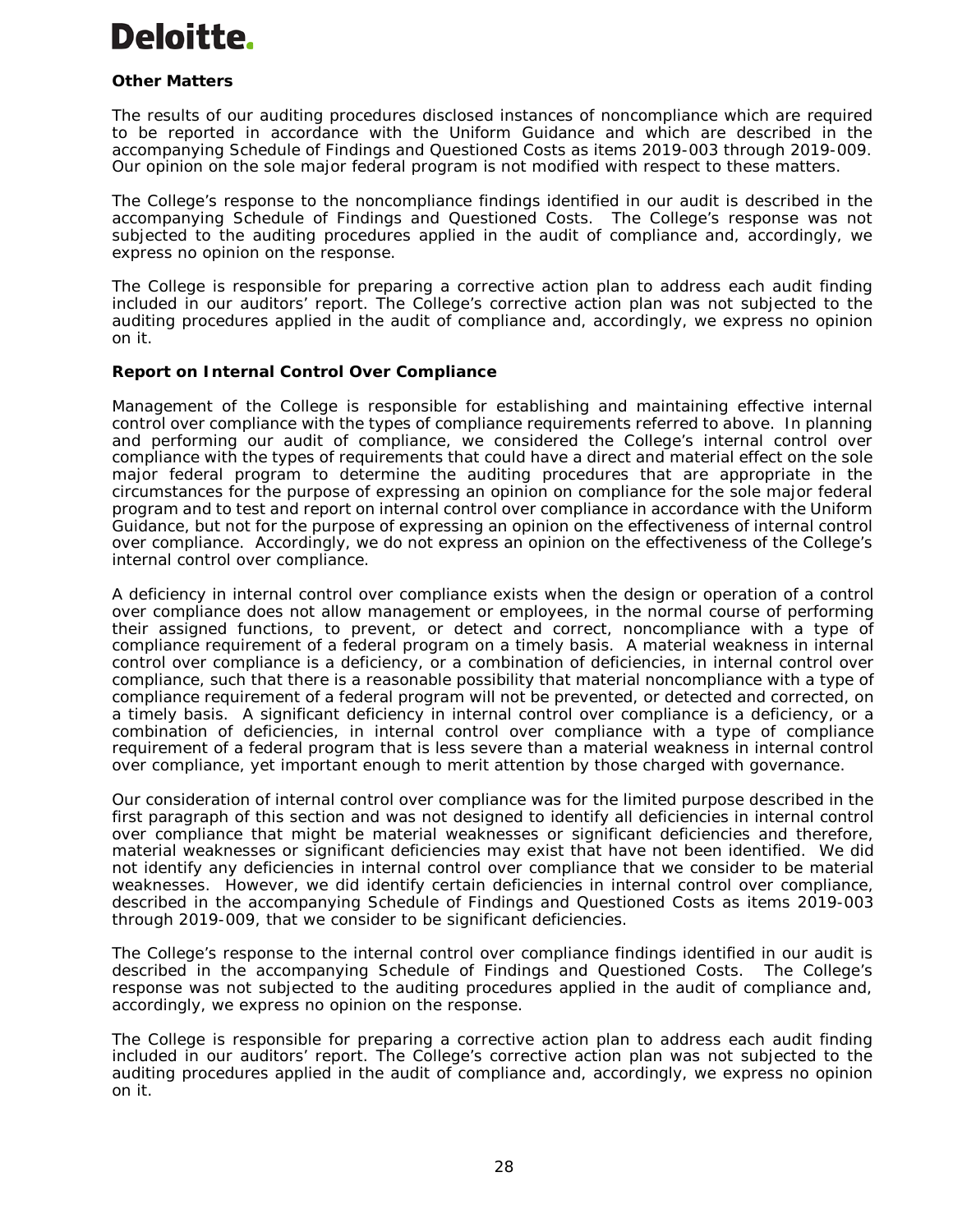# **Deloitte.**

The purpose of this report on internal control over compliance is solely to describe the scope of our testing of internal control over compliance and the results of that testing based on the requirements of the Uniform Guidance. Accordingly, this report is not suitable for any other purpose.

# **Report on Schedule of Expenditures of Federal Awards Required by the Uniform Guidance**

We have audited the financial statements of the College as of and for the year ended September 30, 2019, and have issued our report thereon dated December 29, 2020, which contained an unmodified opinion on those financial statements and which report included emphasis-of-matter paragraphs regarding a going concern uncertainty, grantor agency receivables and payables, and COVID-19. Our audit was conducted for the purpose of forming an opinion on the financial statements as a whole. The accompanying Schedule of Expenditures of Federal Awards is presented for purposes of additional analysis as required by the Uniform Guidance and is not a required part of the financial statements. Such information is the responsibility of management and was derived from and relates directly to the underlying accounting and other records used to prepare the financial statements. The information has been subjected to the auditing procedures applied in the audit of the financial statements and certain additional procedures, including comparing and reconciling such information directly to the underlying accounting and other records used to prepare the financial statements or to the financial statements themselves, and other additional procedures in accordance with auditing standards generally accepted in the United States of America. In our opinion, the Schedule of Expenditures of Federal Awards is fairly stated in all material respects in relation to the financial statements as a whole.

 $0$  the Nackel

December 29, 2020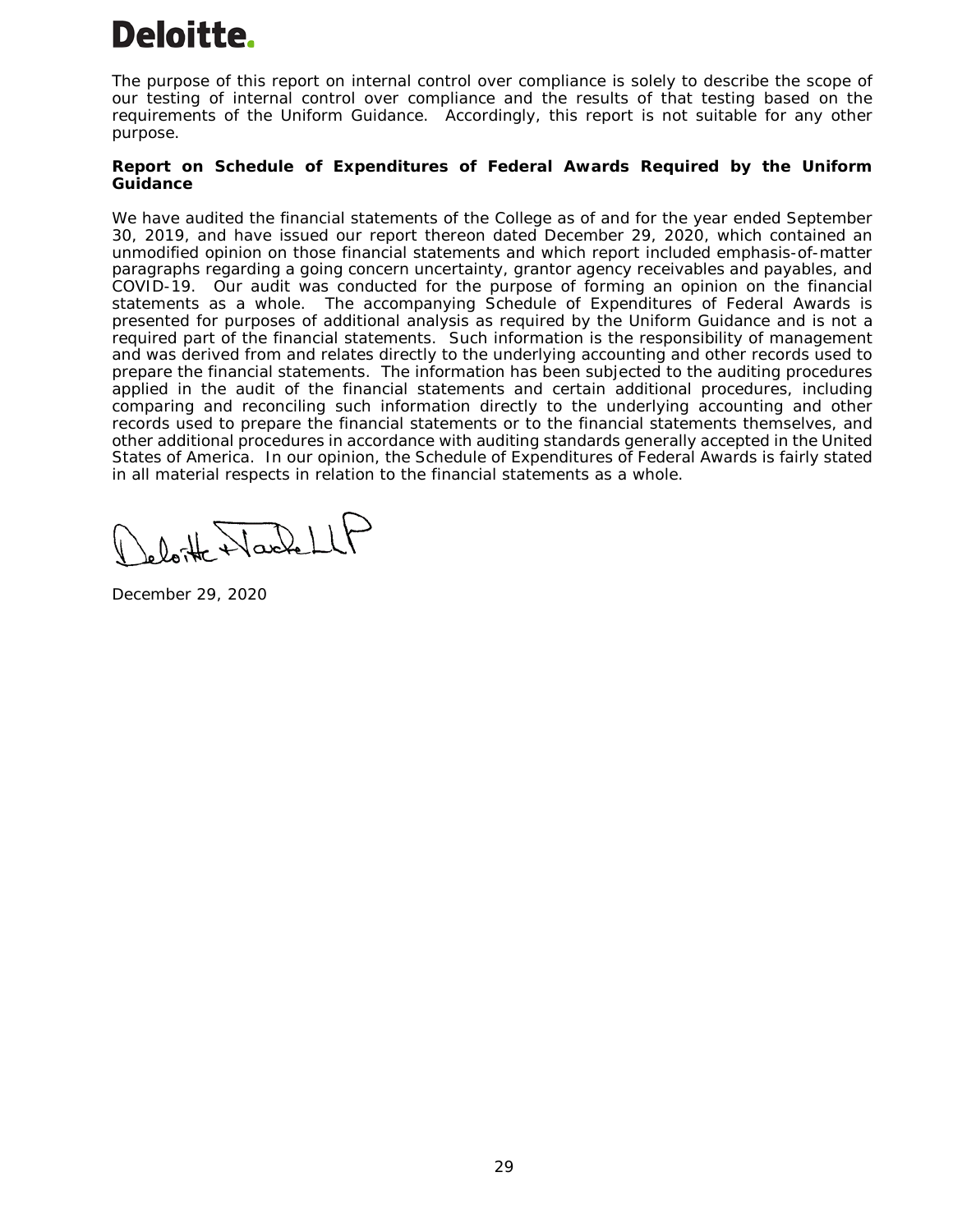## Schedule of Expenditures of Federal Awards Year Ended September 30, 2019

| Federal Grantor/<br>Pass-Through Grantor/<br>Program or Cluster Title | Pass-Through<br>Entity Identifying<br>Number | Federal<br><b>CFDA</b><br>Number | Expenditures/<br>Adjustments<br>FY2019 |  |
|-----------------------------------------------------------------------|----------------------------------------------|----------------------------------|----------------------------------------|--|
| U.S. DEPARTMENT OF AGRICULTURE                                        |                                              |                                  |                                        |  |
| Direct Program                                                        |                                              |                                  |                                        |  |
| Forest Stewardship Program                                            |                                              | 10.678                           | \$<br>9,757                            |  |
| TOTAL U.S. DEPARTMENT OF AGRICULTURE                                  |                                              |                                  | 9,757<br>\$                            |  |
| U.S. DEPARTMENT OF THE INTERIOR                                       |                                              |                                  |                                        |  |
| Pass-Through From the Republic of the Marshall Islands (RepMar)       | 980076103                                    |                                  |                                        |  |
| Economic, Social and Political Development of the Territories:        |                                              |                                  |                                        |  |
| Compact of Free Association Program, As Amended:                      |                                              |                                  |                                        |  |
| <b>Education Sector Grant</b>                                         |                                              | 15.875                           | 987,003                                |  |
| Capital Projects Fund - Facilities                                    |                                              | 15.875                           | 500,000                                |  |
| Supplemental Education Grant                                          |                                              | 15.875                           | 288,325                                |  |
| Ebeye Special Needs - Adult Education                                 |                                              | 15.875                           | 125,000                                |  |
| Subtotal U.S. Department of the Interior Pass-Through Programs        |                                              |                                  | 1,900,328                              |  |
| TOTAL U.S. DEPARTMENT OF THE INTERIOR                                 |                                              |                                  | 1,900,328<br>\$                        |  |
| NATIONAL SCIENCE FOUNDATION                                           |                                              |                                  |                                        |  |
| Pass-Through From the Research Corporation                            |                                              |                                  |                                        |  |
| of the University of Hawaii (RCUOH):                                  | 07-252-7344                                  |                                  |                                        |  |
| Research and Development Cluster:                                     |                                              |                                  |                                        |  |
| <b>Education and Human Resources</b>                                  |                                              | 47.076                           | 9,909<br>\$                            |  |
| Partnership for Advance Marine Science                                |                                              | 47. Unknown                      | 23,741                                 |  |
| Subtotal Research and Development Cluster                             |                                              |                                  | 33,650                                 |  |
| TOTAL U.S. NATIONAL SCIENCE FOUNDATION                                |                                              |                                  | 33,650<br>\$                           |  |

See accompanying notes to Schedule of Expenditures of Federal Awards.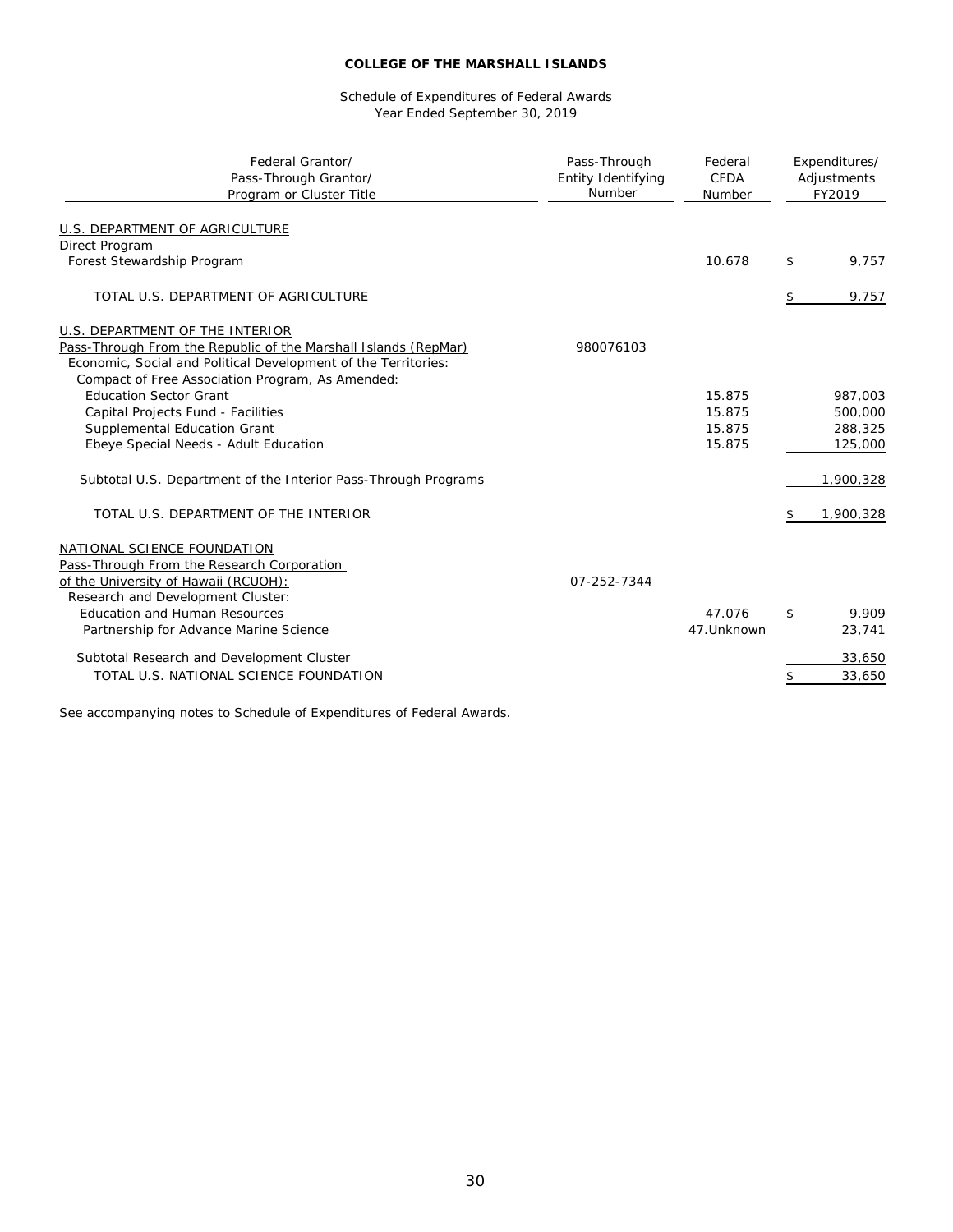## Schedule of Expenditures of Federal Awards, Continued Year Ended September 30, 2019

| Federal Grantor/<br>Pass-Through Grantor/<br>Program or Cluster Title                                                                                                                                              | Pass-Through<br>Entity Identifying<br>Number | Federal<br><b>CFDA</b><br>Number | Expenditures/<br>Adjustments<br>FY2019                  |
|--------------------------------------------------------------------------------------------------------------------------------------------------------------------------------------------------------------------|----------------------------------------------|----------------------------------|---------------------------------------------------------|
| U.S. DEPARTMENT OF EDUCATION<br>Direct Program                                                                                                                                                                     |                                              |                                  |                                                         |
| <b>TRIO Cluster:</b><br>TRIO-Upward Bound<br>Subtotal TRIO Cluster                                                                                                                                                 |                                              | 84.047                           | \$<br>308,555<br>308,555                                |
| Student Financial Assistance Cluster:<br>Federal Pell Grant Program<br>Subtotal Student Financial Assistance Cluster<br>Subtotal U.S. Department of Education Direct Programs                                      |                                              | 84.063                           | 5,178,499<br>5,178,499<br>5,487,054                     |
| Pass-Through From the Research Corporation<br>of the University of Hawaii (RCUOH):<br>Special Education - Personnel Development to Improve Services<br>and Results for Children with Disabilities                  | 07-252-7344                                  | 84.325                           | 350,843                                                 |
| TOTAL U.S. DEPARTMENT OF EDUCATION                                                                                                                                                                                 |                                              |                                  | 5,837,897<br>\$                                         |
| U.S. DEPARTMENT OF HEALTH AND HUMAN SERVICES<br>Pass-Through From the University of Guam:<br>Area Health Education Centers Infrastructure Development Awards<br>TOTAL U.S. DEPARTMENT OF HEALTH AND HUMAN SERVICES | 77-990-8151                                  | 93.824                           | 148,271<br>\$<br>\$<br>148,271                          |
| TOTAL EXPENDITURES OF FEDERAL AWARDS                                                                                                                                                                               |                                              |                                  | 7,929,903<br>\$                                         |
| Reconciliation to financial statements:                                                                                                                                                                            |                                              |                                  |                                                         |
| Total expenditures of federal awards<br>Depreciation<br>Non-federal expenses<br>Total operating expenses per financial statements                                                                                  |                                              |                                  | \$<br>7,929,903<br>1,290,171<br>2,365,276<br>11,585,350 |

See accompanying notes to Schedule of Expenditures of Federal Awards.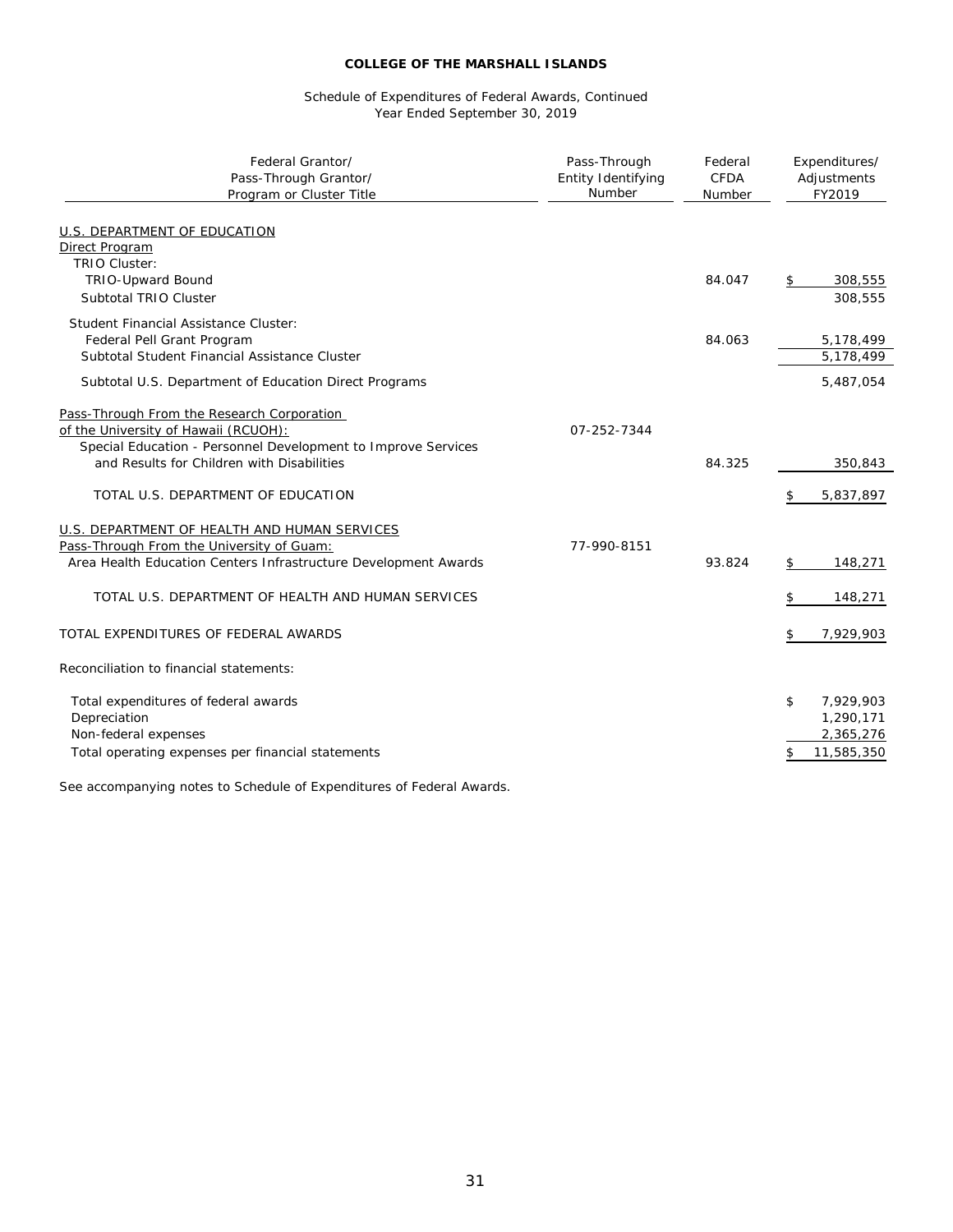# Notes to Schedule of Expenditures of Federal Awards Year Ended September 30, 2019

# (1) Scope of Audit

College of the Marshall Islands (the College), a component unit of the Republic of the Marshall Islands (RepMar), was established as an independent institution governed by a Board of Regents appointed by RepMar's Cabinet pursuant to the College of the Marshall Islands Act of 1992 (Public Law 1992-13). Previous to the Act, the College was a component of the College of Micronesia (COM).

The U.S. Department of the Interior has been designated as the College's cognizant agency for the Single Audit.

# (2) Basis of Presentation

The accompanying Schedule of Expenditures of Federal Awards (the Schedule) includes the federal award activity of the College under programs of the Federal Government for the year ended September 30, 2019. The information in this Schedule is presented in accordance with the requirements of Title 2 U.S. *Code of Federal Regulations* Part 200, *Uniform Administrative Requirements, Cost Principles, and Audit Requirements for Federal Awards*  (Uniform Guidance*)*. Because the Schedule presents only a selected portion of the operations of the College, it is not intended to and does not present the financial position, changes in net position or cash flows of the College.

# (3) Summary of Significant Accounting Policies

# Basis of Accounting

All expenditures and capital outlays that represent the federal share are reported as expenditures. Expenditures reported on the Schedule are reported on the accrual basis of accounting. Such expenditures are recognized following the cost principles contained in the Uniform Guidance, wherein certain types of expenditures are not allowable or are limited as to reimbursement. Therefore, some amounts presented in this Schedule may differ from amounts presented in, or used in the preparation of, the financial statements. No amounts were passed through to subrecipients. Pass-through entity identifying numbers are presented where available.

# (4) Indirect Cost Allocation

The College has not entered into an approved indirect cost negotiation agreement covering the year ended September 30, 2019. The College did not elect to use the de minimis indirect cost rate allowed under the Uniform Guidance and did not charge federal programs for indirect costs during fiscal year 2019.

# $(5)$  CFDA  $#$  15.875

CFDA # 15.875 represents funding from the Office of Insular Affairs (OIA), U.S. Department of the Interior. Funding from this source is subject to varying rules and regulations since OIA administers the Compact of Free Association (the Compact), which is a treaty, and is not a federal program. The Compact is comprised of various funded programs, each with separate compliance requirements. To maximize audit coverage of OIA funding, the OIG has recommended that programs administered under CFDA  $#$  15.875 be grouped by like compliance requirements and such groupings be separately evaluated for purposes of major program determinations.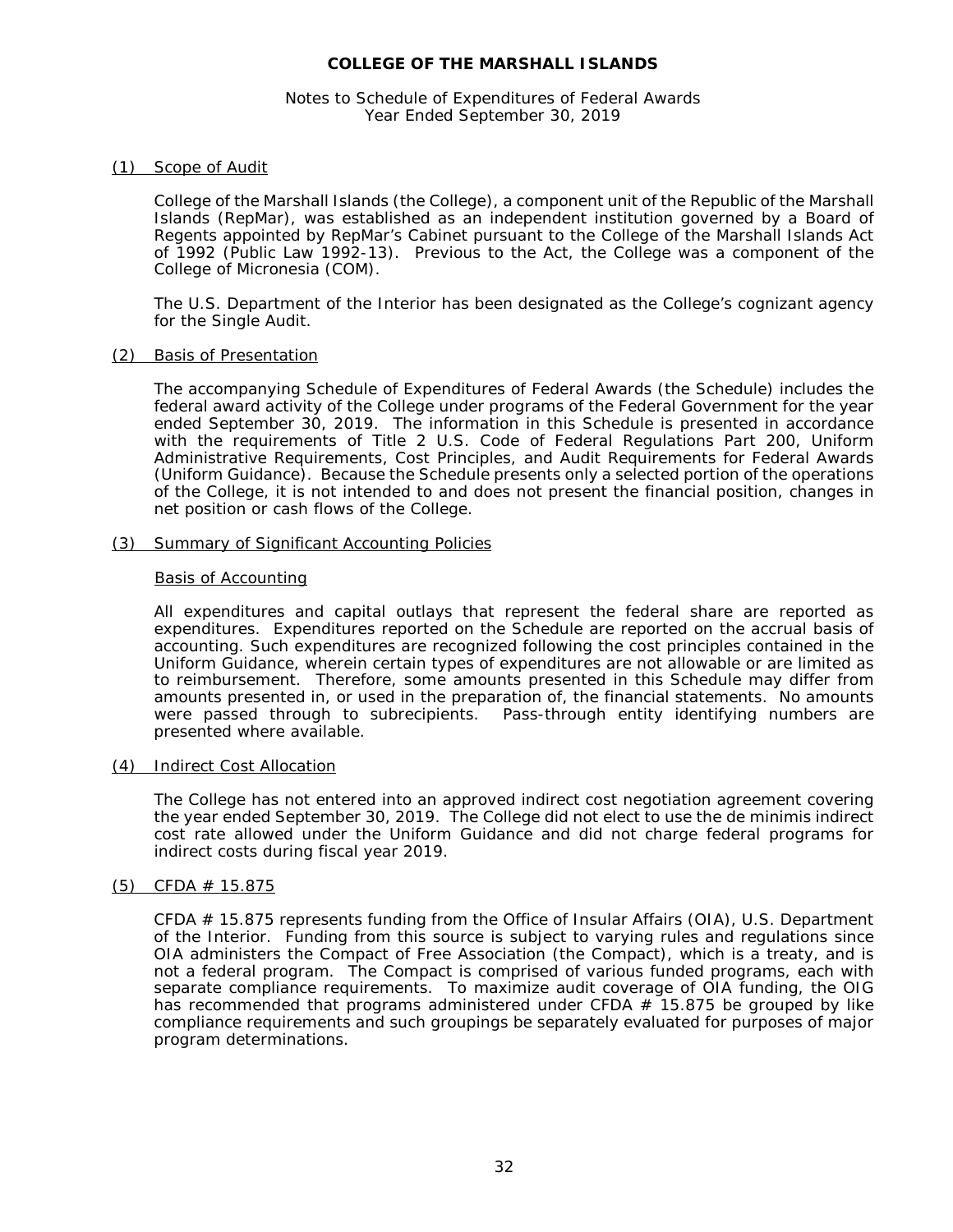Schedule of Findings and Questioned Costs Year Ended September 30, 2019

# **Section I - Summary of Auditors' Results**

# *Financial Statements*

| Internal control over financial reporting:<br>2.<br>Material weakness(es) identified?<br>Yes<br>3.<br>Significant deficiency(ies) identified?<br>No<br>4. Noncompliance material to financial statements noted?<br><b>Federal Awards</b><br>Internal control over major federal programs:<br>5.<br>Material weakness(es) identified?<br>No.<br>Significant deficiency(ies) identified?<br>Yes<br>6.<br>7. Type of auditors' report issued on compliance for major federal<br>programs:<br>8. Any audit findings disclosed that are required to be reported in<br>accordance with 2 CFR 200.516(a)?<br>Yes<br>9. Identification of major federal programs:<br><u>CFDA #</u><br>Name of Federal Program<br>Student Financial Assistance Cluster:<br>Federal Pell Grant Program<br>84.063<br>10. Dollar threshold used to distinguish between Type A and Type B<br>programs:<br>11. Auditee qualified as low-risk auditee?<br>No<br><b>Section II - Financial Statement Findings</b><br>Reference<br>Number<br><b>Finding</b><br>2019-001<br>Timely Financial and Compliance Reporting<br>Receivables<br>2019-002 | Unmodified          |
|----------------------------------------------------------------------------------------------------------------------------------------------------------------------------------------------------------------------------------------------------------------------------------------------------------------------------------------------------------------------------------------------------------------------------------------------------------------------------------------------------------------------------------------------------------------------------------------------------------------------------------------------------------------------------------------------------------------------------------------------------------------------------------------------------------------------------------------------------------------------------------------------------------------------------------------------------------------------------------------------------------------------------------------------------------------------------------------------------------------|---------------------|
|                                                                                                                                                                                                                                                                                                                                                                                                                                                                                                                                                                                                                                                                                                                                                                                                                                                                                                                                                                                                                                                                                                                |                     |
|                                                                                                                                                                                                                                                                                                                                                                                                                                                                                                                                                                                                                                                                                                                                                                                                                                                                                                                                                                                                                                                                                                                | None reported       |
|                                                                                                                                                                                                                                                                                                                                                                                                                                                                                                                                                                                                                                                                                                                                                                                                                                                                                                                                                                                                                                                                                                                |                     |
|                                                                                                                                                                                                                                                                                                                                                                                                                                                                                                                                                                                                                                                                                                                                                                                                                                                                                                                                                                                                                                                                                                                |                     |
|                                                                                                                                                                                                                                                                                                                                                                                                                                                                                                                                                                                                                                                                                                                                                                                                                                                                                                                                                                                                                                                                                                                |                     |
|                                                                                                                                                                                                                                                                                                                                                                                                                                                                                                                                                                                                                                                                                                                                                                                                                                                                                                                                                                                                                                                                                                                |                     |
|                                                                                                                                                                                                                                                                                                                                                                                                                                                                                                                                                                                                                                                                                                                                                                                                                                                                                                                                                                                                                                                                                                                | Unmodified          |
|                                                                                                                                                                                                                                                                                                                                                                                                                                                                                                                                                                                                                                                                                                                                                                                                                                                                                                                                                                                                                                                                                                                |                     |
|                                                                                                                                                                                                                                                                                                                                                                                                                                                                                                                                                                                                                                                                                                                                                                                                                                                                                                                                                                                                                                                                                                                |                     |
|                                                                                                                                                                                                                                                                                                                                                                                                                                                                                                                                                                                                                                                                                                                                                                                                                                                                                                                                                                                                                                                                                                                |                     |
|                                                                                                                                                                                                                                                                                                                                                                                                                                                                                                                                                                                                                                                                                                                                                                                                                                                                                                                                                                                                                                                                                                                | \$750,000           |
|                                                                                                                                                                                                                                                                                                                                                                                                                                                                                                                                                                                                                                                                                                                                                                                                                                                                                                                                                                                                                                                                                                                |                     |
|                                                                                                                                                                                                                                                                                                                                                                                                                                                                                                                                                                                                                                                                                                                                                                                                                                                                                                                                                                                                                                                                                                                |                     |
|                                                                                                                                                                                                                                                                                                                                                                                                                                                                                                                                                                                                                                                                                                                                                                                                                                                                                                                                                                                                                                                                                                                |                     |
|                                                                                                                                                                                                                                                                                                                                                                                                                                                                                                                                                                                                                                                                                                                                                                                                                                                                                                                                                                                                                                                                                                                |                     |
| Section III - Federal Award Findings and Questioned Costs                                                                                                                                                                                                                                                                                                                                                                                                                                                                                                                                                                                                                                                                                                                                                                                                                                                                                                                                                                                                                                                      |                     |
| Reference<br>Number<br>CFDA#<br><u>Finding</u>                                                                                                                                                                                                                                                                                                                                                                                                                                                                                                                                                                                                                                                                                                                                                                                                                                                                                                                                                                                                                                                                 | Questioned<br>Costs |

| 2019-003 | 84.063 | Cash Management                                         |   |  |
|----------|--------|---------------------------------------------------------|---|--|
| 2019-004 | 84.063 | Eligibility                                             |   |  |
| 2019-005 | 84.063 | Reporting - COD                                         |   |  |
| 2019-006 | 84.063 | Special Tests and Provisions - Verification             |   |  |
| 2019-007 | 84.063 | Special Tests and Provisions - Disbursements To or      |   |  |
|          |        | On Behalf of Students                                   |   |  |
| 2019-008 | 84.063 | Special Tests and Provisions – Return of Title IV Funds | ፍ |  |
| 2019-009 | 84.063 | Special Tests and Provisions - Enrollment Reporting     |   |  |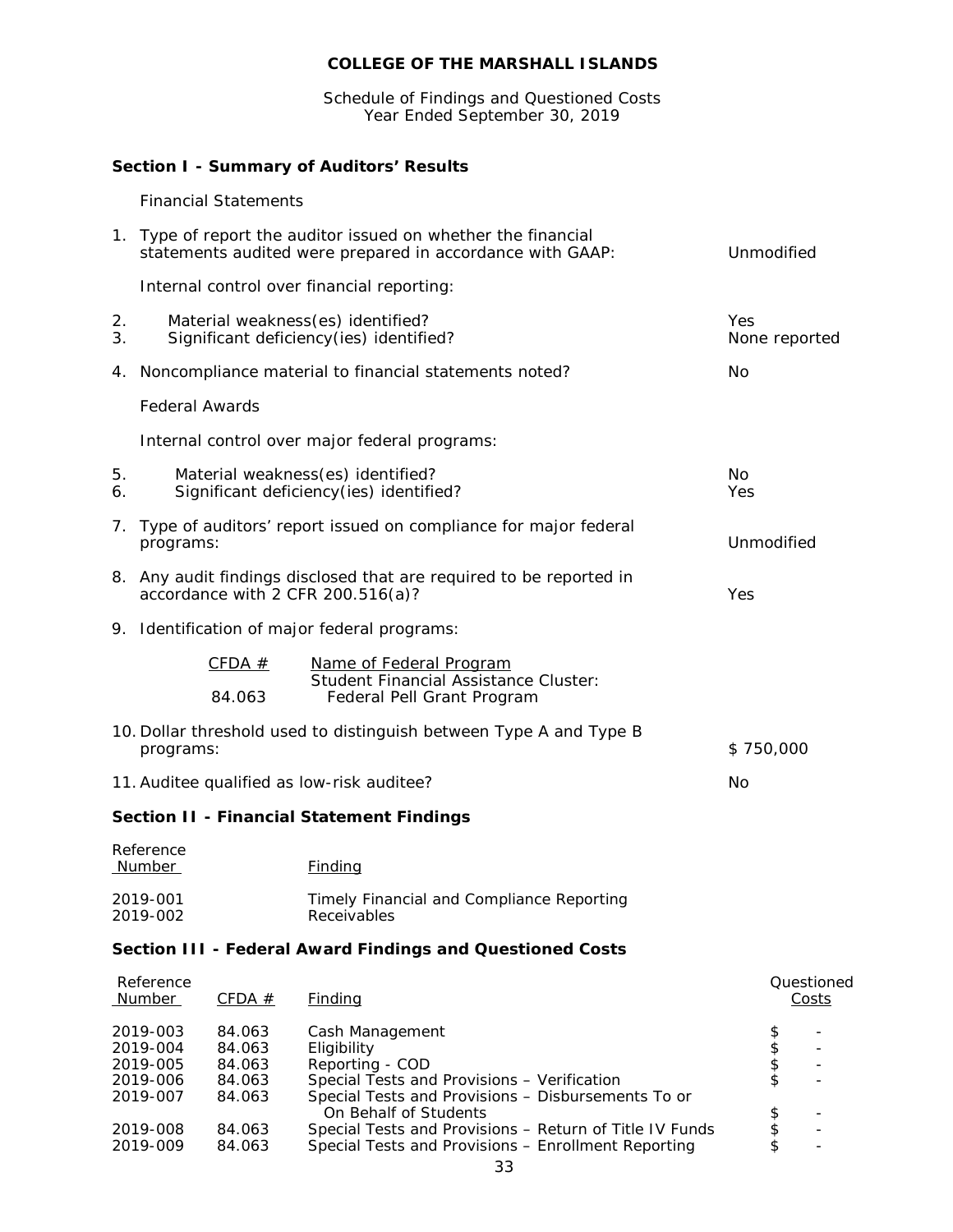Schedule of Findings and Questioned Costs, Continued Year Ended September 30, 2019

Finding No. 2019-001 Area: Timely Financial and Compliance Reporting

# Criteria:

Timely financial reporting should be facilitated by an internal control structure conducive to the preparation and independent review of reconciliations of all significant general ledger accounts.

# Condition:

The College did not finalize closing fiscal year September 30, 2019 financial information (trial balance, subsidiary and general ledgers) until August 25, 2020. Further, the College does not have an established set of policies, procedures and controls in place to timely prepare and review reconciliations and reports. During the year ended September 30, 2019, various accounting records did not appear to have been processed and timely updated as evidenced by the following:

- 1. The Schedule of Expenditures of Federal Awards (SEFA) was not timely updated and completed.
- 2. Examination of bank reconciliations indicated the following: a. \$31,473 of outstanding checks have been outstanding for more than six months. b. \$878 of outstanding checks were duplicates.

Reconciling items do not appear to be monitored.

- 3. Tests of due to/from grantor agencies noted twenty-seven (27) non-moving/inactive credit balance accounts aggregating \$456,372, which were not timely assessed, monitored and closed out to the appropriate account.
- 4. Examination of the accounts payable aging schedule indicated three vendor invoices totaling \$18,451 that are aged more than one year which were not properly monitored.
- 5. Tests of other payables indicated the following:
	- a. \$79,159 of other payables were not liquidated or timely reconciled.
	- b. \$5,665 of long outstanding debit balances within other payables remain unreconciled.
	- c. \$61,631 recorded under General Ledger Account  $#$  2061 was not supported by an underlying subsidiary ledger.
	- d.  $$76,836$  recorded under General Ledger Account  $#$  2075 was not supported by an underlying subsidiary ledger.
- 6. \$146,512 of prepaid expenses included \$142,079 pertaining to prepaid expenses relating to prior years (FY 2000-2018).
- 7. The subsidiary ledger supporting receivables due from grantor agencies was not timely reconciled resulting in multiple versions being provided during the course of the audit.

#### Cause:

The lack of timely year-end closing and the absence of timely review and reconciliation of significant general ledger accounts appears to be the cause of the above condition.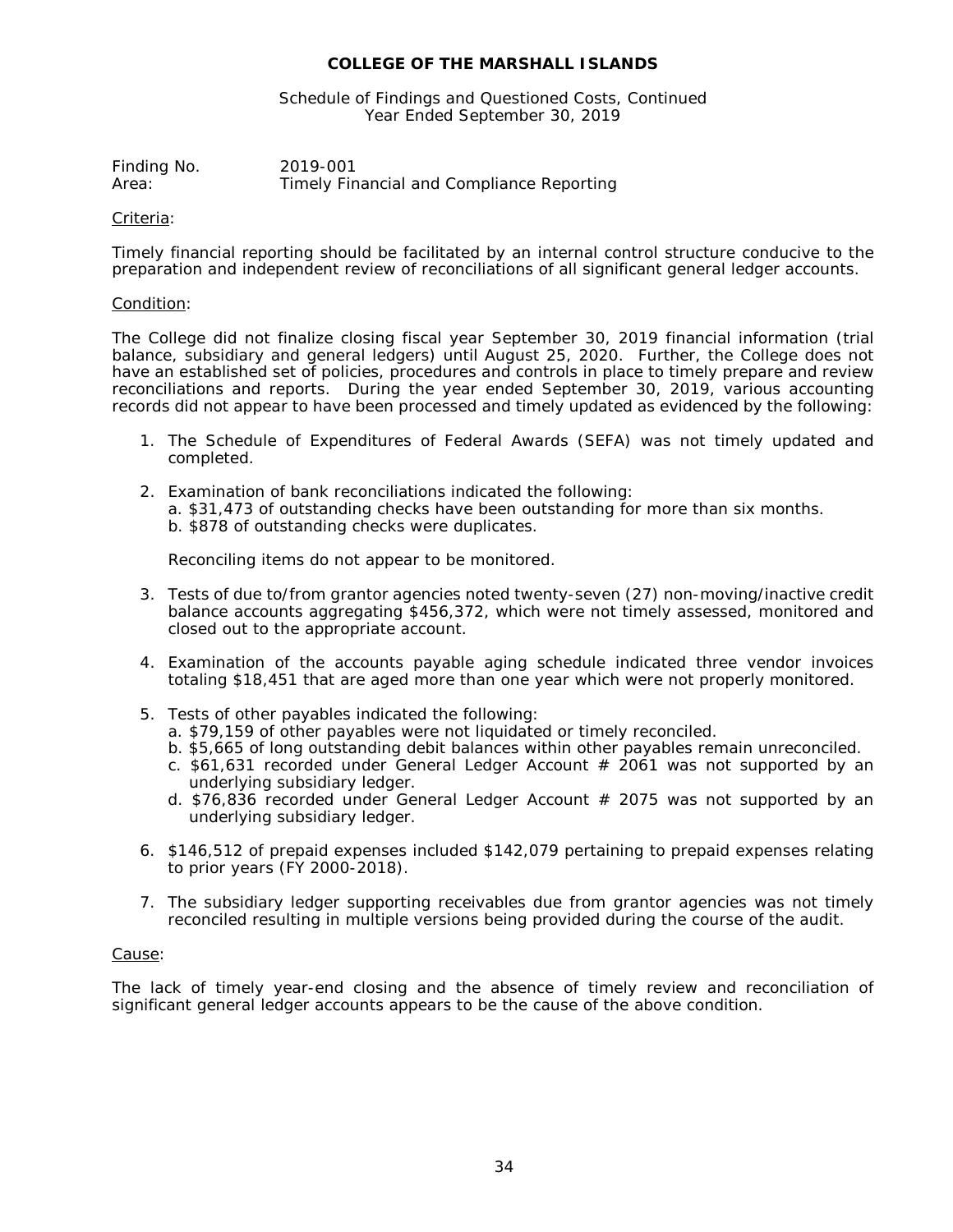Schedule of Findings and Questioned Costs, Continued Year Ended September 30, 2019

Finding No. 2019-001, Continued<br>Area: Timely Financial and C Timely Financial and Compliance Reporting

Effect:

The trial balance and general ledger account reconciliations were not timely provided for audit purposes and compliance audit requirements.

# Recommendation:

College management should implement internal control procedures to facilitate timely and accurate general ledger reconciliation processes.

Identification as a Repeat Finding: Finding 2018-001

Views of Auditee and Planned Corrective Actions: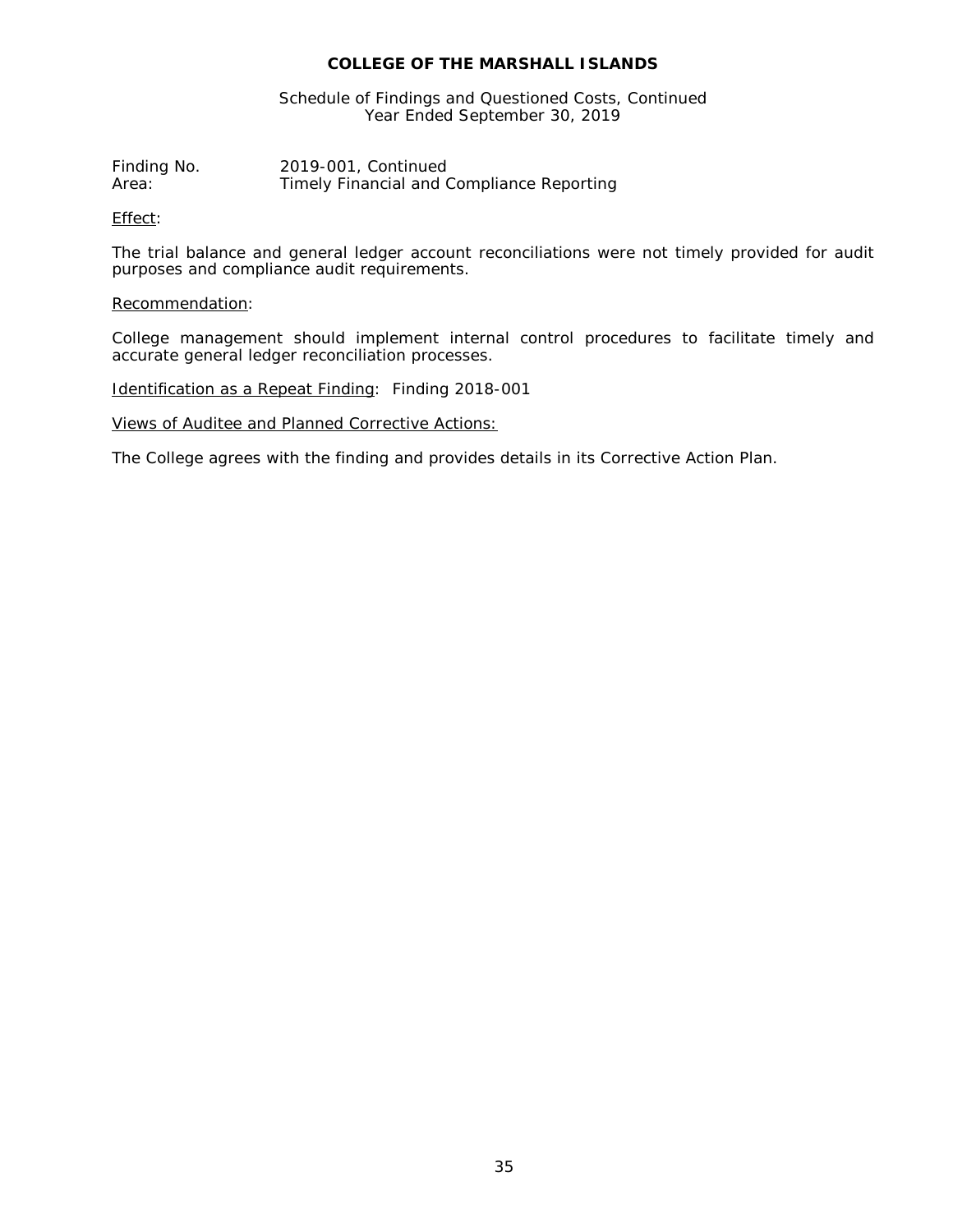Schedule of Findings and Questioned Costs, Continued Year Ended September 30, 2019

| Finding No. | 2019-002    |
|-------------|-------------|
| Area:       | Receivables |

# Criteria:

Financial reporting should be facilitated by an internal control structure conducive to the preparation and independent review of reconciliations of all receivable accounts.

# Condition:

At September 30, 2019, the following exceptions were noted:

- *a. General Ledger Account # 1101 Student Receivables*
	- 1. Various Pell awards received by the College were not timely applied to student tuition accounts.
	- 2. The aging report included a \$72,139 double posting for Fall 2018 meal charges. College management subsequently recorded an adjustment to correct this error.
	- 3. The aging report included an unsupported \$1,524 debit balance annotated as Summer 2020.
- *b. General Ledger Account # 1102 A/R-Student (Temporary Account)*
	- 1. A subsidiary ledger was not available to support the \$206,839 account balance.
- *c. Other Receivables*
	- 1. \$93,065 of employee receivables were not timely monitored and adjusted.
	- 2. \$16,914 of employee travel advances included advances of \$12,970 that were aged more than one year.
	- 3. \$115,628 of other receivables included \$10,613 pertaining to receivables relating to prior years (FY 2014-2016).

#### Cause:

The College lacks adequate monitoring control policies and procedures over the timely reconciliation of receivables.

#### Effect:

A potential misstatement of receivable balances results from the above condition.

## Recommendation:

College management should implement monitoring control policies and procedures to facilitate timely and accurate receivable reconciliation processes.

#### Views of Auditee and Planned Corrective Actions: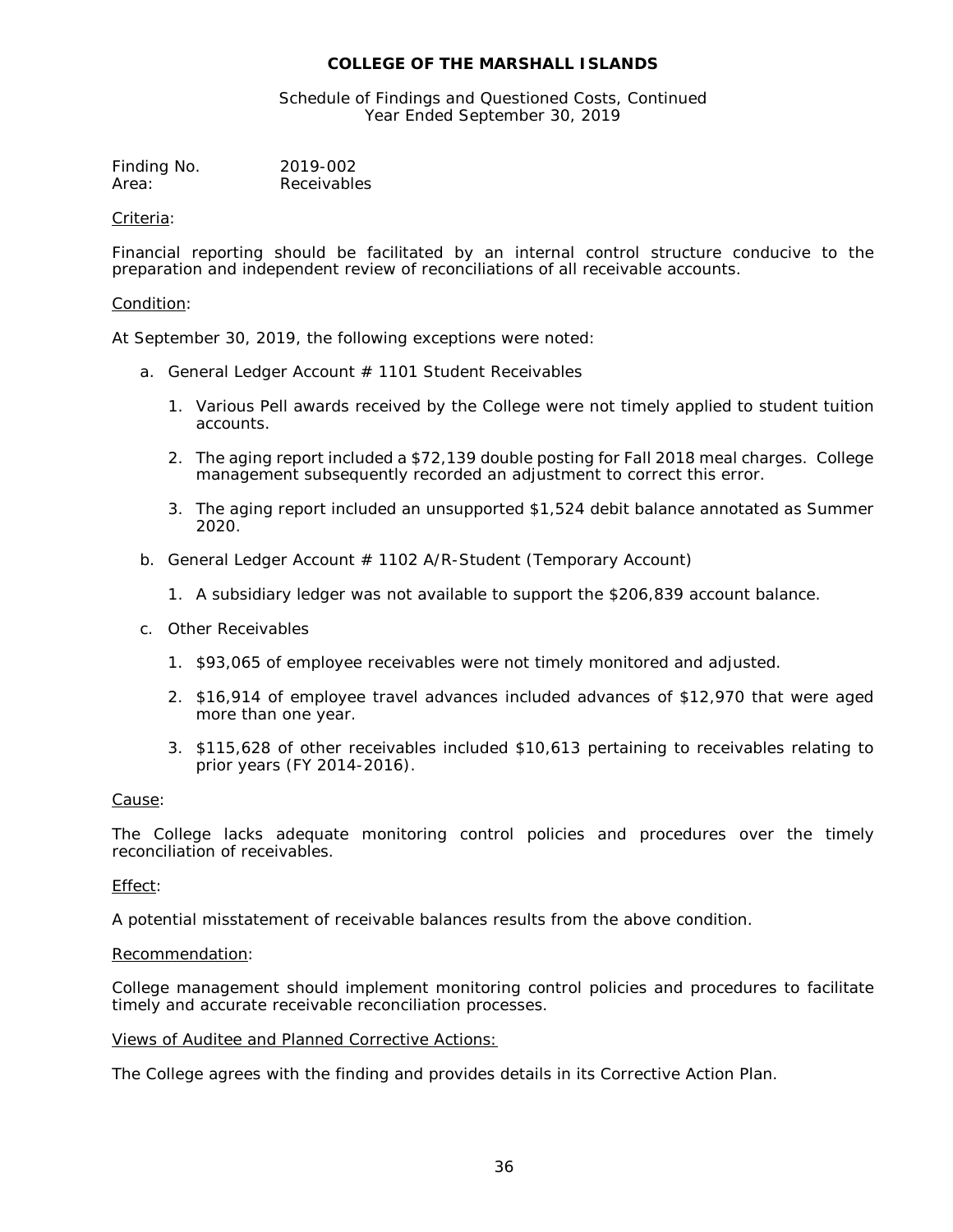Schedule of Findings and Questioned Costs, Continued Year Ended September 30, 2019

Finding No.: 2019-003 Federal Agency: U.S. Department of Education CFDA Program 84.063 Federal Pell Grant Program Area: Cash Management Questioned Costs: \$0

# Criteria:

In accordance with applicable cash management requirements, the College must comply with the following:

- In the absence of a separate bank account for the fund, the institution must identify the balance for the federal fund that is included in the school's bank account as readily as if those funds were in a separate account.
- To help fulfill its responsibility to safeguard federal funds and ensure they are expended as intended, the institution must perform a reconciliation of each FSA program monthly. That is, to provide adequate internal controls, the institution must have a system for comparing separately, for each FSA program, the total draws recorded in G5 in a 30-day period to the amount disbursed to students or returned to the Department and for explaining all discrepancies.

#### Condition:

- 1. The College does not have a separate bank account for federal funds, and does not maintain separate monitoring of bank balances of undisbursed funds. Further, no monthly reconciliations of drawdowns, of disbursements to students, and of returned funds are prepared.
- 2. Program requests for drawdown were not based on either actual disbursements or expenditures recorded in the general ledger. Since advance drawdowns were made throughout the fiscal year, an accumulated amount due to grantor of \$75,293 was recorded as of September 30, 2019. A corresponding list of specific students awarded undisbursed drawdowns was not available. The \$75,293 balance was recorded as due to grantor, therefore, no related questioned costs is reported.

#### Cause:

There appears to be a lack of internal control policies and procedures over compliance with federal cash management requirements.

#### Effect:

The College is in noncompliance with applicable cash management requirements and a possible misstatement of student financial aid is possible. No questioned costs are reported as we are unable to determine the quantitative impact on the program.

#### Recommendation:

College management should maintain separate monitoring of bank balances of undisbursed funds and perform timely reconciliation of drawdowns and related disbursements. Further, all fund disbursements should be supported.

# Identification as a Repeat Finding: Finding 2018-002

Views of Auditee and Corrective Action Plan: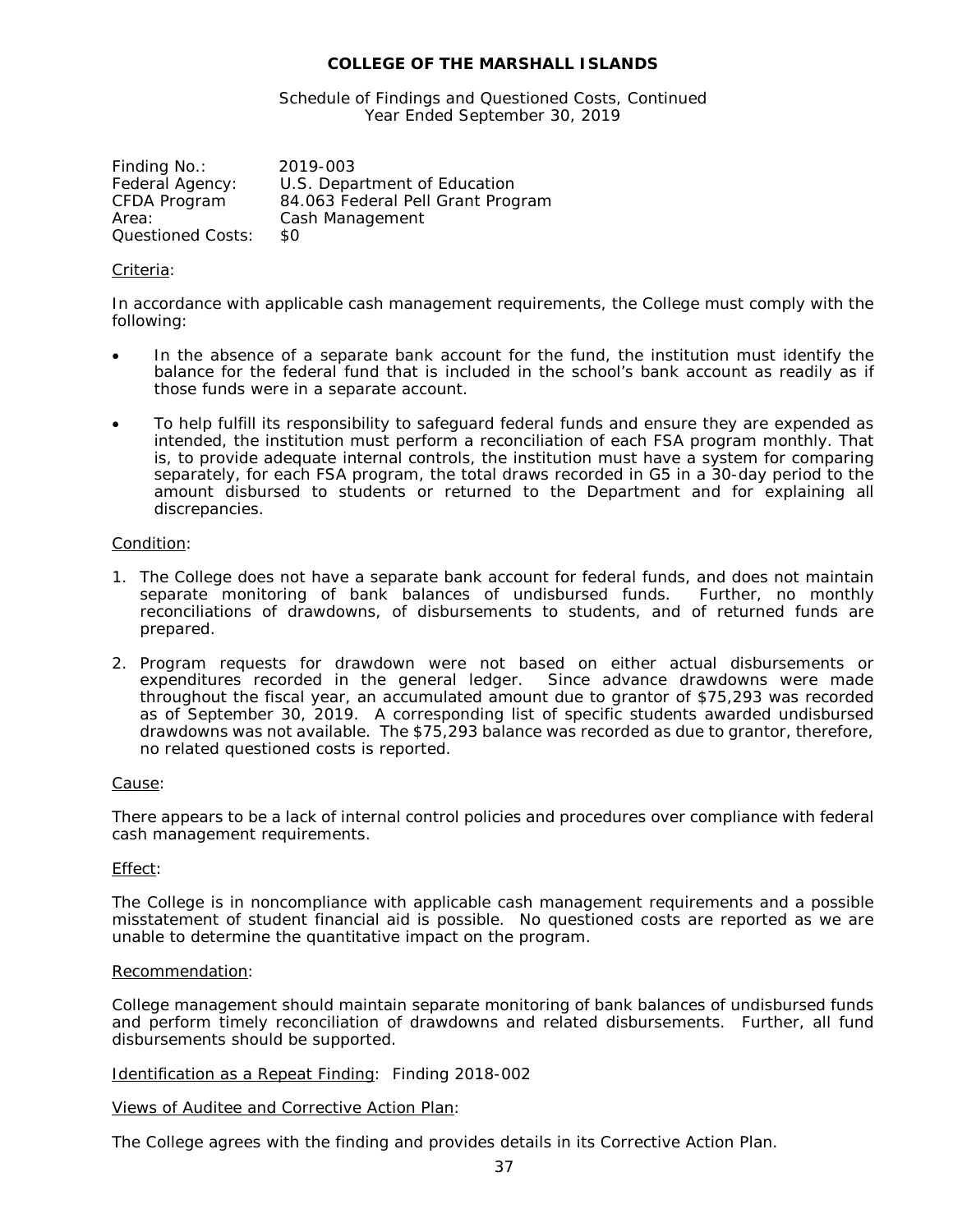Schedule of Findings and Questioned Costs, Continued Year Ended September 30, 2019

Finding No.: 2019-004 Federal Agency: U.S. Department of Education CFDA Program 84.063 Federal Pell Grant Program Area: Eligibility<br>Ouestioned Costs: \$0 Questioned Costs: \$0

## Criteria:

The Federal Student Aid Handbook states that the College needs to retain either the signed signature page or the signed Free Application for Federal Student Aid (FAFSA) form for its records, even if the student does not receive aid or attend school. Further, the FAFSA form must be filledout completely and correctly.

## Condition:

For 7 (or 12%) of 60 students tested, either the signed signature page or the signed FAFSA form was not on file. In addition, for 1 (or 2%) of 60 students tested, the FAFSA form was incomplete with blank fields.

## Cause:

The College failed to ascertain that all required documents are submitted/maintained. Further, the College did not implement internal control policies and procedures to meet compliance with federal eligibility requirements.

# Effect:

Possible noncompliance with the criteria exists. No questioned costs are reported since the applicants were eligible and were verified against the student identification number assigned upon registration.

#### Recommendation:

College management should strengthen and implement internal control policies and procedures to verify student files for accuracy and completeness in accordance with applicable eligibility requirements.

# Identification as a Repeat Finding: Finding 2018-005

## Views of Auditee and Corrective Action Plan: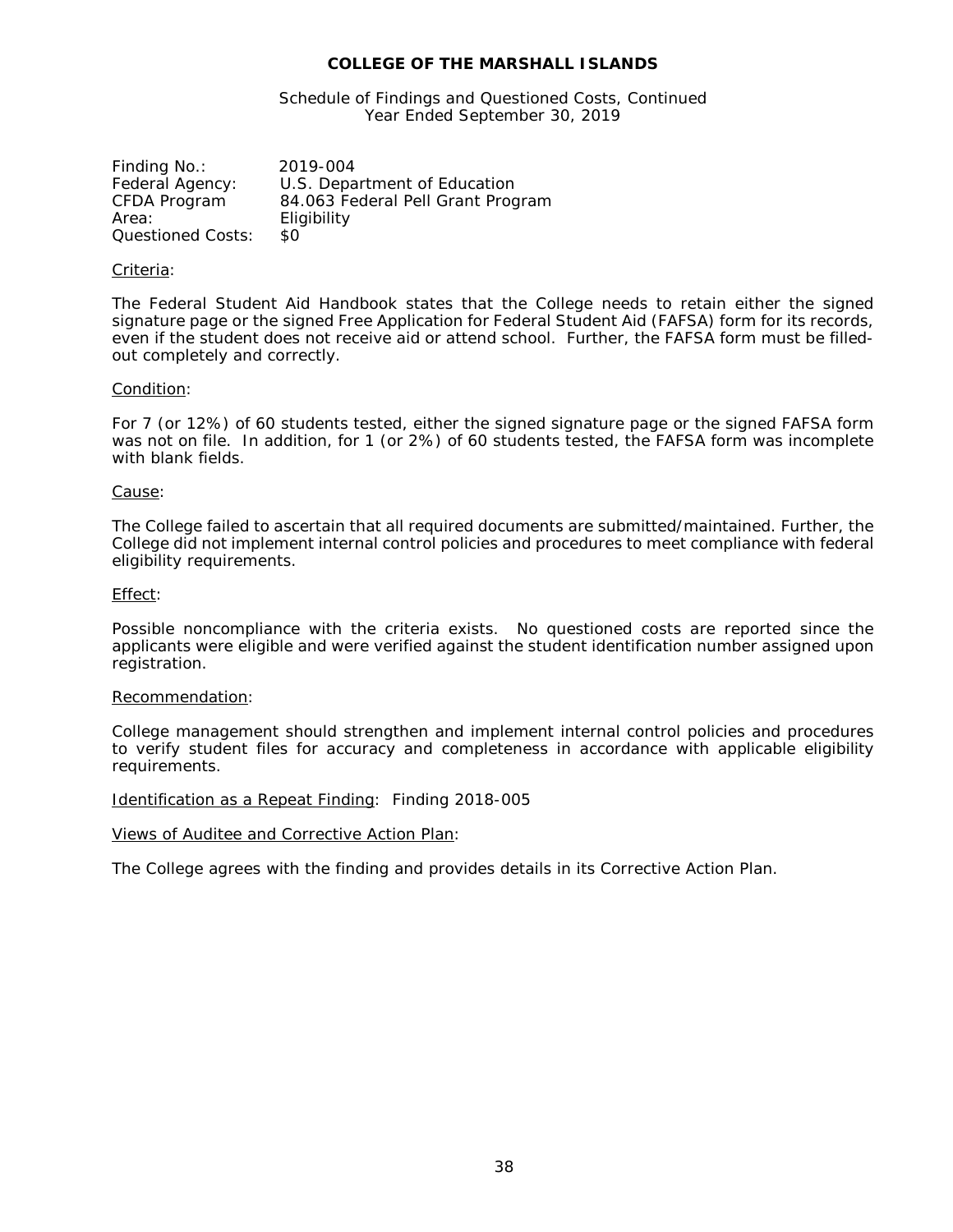Schedule of Findings and Questioned Costs, Continued Year Ended September 30, 2019

Finding No.: 2019-005 Federal Agency: U.S. Department of Education<br>CFDA Program 84.063 Federal Pell Grant Proc 84.063 Federal Pell Grant Program Area: Reporting - COD Questioned Costs: \$0

## Criteria:

Per Chapter 2 Cost of Attendance (COA) of Part 1: 2018-2019 FSA Handbook, the COA for a student is an estimate of the student's educational expenses for the period of enrollment. The school/ institution must determine the appropriate and reasonable amounts for each eligible Cost of Attendance category for students.

Furthermore, origination and disbursement records reflected in the Common Origination and Disbursements (COD) Report should be complete and accurate.

## Condition:

The COA reflected on the Origination Report is carried forward from the prior year system, without any updates to reflect the current reasonable amount of COA. Further, the COA reflected on the Origination Report could not be traced to the College's 2018-2019 Catalog.

Test of origination records from the Origination Report indicated the following:

- 1. For 5 (or 8%) of 60 students tested, the 'Academic Calendar' field was blank.
- 2. For 2 (or 3%) of 60 students tested, the 'Verification Status Code' field was blank.

#### Cause:

The College failed to ascertain that compliance with federal regulations was met.

#### Effect:

The College is in noncompliance with applicable reporting requirements. No questioned costs are reported as we are unable to determine the quantitative impact on the program.

#### Recommendation:

College management should establish policies and procedures relating to the determination, and the timely and regular update of COA amounts. Further, College management should enhance adequate review of completeness and accuracy of student information submitted to COD.

#### Views of Auditee and Corrective Action Plan: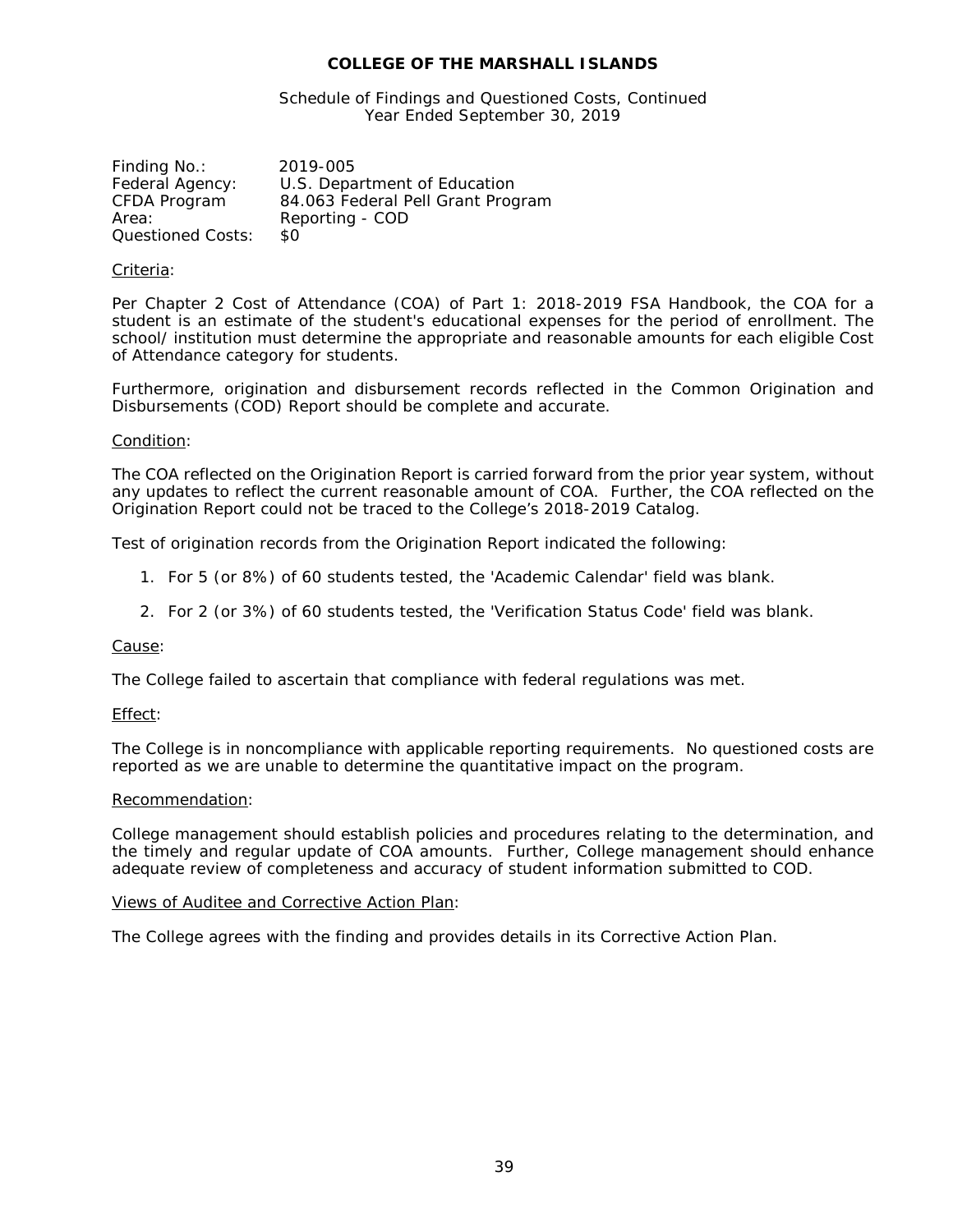Schedule of Findings and Questioned Costs, Continued Year Ended September 30, 2019

Finding No.: 2019-006 Federal Agency: U.S. Department of Education<br>CFDA Program 84.063 Federal Pell Grant Proc 84.063 Federal Pell Grant Program Area: Special Tests and Provisions – Verification Questioned Costs: \$0

# Criteria:

Chapter 4 Verification, Updates and Correction of Part 1: 2018-2019 FSA Handbook states that if verification reveals that answers do not match, the FAFSA needs to be corrected. Corrections and updates can be submitted by the student on the web or by the school using FSA Access to Central Processing System Online or the Electronic Data Exchange.

## Condition:

Tests of the Institutional Student Information Record (ISIR) and the Verification Worksheet and/or FAFSA Form indicated the following unexplained/ unreconciled inconsistencies:

- 1. For 16 (or 27%) of 60 students tested, the number of household and/or college attendees on the ISIR did not match the information reflected on the Verification Worksheet submitted by the student.
- 2. For 2 (or 3%) of 60 students tested, the student's source of income on the ISIR did not match the information reflected on the FAFSA Form submitted by the student.

## Cause:

The College failed to ascertain that compliance with federal regulations was met.

Effect:

The College is in noncompliance with applicable reporting requirements. No questioned costs are reported as we are unable to determine the quantitative impact on the program.

#### Recommendation:

College management should enhance adequate review of completeness and accuracy of students' information reflected on students' application form and ISIR.

Views of Auditee and Corrective Action Plan: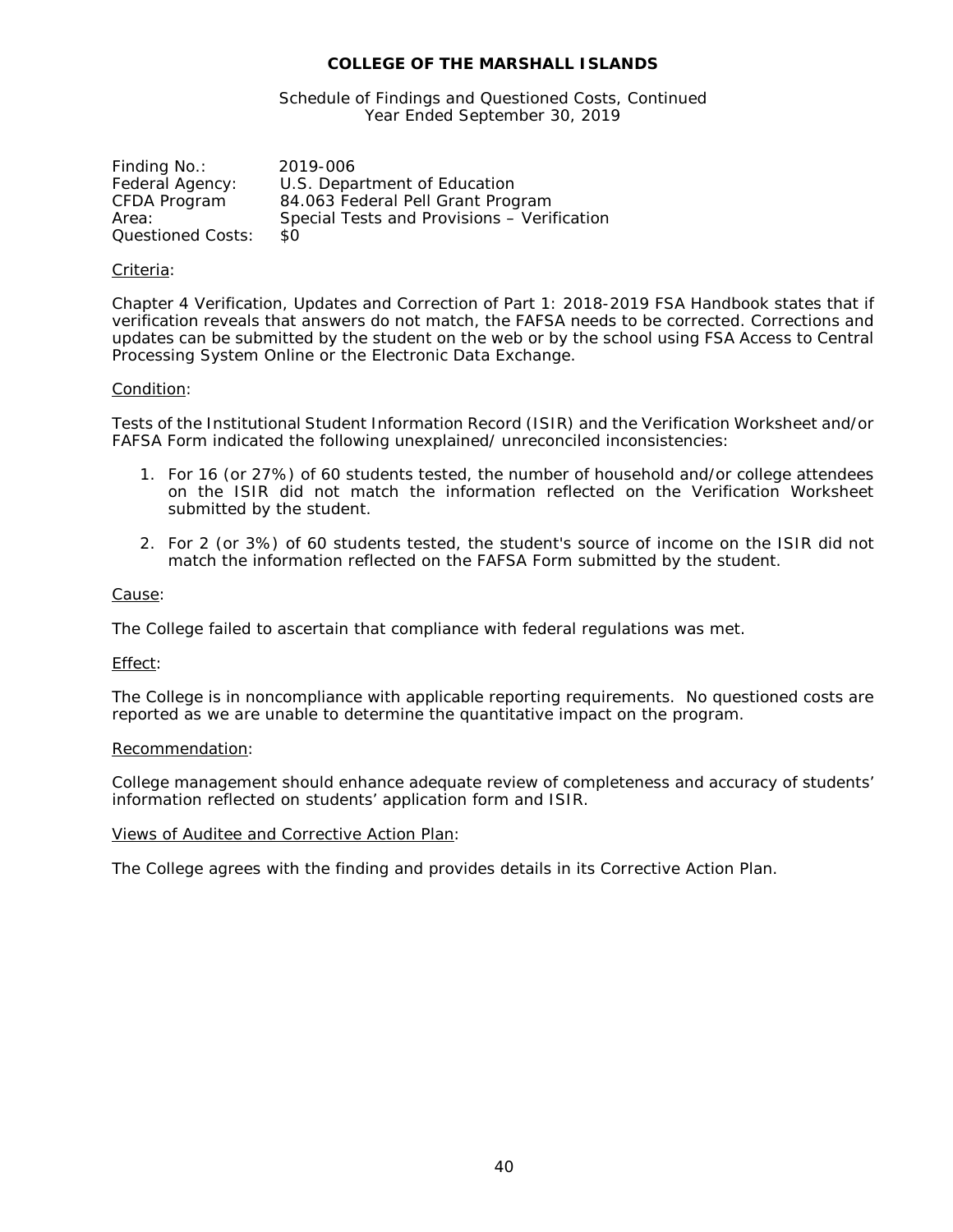Schedule of Findings and Questioned Costs, Continued Year Ended September 30, 2019

Finding No.: 2019-007 Federal Agency: U.S. Department of Education CFDA Program 84.063 Federal Pell Grant Program Area: Special Tests and Provisions – Disbursements To or On Behalf of Students Questioned Costs: \$0

# Criteria:

Per Chapter 2 of Part 2: 2018-2019 Financial Student Aid (FSA) Handbook, it is the sole responsibility of the school to pay, or make available, any FSA credit balance within the 14-day regulatory time frames.

Per Chapter 2 of Part 2: 2018-2019 FSA Handbook, since the College is issuing check to students, a school may hold the check for no longer than 21 days after the date the school notifies the student or parent. If the student or parent does not pick up the check, the school must immediately: 1) mail the check to the student or parent; 2) pay the student or parent directly by other means; or 3) return the funds to the appropriate Title IV program.

Per Chapter 2 of Part 2: 2018-2019 FSA Handbook, if the school attempts to disburse the credit balance by check and the check is not cashed, the school must return the funds no later than 240 days after the date the school issued the check.

## Condition:

Tests of student refund disbursements and related payables indicated the following:

- 1. For 32 (or 52%) of 61 transactions tested, the College did not pay the refund amount aggregating \$6,887 (\$6,560+\$327) within the 14-day time frame.
- 2. For 1 (or 2%) of 60 transactions tested, the College did not issue a \$38 refund check as of September 15, 2020 to Student # 2018FA078 (Document # 166-093).
- 3. For 3 (or 5%) of 60 transactions tested, the College held refund checks aggregating \$382 beyond the 21-day time frame.
- 4. For 10 (or 17%) of 60 transactions tested, student acknowledgment did not include the date of actual check receipt. Hence, the auditor could not verify whether the College held the refund check beyond the 21-day time frame.
- 5. For 1 (or 2%) of 60 transactions tested, a \$19 refund check as of September 30, 2019 was aged over 240 days and such should have been returned to the U.S. Department of Education no later than September 30, 2019.

#### Cause:

The College failed to ascertain that compliance with federal regulations was met.

# Effect:

The College is potentially noncompliant with the criteria. No questioned costs are reported as projected questioned costs do not exceed the \$25,000 threshold.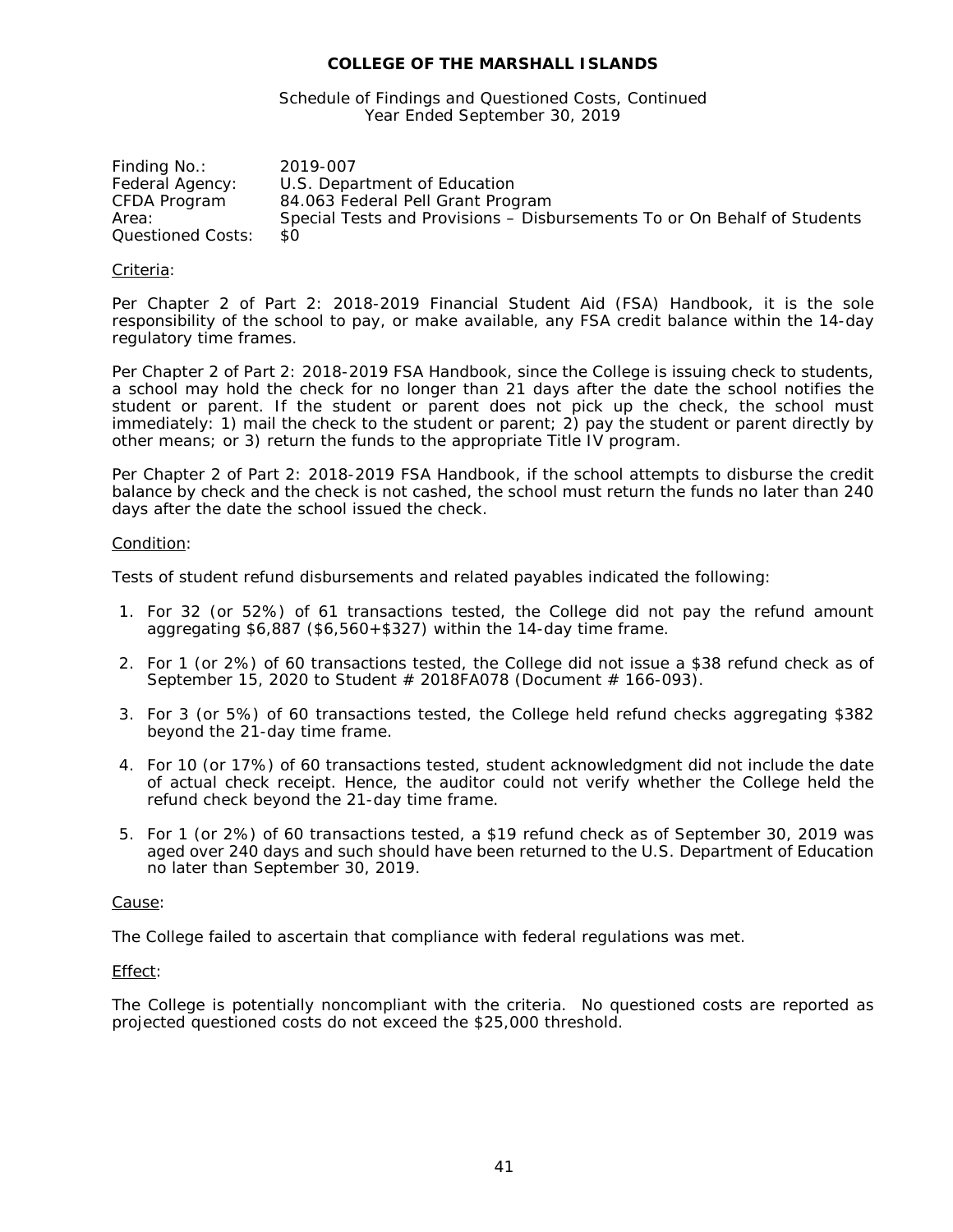Schedule of Findings and Questioned Costs, Continued Year Ended September 30, 2019

Finding No.: 2019-007, Continued<br>Federal Agency: U.S. Department of Equation Federal Agency: U.S. Department of Education<br>CFDA Program 84.063 Federal Pell Grant Proc CFDA Program 84.063 Federal Pell Grant Program<br>Area: Special Tests and Provisions – Dish Special Tests and Provisions – Disbursements To or On Behalf of Students \$0 Questioned Costs: \$0

## Recommendation:

College management should strengthen control policies and procedures to comply with applicable federal regulations on issuing excess credits and returning unclaimed refunds to the agency on a timely basis. Regular assessment of student accounts and timely issuance of checks should be implemented. Further, we recommend management enhance adequate review of approved PELL awards and related disbursements to verify accuracy and to minimize the opportunity for over application of grant awards.

## Identification as a Repeat Finding: Finding 2018-004

Views of Auditee and Corrective Action Plan: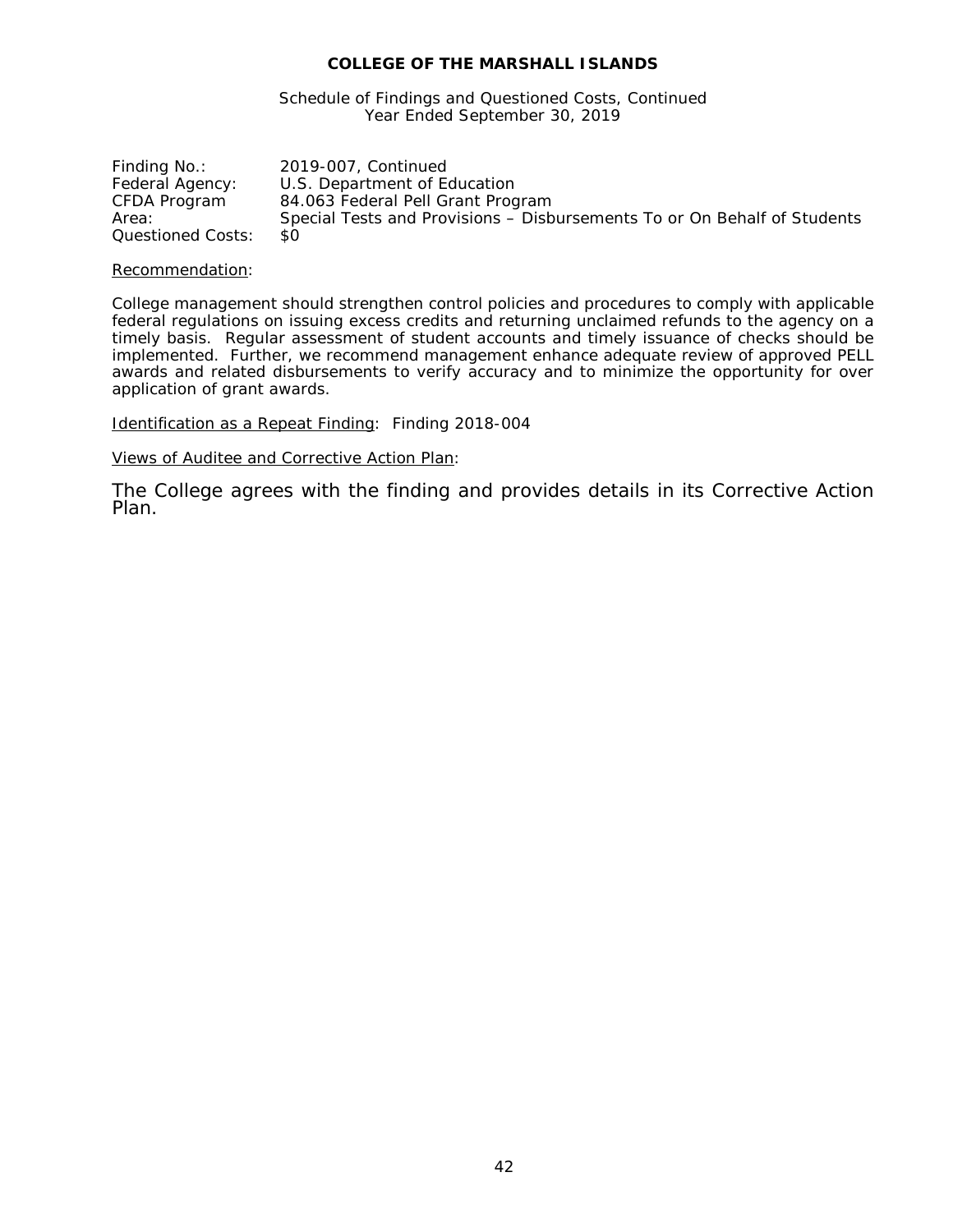Schedule of Findings and Questioned Costs, Continued Year Ended September 30, 2019

Finding No.: 2019-008 Federal Agency: U.S. Department of Education CFDA Program 84.063 Federal Pell Grant Program Area: Special Tests and Provisions – Return of Title IV Funds Questioned Costs: \$0

# Criteria:

In accordance with applicable special tests and provisions requirements, when a recipient of Title IV grant withdraws from an institution during a payment period or a period of enrollment in which the recipient began attendance, the institution must determine the amount of Title IV aid earned by the student as of the student's withdrawal date. In addition, within 45 days (or within 30 days for students that never began attendance) of becoming aware that the student had withdrawn, the College is required to initiate the return of Title IV funds.

## Condition:

For 4 (or 44%) of 9 transactions, no adjustments were recorded to student subledger accounts and no deposit or transfers were made into the Federal funds account for unearned Title IV funds for the following:

- Student #
- 1. 2018FA023
- 2. 2015FA107
- 3. 2018FA203
- 4. 2019SP375

Unadjusted amounts aggregated \$3,204. The College subsequently adjusted the student subledger accounts during the audit process.

#### Cause:

The lack of adequate internal control procedures to satisfy compliance with federal special tests and provisions for the return of Title IV funds appears to be the cause of the above condition.

# Effect:

The College is in noncompliance with applicable special tests and provisions requirements. No questioned costs are reported as projected questioned costs do not exceed the \$25,000 threshold.

# Recommendation:

College management should implement internal control over monitoring, timely filing and timely return of Title IV funds.

# Identification as a Repeat Finding: Finding 2018-003

# Views of Auditee and Corrective Action Plan: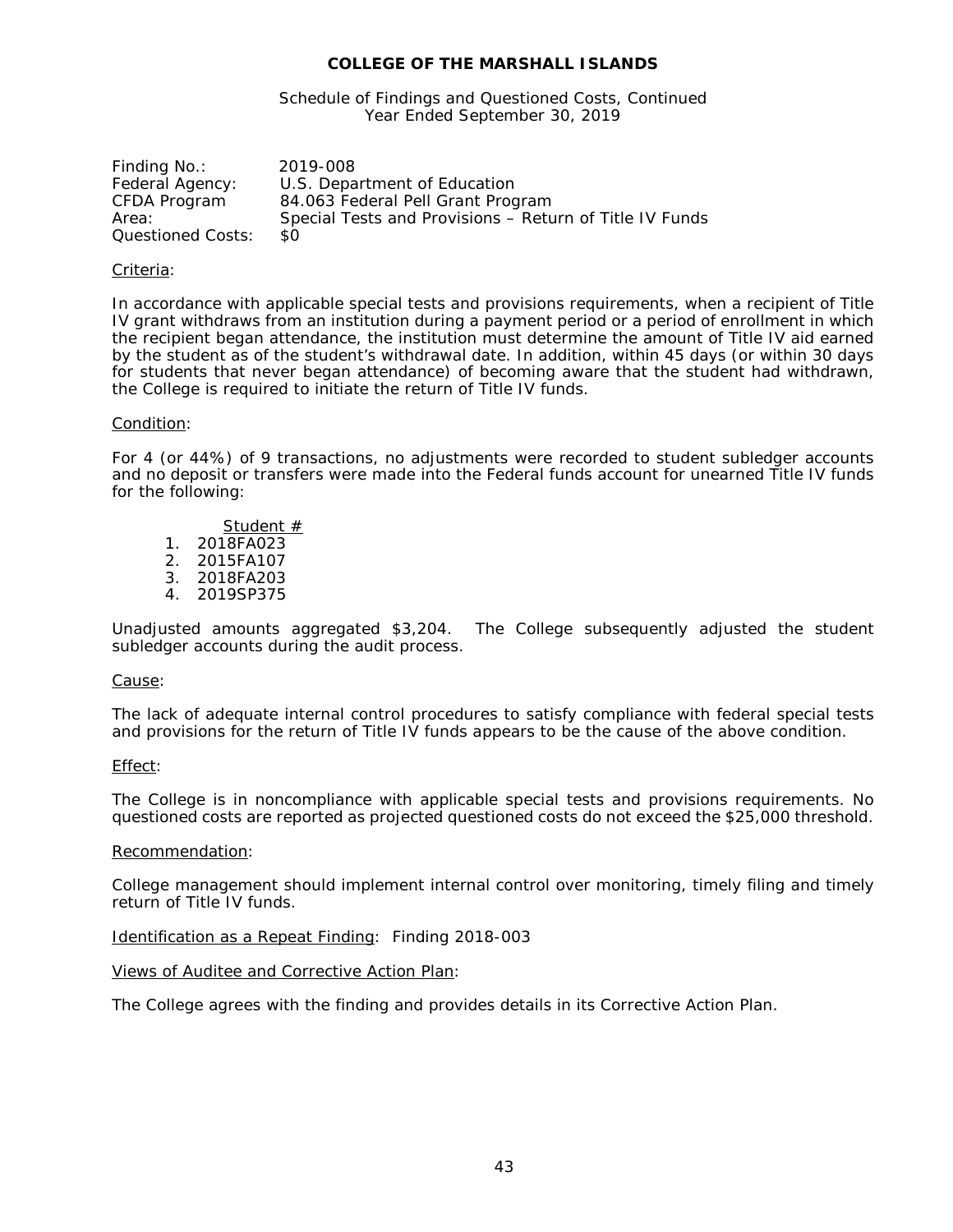Schedule of Findings and Questioned Costs, Continued Year Ended September 30, 2019

Finding No.: 2019-009 Federal Agency: U.S. Department of Education CFDA Program 84.063 Federal Pell Grant Program Area: Special Tests and Provisions – Enrollment Reporting Questioned Costs: \$0

# Criteria:

Per Chapter 3 of Part 1: 2018-2019 FSA Handbook, the school must certify the information and return the roster file within 15 days of receiving it. Also, the school must report enrollment changes within 30 days; however, if a roster file is expected within 60 days, the school must provide the updated data on that roster file.

## Condition:

Tests of student refund disbursements and related payables noted the following:

- 1. All rosters received from the National Student Loan Data System (NSLDS) (6 rosters; frequency of receipt is every 60 days) were not returned to NSLDS within 15 days from the receipt date.
- 2. For 23 (or 38%) of 60 transactions tested, the College did not report attendance changes for students within 60 days.
- 3. For 10 (or 17%) of 60 transactions tested, the College did not make changes or updates on the student's NSLDS Program Enrollment Detail, although there were enrollment status changes during FY19.
- 4. For 5 (or 8%) of 60 transactions tested, we noted inconsistencies in the enrollment status reflected between the NSLDS Program Enrollment Detail and the transcript of records.

#### Cause:

The College failed to ascertain that compliance with federal regulations was met.

# Effect:

The College is potentially noncompliant with the criteria. No questioned costs are reported as we are unable to determine the quantitative impact on the program.

#### Recommendation:

College management should establish control policies and procedures to comply with applicable federal regulations on promptly notifying ED and NSLDS of changes in student status in a timely and accurate manner.

#### Views of Auditee and Corrective Action Plan: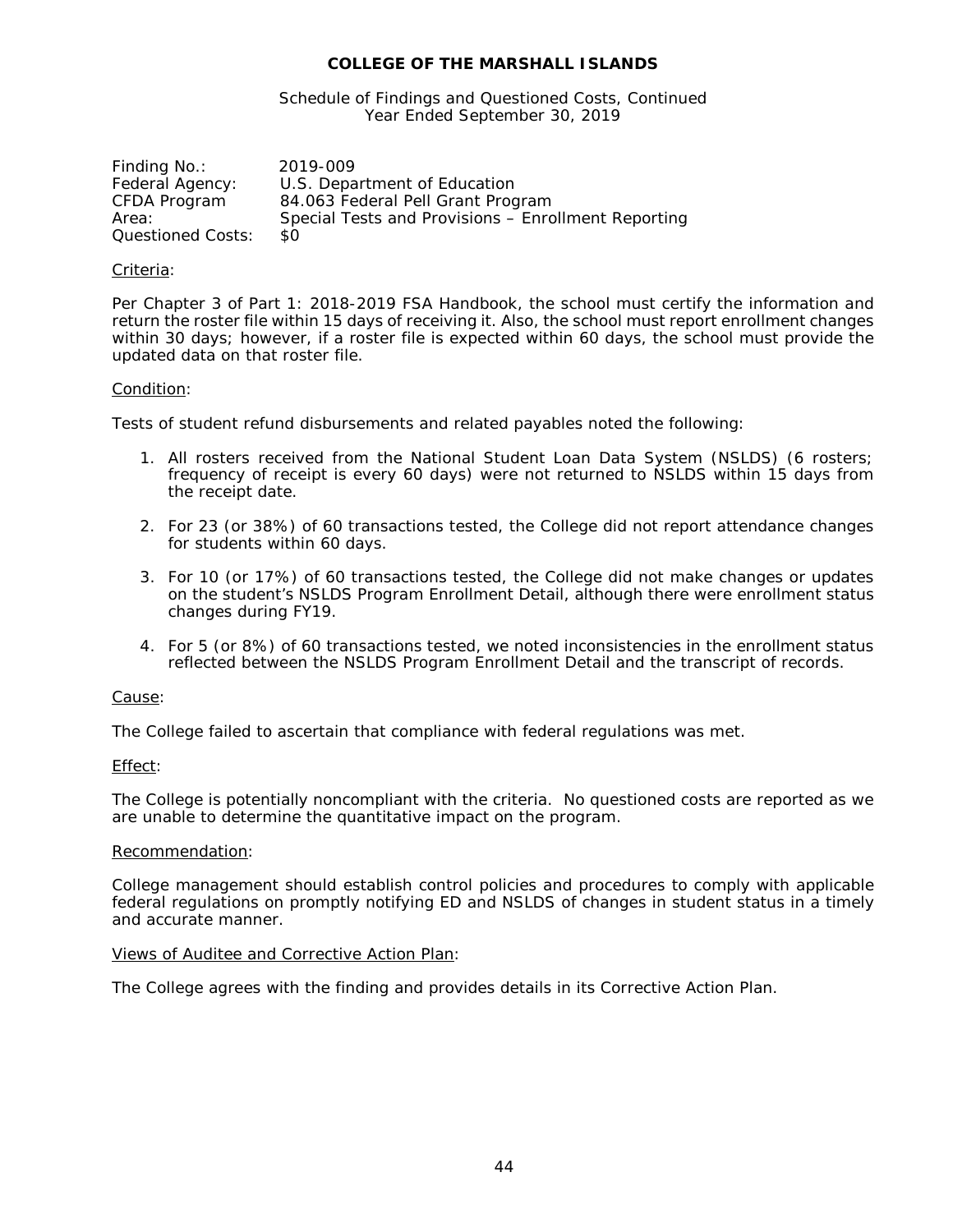

# AffairsCollege of the Marshall Islands

Accredited by the Western Association of Schools and Colleges

P.O. box 1258 Majuro Marshall Islands, MH 96960

(692) 625-3291/4931 Email: skotton@cmi.edu

Tel:

**CORRECTIVE ACTION PLAN 2 CFR § 200.511(c) Year Ended September 30, 2019**

# **Finding No. 2019-001: Timely Financial and Compliance Reporting**

The College agrees with the finding. During the Fiscal Year 2018 and FY2019, the CMI Business Office made organizational changes including personnel changes. During this time, the CMI Business Office processes and reporting experience some challenges including glitches in the Accounting system. The CMI Business Office staff were able to resolve the issues in the Accounting system after they work with the MIP system IT team.

# **Finding No. 2019-002: Receivables**

The College agrees with the finding and proposed recommendation. As mentioned in Finding 2019- 001, the College went through some major changes and the College experienced few challenges in completing the conciliation and updating of its major ledgers. The reconciliation of the ledgers and updating were done during the audit fieldwork for FY2019 audit.

# *Corrective Action Plan:*

The College is now doing monthly reconciliation of all its major ledgers. Additionally, the College has advertised a new Internal Auditor position to help monitor the College's policies and procedures as well as to ensure the College adhere to monthly reconciliation of its account.

# **Finding No. 2019-003: Cash Management**

The College had taken the steps to address this finding. A bank account with Bank of Guam has designated as the Title IV fund account. The College will start recording transaction using the designated bank account for Title IV funds starting in FY2020-2021 to give the College enough time for proper transition as well as proper implementation of new Federal Grant including Student Financial Aid Policy and Procedure. These newly establish policies and procedures provide clear guidelines for the CMI team to better record and manage Title IV funds and all other Federal grant funds.

# *Corrective Action Plan:*

The College will continue to implement its *corrective action plans* to ensure proper internal controls including monitoring system are in place to ensure compliance.

As part of its new initiatives, the College is assessing new SIS Systems to move from the existing SIS system because it is no longer conducive to CMI's current and future plans. The two new systems currently evaluating now are both US based and both are capable of managing and recording transactions related to Title IV funds.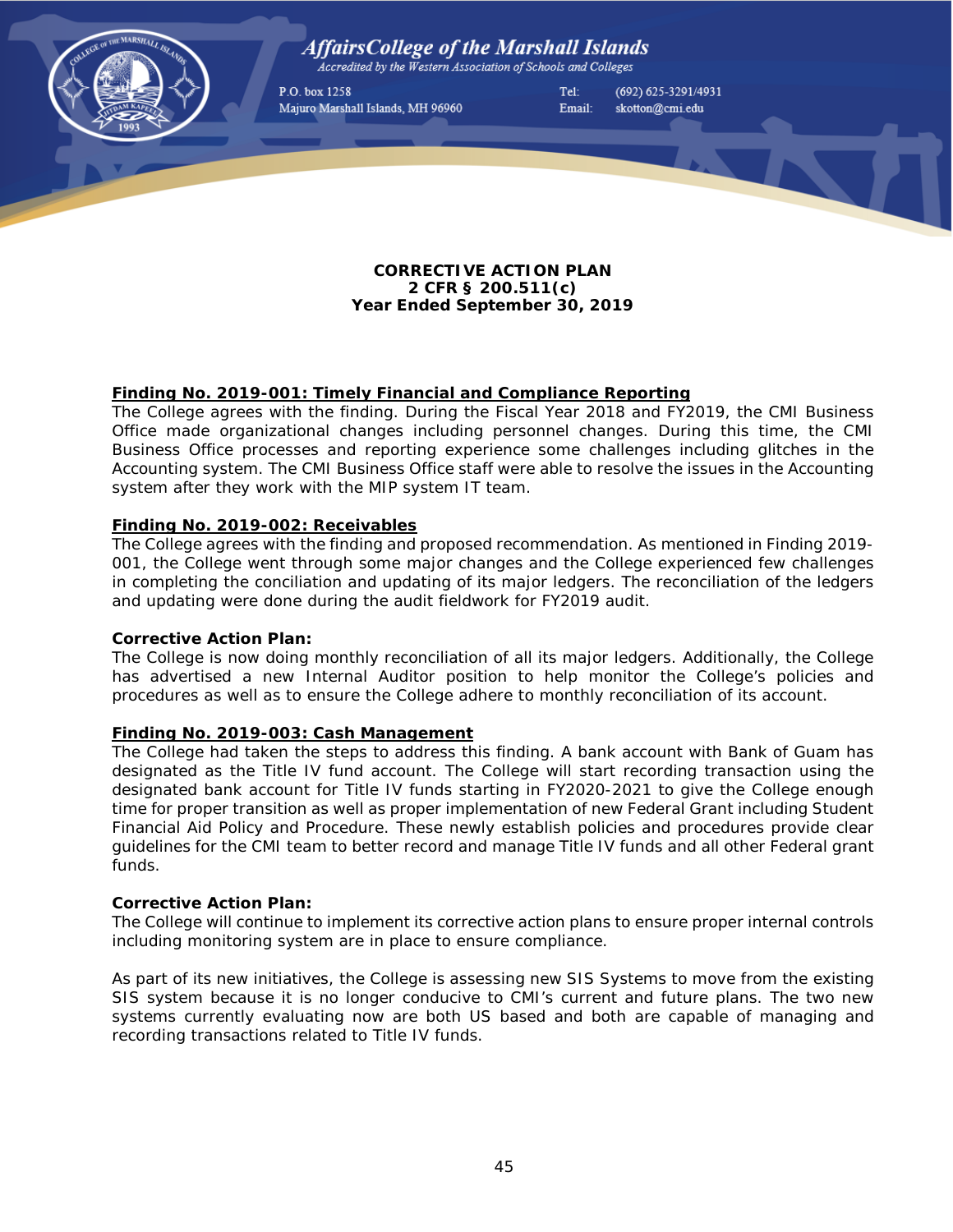

# **Finding No. 2018-04: Special Tests and Provisions**

CMI agrees with the finding; however, the non-compliance was not due to neglecting the policies and procedures but rather an overlook on the College's part in processing the refunds. With the new features in the SIS System and adding of the new SIS Module, proper internal controls are now in place to systematically monitor student records.

# *Corrective Action Plan:*

As part of its review and corrective action plans, the College has already made the necessary corrections to *Finding No. 2018-004.*

The College already made the necessary adjustments to the Monthly reconcile student accounts by relying on the SIS System to eliminate human errors.

# **Finding No. 2019-004: Eligibility**

The College partially agrees with the finding. As stated in FY2018 audit, the College file the Institutional Student Information Record (ISER) with the Financial Aid Office. Students who apply online, their student FAFSA are not kept at the Financial Aid Office, only their ISER. Students may choose to apply online via<https://studentaid.ed.gov/sa/fafsa> website. If the student does not have access to online application, then the student can fill out the paper application and submit to Financial Aid Office.

# *Corrective Action Plan:*

As part of its review and corrective action plans, the College has already made the necessary corrections including board approval of the new Student Financial Aid Policy and Procedure handbook.

# **Finding No. 2019-005: Reporting**

The College of the Marshall Islands agrees with the finding. The College also recognize that there is a need to improve coordination between the Financial Aid Office and the Academic Services and Student Services Department. The College now has a new Student Financial Aid Policy and Procedure that was approved by the College Board on October 6, 2020. The new Policy and Procedure handbook clearly provide the COA for CMI students.

*CMI's Corrective Action Plan and Response:* The College is in its final stages to acquire a new Student Information System (SIS) that will provide the right tools to manage and report student records. The system will be in full operation in SY2021-2022.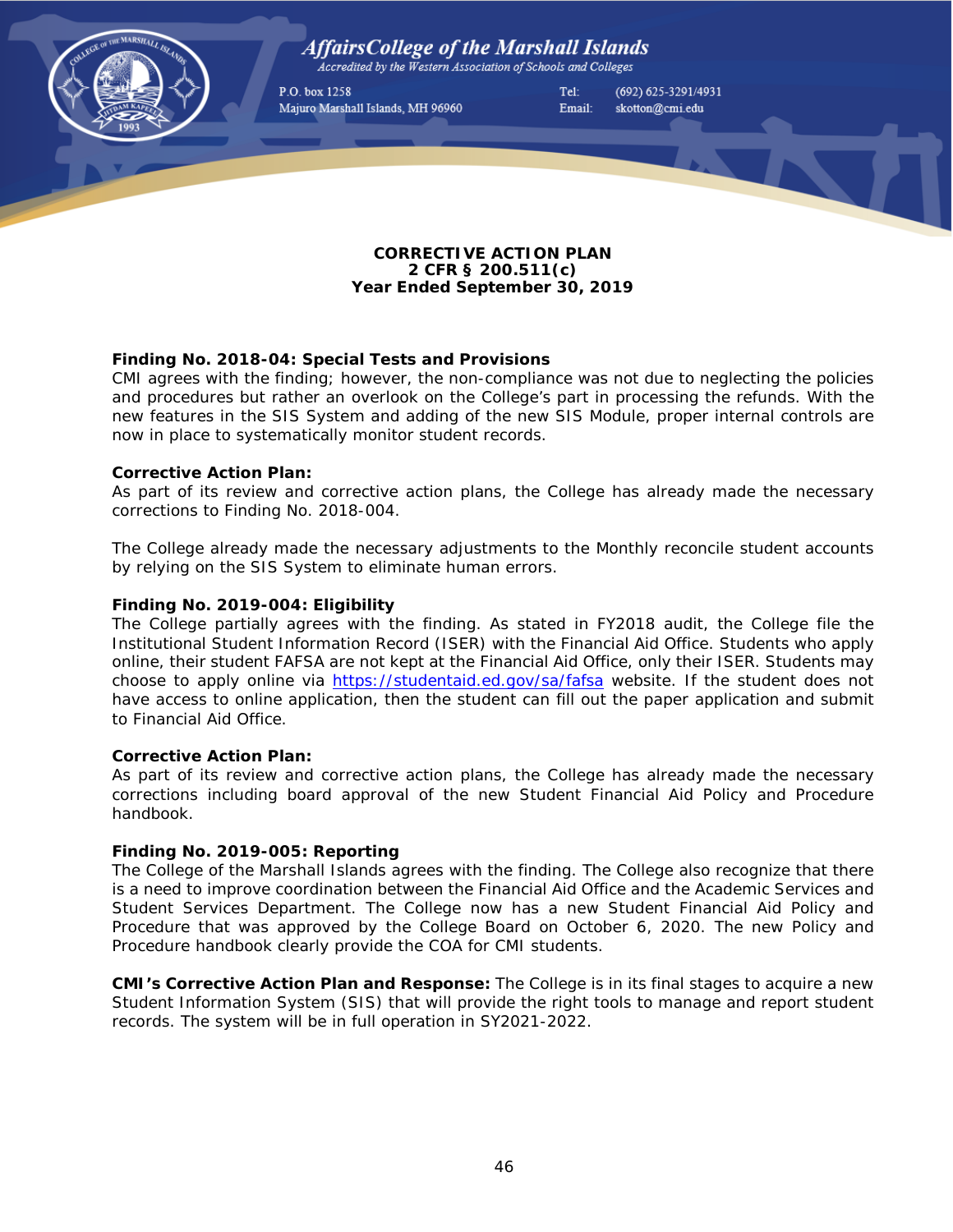

# **Finding No. 2019-006: Special Tests and Provisions**

The College of the Marshall Islands agrees with the finding.

*CMI's Corrective Action Plan and Response:* The College is now providing trainings to students (current and new) on how to complete the FAFSA application accurately. In addition, the Financial Aid Office already reached out to local high schools to do more training for the high school students.

# **Finding No. 2019-007: Special Tests and Provisions- Disbursements to or On Behalf of Students**

The College of the Marshall Islands agrees with the finding.

*CMI's Corrective Action Plan and Response:* The College is now requiring all accepted CMI students to have a bank account wherein all student refunds will be deposited directly into their bank accounts. This will prevent the long-standing issues with student refund.

# **Finding No. 2019-008: Special Tests and Provisions- Return of Title IV Funds**

The College of the Marshall Islands agrees with the finding.

*CMI's Corrective Action Plan and Response:* As stated in Finding 2019-006, the College is currently in its final stages to bring in a new SIS system. The new SIS system also include Modules for managing student enrollment records and Title IV compliance.

# **Finding No. 2019-009: Special Tests and Provisions- Enrollment Reporting**

The College of the Marshall Islands agrees with the finding. As stated in the FY2018 audit corrective action plans, the CMI Financial Aid Office staff including the Director are new and they are going through transition and have properly trained. As of SY2020-2021, the FAO team understands the compliance requirements and they are following the required compliance rules in managing and reporting the Title IV funds.

*CMI's Corrective Action Plan and Response:* The College will continue to provide training to the Financial Aid Office team to ensure they fully understand the compliance rules for Title IV funds.